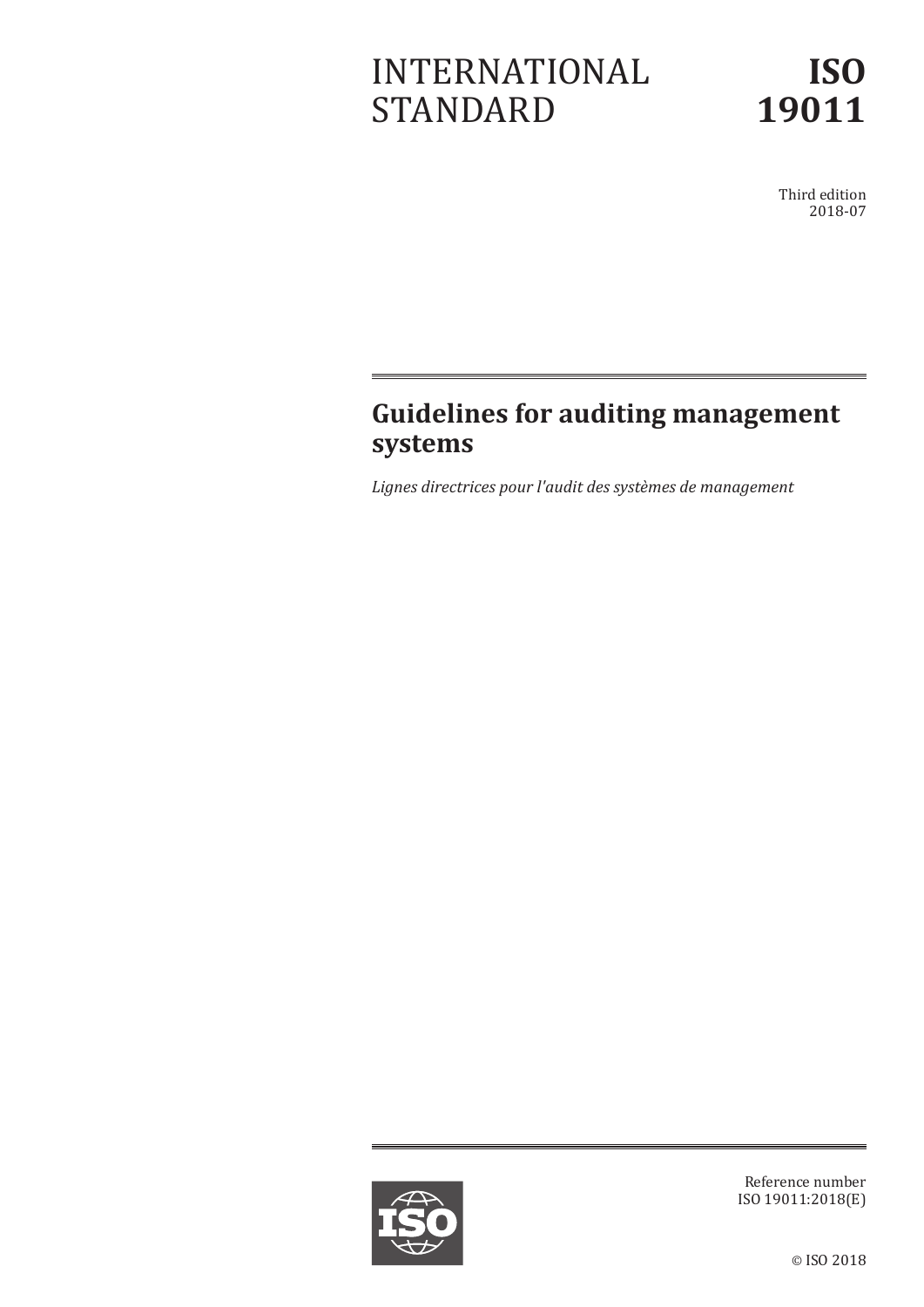

# **COPYRIGHT PROTECTED DOCUMENT**

#### © ISO 2018

All rights reserved. Unless otherwise specified, or required in the context of its implementation, no part of this publication may be reproduced or utilized otherwise in any form or by any means, electronic or mechanical, including photocopying, or posting on the internet or an intranet, without prior written permission. Permission can be requested from either ISO at the address below or ISO's member body in the country of the requester.

ISO copyright office CP 401 • Ch. de Blandonnet 8 CH-1214 Vernier, Geneva Phone: +41 22 749 01 11 Fax: +41 22 749 09 47 Email: copyright@iso.org Website: www.iso.org

Published in Switzerland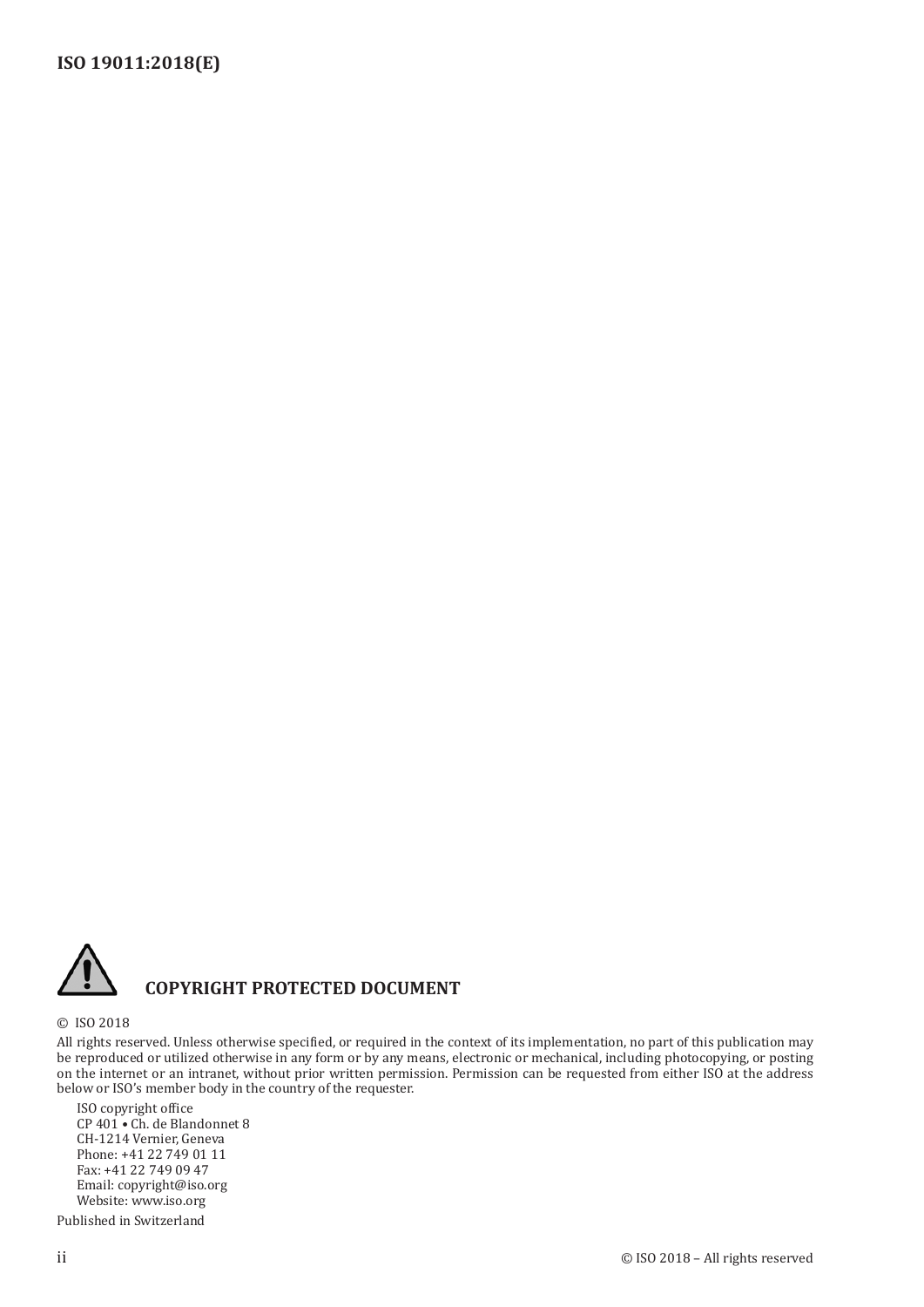# **Contents**

Page

| 1 |     | $Scope \underline{\hspace{1cm}} 1$                                                        |  |  |  |
|---|-----|-------------------------------------------------------------------------------------------|--|--|--|
| 2 |     |                                                                                           |  |  |  |
| 3 |     |                                                                                           |  |  |  |
| 4 |     |                                                                                           |  |  |  |
|   |     |                                                                                           |  |  |  |
| 5 | 5.1 |                                                                                           |  |  |  |
|   | 5.2 |                                                                                           |  |  |  |
|   | 5.3 |                                                                                           |  |  |  |
|   | 5.4 |                                                                                           |  |  |  |
|   |     | Roles and responsibilities of the individual(s) managing the audit programme. 10<br>5.4.1 |  |  |  |
|   |     | 5.4.2                                                                                     |  |  |  |
|   |     | 5.4.3                                                                                     |  |  |  |
|   |     | 5.4.4                                                                                     |  |  |  |
|   | 5.5 |                                                                                           |  |  |  |
|   |     | 5.5.1                                                                                     |  |  |  |
|   |     | 5.5.2                                                                                     |  |  |  |
|   |     | 5.5.3                                                                                     |  |  |  |
|   |     | 5.5.4                                                                                     |  |  |  |
|   |     | Assigning responsibility for an individual audit to the audit team leader 15<br>5.5.5     |  |  |  |
|   |     | 5.5.6                                                                                     |  |  |  |
|   | 5.6 | 5.5.7                                                                                     |  |  |  |
|   | 5.7 |                                                                                           |  |  |  |
|   |     |                                                                                           |  |  |  |
| 6 | 6.1 | Conducting an audit <b>Election</b> 28                                                    |  |  |  |
|   | 6.2 |                                                                                           |  |  |  |
|   |     | 6.2.1                                                                                     |  |  |  |
|   |     | 6.2.2                                                                                     |  |  |  |
|   |     | 6.2.3                                                                                     |  |  |  |
|   | 6.3 |                                                                                           |  |  |  |
|   |     | 6.3.1                                                                                     |  |  |  |
|   |     |                                                                                           |  |  |  |
|   |     | 6.3.3                                                                                     |  |  |  |
|   |     | 6.3.4                                                                                     |  |  |  |
|   | 6.4 |                                                                                           |  |  |  |
|   |     | 6.4.1                                                                                     |  |  |  |
|   |     | 6.4.2                                                                                     |  |  |  |
|   |     | 6.4.3<br>Conducting opening meeting <b>Exercise Conducting</b> opening 22                 |  |  |  |
|   |     | 6.4.4                                                                                     |  |  |  |
|   |     | 6.4.5                                                                                     |  |  |  |
|   |     | 6.4.6                                                                                     |  |  |  |
|   |     | 6.4.7<br>6.4.8                                                                            |  |  |  |
|   |     | 6.4.9                                                                                     |  |  |  |
|   |     | 6.4.10                                                                                    |  |  |  |
|   | 6.5 |                                                                                           |  |  |  |
|   |     | 6.5.1                                                                                     |  |  |  |
|   |     | 6.5.2                                                                                     |  |  |  |
|   | 6.6 |                                                                                           |  |  |  |
|   | 6.7 |                                                                                           |  |  |  |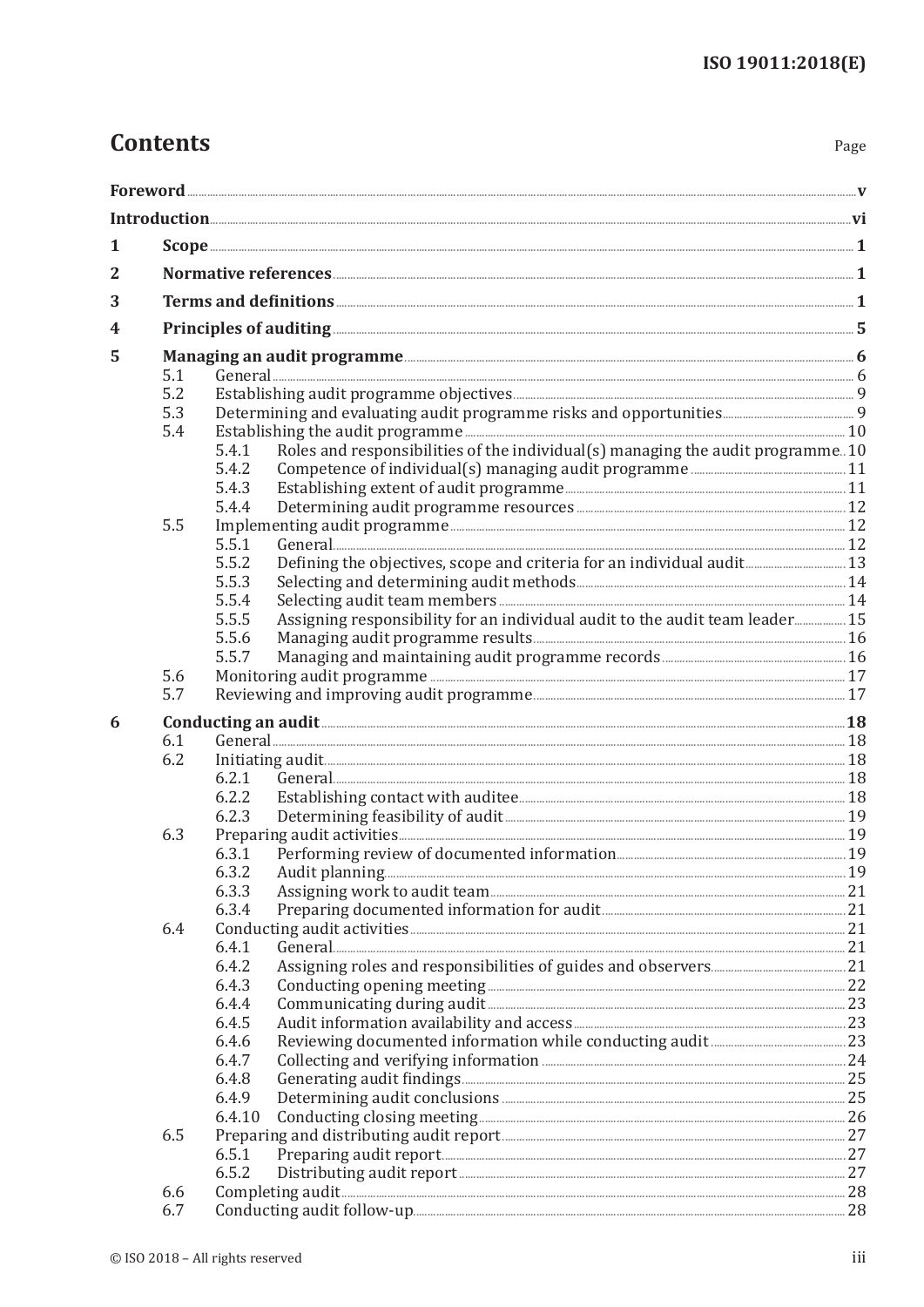| 7 |     |                                                                                         |     |
|---|-----|-----------------------------------------------------------------------------------------|-----|
|   | 7.1 |                                                                                         | 28  |
|   | 7.2 |                                                                                         | 29  |
|   |     | 7.2.1                                                                                   | 29  |
|   |     | 7.2.2                                                                                   | 29  |
|   |     |                                                                                         | .30 |
|   |     | 7.2.4                                                                                   |     |
|   |     |                                                                                         |     |
|   | 7.3 |                                                                                         | .33 |
|   | 7.4 |                                                                                         |     |
|   | 7.5 |                                                                                         | .33 |
|   | 7.6 |                                                                                         |     |
|   |     | Annex A (informative) Additional guidance for auditors planning and conducting audits35 |     |
|   |     |                                                                                         |     |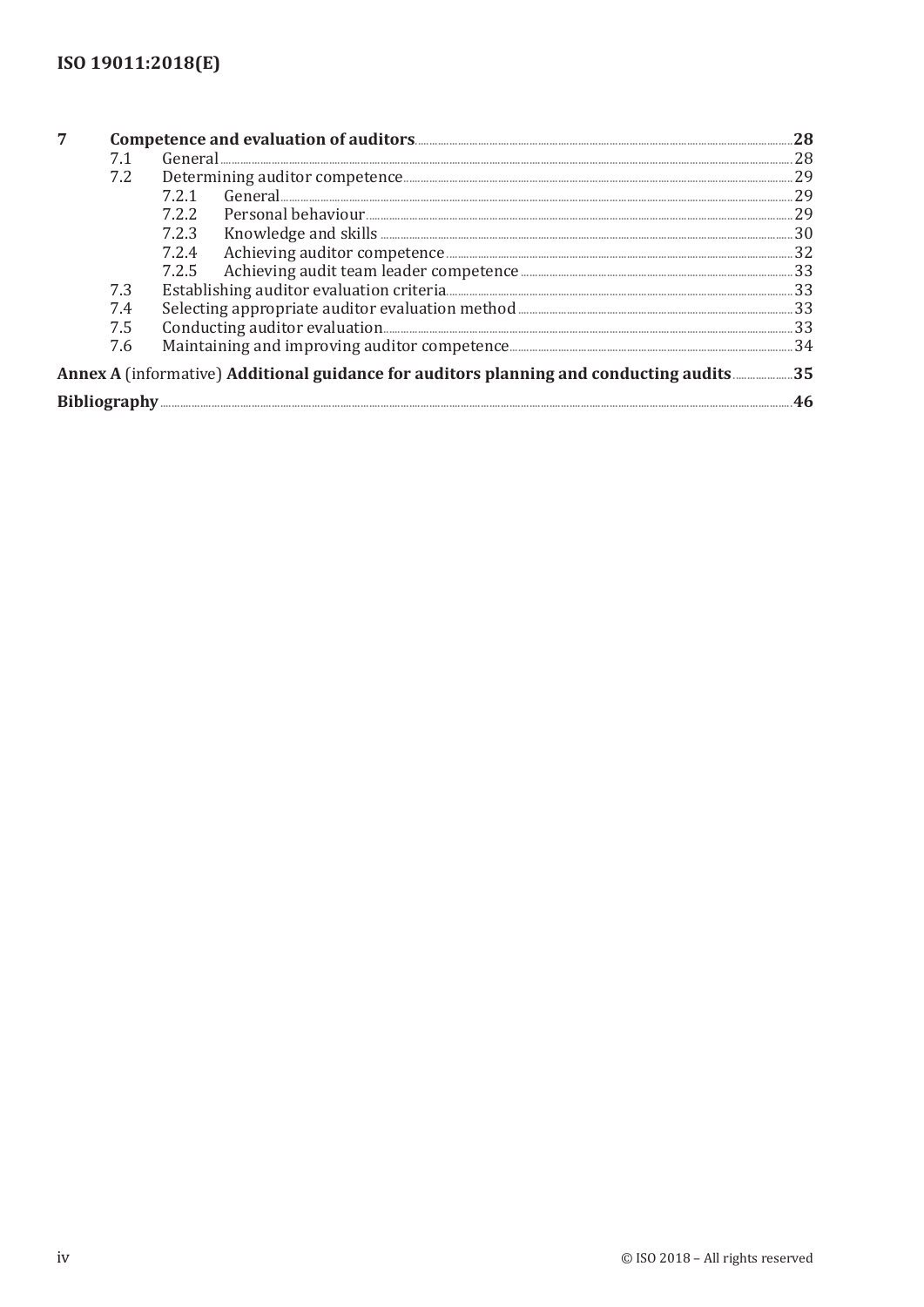# <span id="page-4-0"></span>**Foreword**

ISO (the International Organization for Standardization) is a worldwide federation of national standards bodies (ISO member bodies). The work of preparing International Standards is normally carried out through ISO technical committees. Each member body interested in a subject for which a technical committee has been established has the right to be represented on that committee. International organizations, governmental and non-governmental, in liaison with ISO, also take part in the work. ISO collaborates closely with the International Electrotechnical Commission (IEC) on all matters of electrotechnical standardization.

The procedures used to develop this document and those intended for its further maintenance are described in the ISO/IEC Directives, Part 1. In particular the different approval criteria needed for the different types of ISO documents should be noted. This document was drafted in accordance with the editorial rules of the ISO/IEC Directives, Part 2 (see [www.iso.org/directives\)](https://www.iso.org/directives-and-policies.html).

Attention is drawn to the possibility that some of the elements of this document may be the subject of patent rights. ISO shall not be held responsible for identifying any or all such patent rights. Details of any patent rights identified during the development of the document will be in the Introduction and/or on the ISO list of patent declarations received (see www.iso[.org/patents](https://www.iso.org/patents)).

Any trade name used in this document is information given for the convenience of users and does not constitute an endorsement.

For an explanation on the voluntary nature of standards, the meaning of ISO specific terms and expressions related to conformity assessment, as well as information about ISO's adherence to the World Trade Organization (WTO) principles in the Technical Barriers to Trade (TBT) see the following URL: [www.iso.org/iso/foreword.html](https://www.iso.org/iso/foreword.html).

This document was prepared by Project Committee ISO/PC 302, *Guidelines for auditing management systems*.

This third edition cancels and replaces the second edition (ISO 19011:2011), which has been technically revised.

The main differences compared to the second edition are as follows:

- addition of the risk-based approach to the principles of auditing;
- expansion of the guidance on managing an audit programme, including audit programme risk;
- expansion of the guidance on conducting an audit, particularly the section on audit planning;
- expansion of the generic competence requirements for auditors;
- adjustment of terminology to reflect the process and not the object ("thing");
- removal of the annex containing competence requirements for auditing specific management system disciplines (due to the large number of individual management system standards, it would not be practical to include competence requirements for all disciplines);
- expansion of [Annex](#page-42-1) A to provide guidance on auditing (new) concepts such as organization context, leadership and commitment, virtual audits, compliance and supply chain.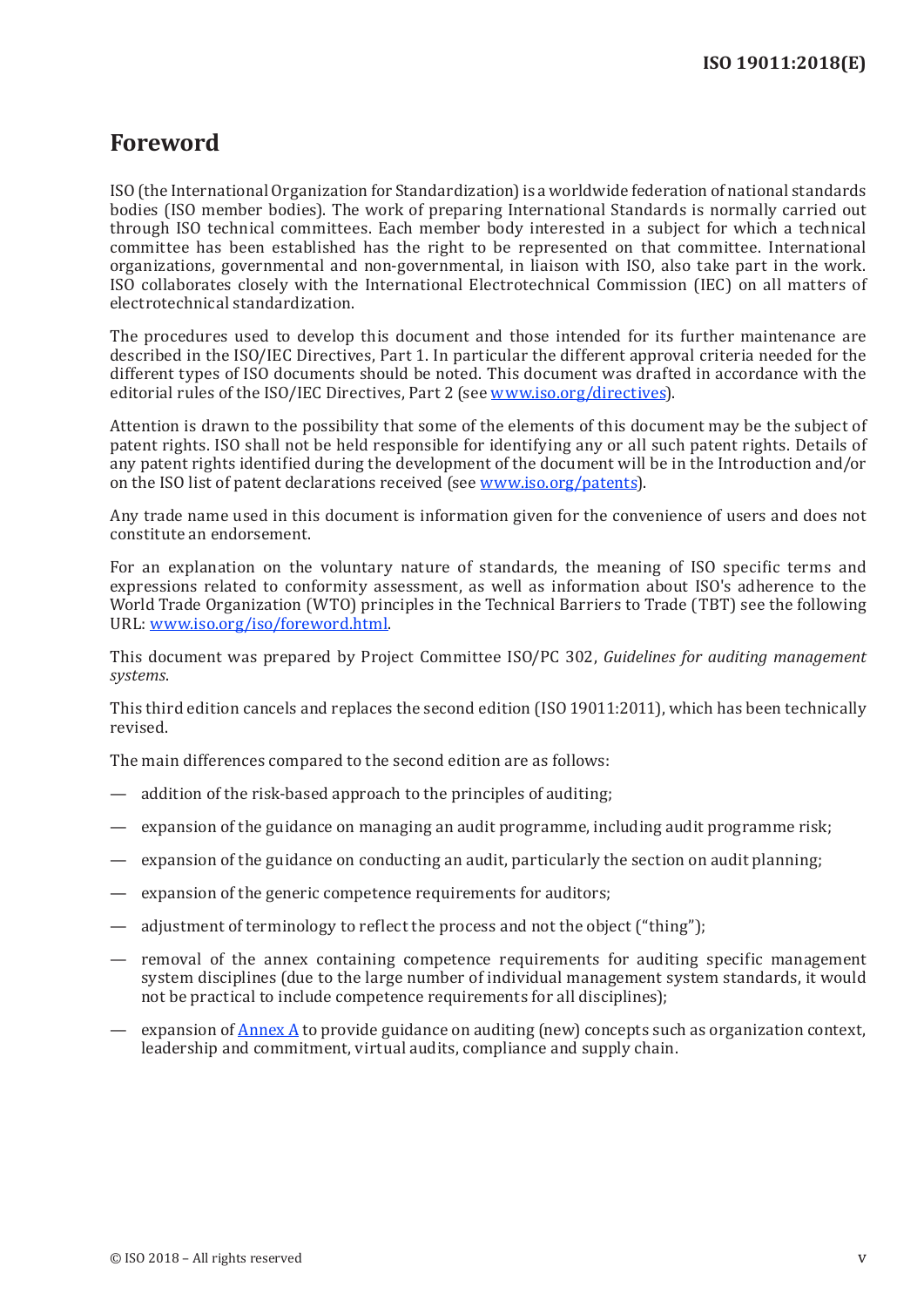# <span id="page-5-0"></span>**Introduction**

Since the second edition of this document was published in 2011, a number of new management system standards have been published, many of which have a common structure, identical core requirements and common terms and core definitions. As a result, there is a need to consider a broader approach to management system auditing, as well as providing guidance that is more generic. Audit results can provide input to the analysis aspect of business planning, and can contribute to the identification of improvement needs and activities.

An audit can be conducted against a range of audit criteria, separately or in combination, including but not limited to:

- requirements defined in one or more management system standards;
- policies and requirements specified by relevant interested parties;
- statutory and regulatory requirements;
- one or more management system processes defined by the organization or other parties;
- management system plan(s) relating to the provision of specific outputs of a management system (e.g. quality plan, project plan).

This document provides guidance for all sizes and types of organizations and audits of varying scopes and scales, including those conducted by large audit teams, typically of larger organizations, and those by single auditors, whether in large or small organizations. This guidance should be adapted as appropriate to the scope, complexity and scale of the audit programme.

This document concentrates on internal audits (first party) and audits conducted by organizations on their external providers and other external interested parties (second party). This document can also be useful for external audits conducted for purposes other than third party management system certification. ISO/IEC 17021-1 provides requirements for auditing management systems for third party certification; this document can provide useful additional guidance (see [Table](#page-5-1) 1).

| 1 <sup>st</sup> party audit | 2 <sup>nd</sup> party audit              | 3 <sup>rd</sup> party audit                  |
|-----------------------------|------------------------------------------|----------------------------------------------|
| Internal audit              | External provider audit                  | Certification and/or accreditation<br> audit |
|                             | Other external interested party<br>audit | Statutory, regulatory and similar<br>audit   |

## <span id="page-5-1"></span>**Table 1 — Different types of audits**

To simplify the readability of this document, the singular form of "management system" is preferred, but the reader can adapt the implementation of the guidance to their own situation. This also applies to the use of "individual" and "individuals", "auditor" and "auditors".

This document is intended to apply to a broad range of potential users, including auditors, organizations implementing management systems and organizations needing to conduct management system audits for contractual or regulatory reasons. Users of this document can, however, apply this guidance in developing their own audit-related requirements.

The guidance in this document can also be used for the purpose of self-declaration and can be useful to organizations involved in auditor training or personnel certification.

The guidance in this document is intended to be flexible. As indicated at various points in the text, the use of this guidance can differ depending on the size and level of maturity of an organization's management system. The nature and complexity of the organization to be audited, as well as the objectives and scope of the audits to be conducted, should also be considered.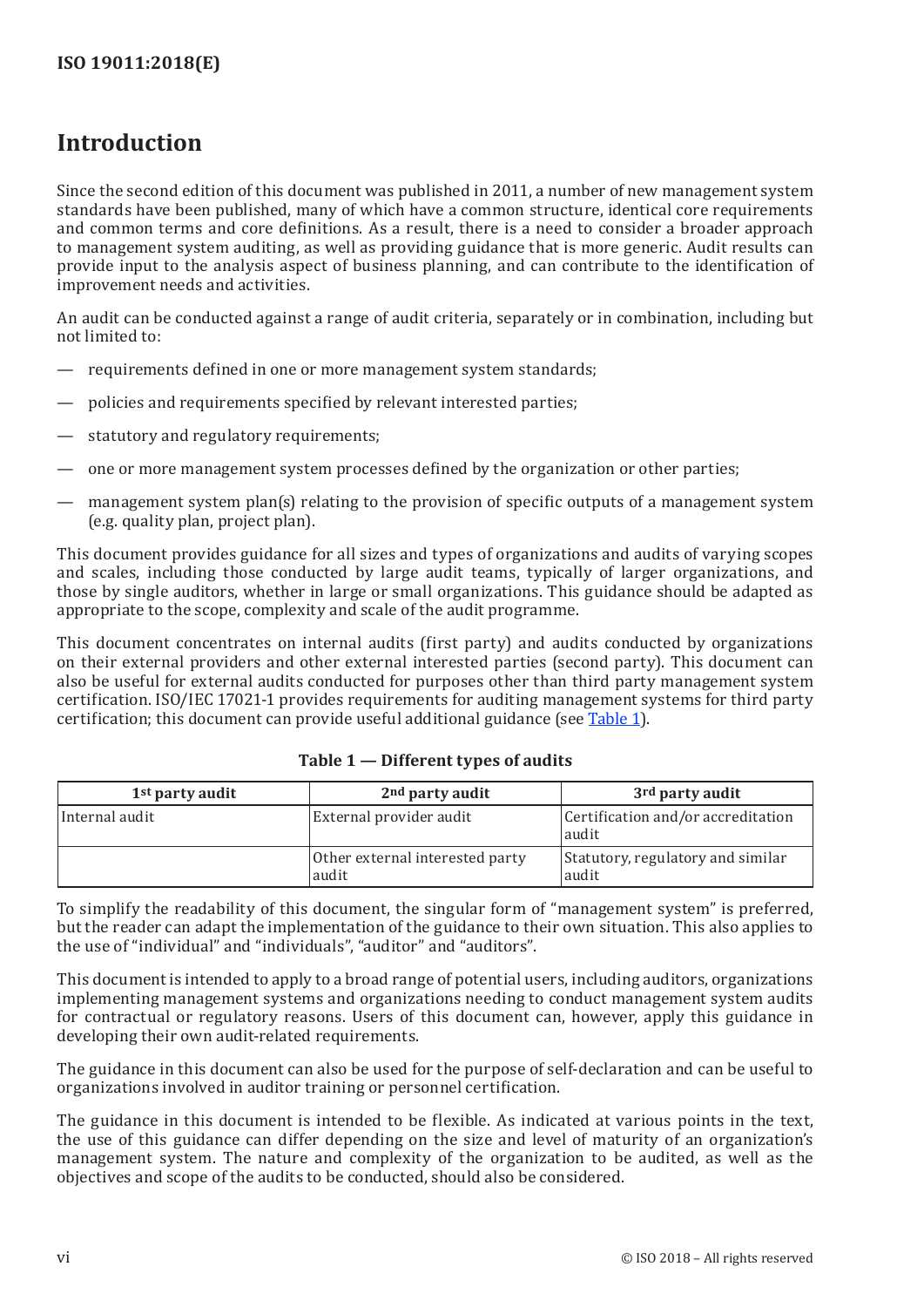This document adopts the combined audit approach when two or more management systems of different disciplines are audited together. Where these systems are integrated into a single management system, the principles and processes of auditing are the same as for a combined audit (sometimes known as an integrated audit).

This document provides guidance on the management of an audit programme, on the planning and conducting of management system audits, as well as on the competence and evaluation of an auditor and an audit team.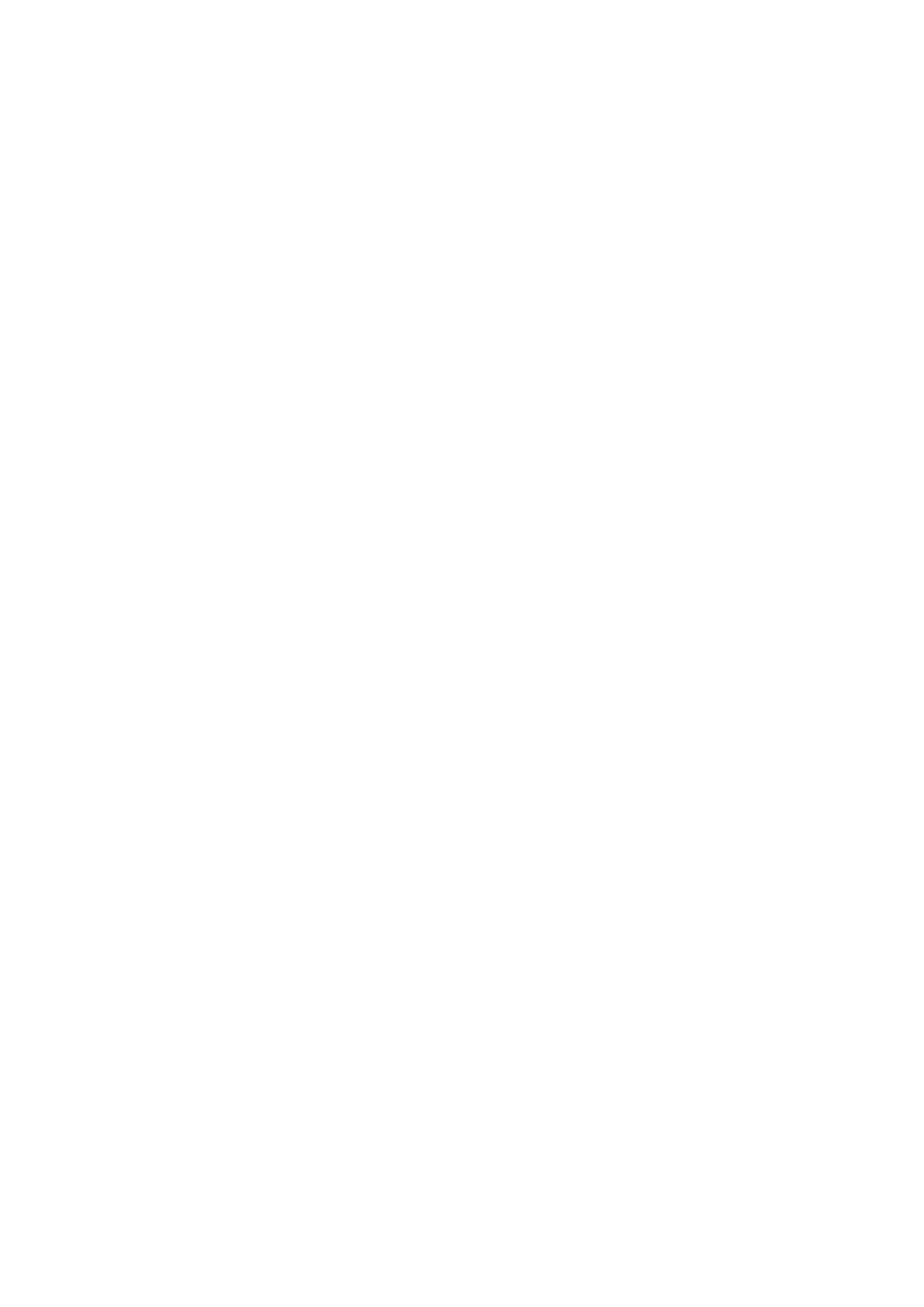# <span id="page-8-0"></span>**Guidelines for auditing management systems**

# **1 Scope**

This document provides guidance on auditing management systems, including the principles of auditing, managing an audit programme and conducting management system audits, as well as guidance on the evaluation of competence of individuals involved in the audit process. These activities include the individual(s) managing the audit programme, auditors and audit teams.

It is applicable to all organizations that need to plan and conduct internal or external audits of management systems or manage an audit programme.

The application of this document to other types of audits is possible, provided that special consideration is given to the specific competence needed.

# **2 Normative references**

There are no normative references in this document.

# **3 Terms and definitions**

For the purposes of this document, the following terms and definitions apply.

ISO and IEC maintain terminological databases for use in standardization at the following addresses:

— ISO Online browsing platform: available at <https://www.iso.org/obp>

— IEC Electropedia: available at http://www[.electropedia](http://www.electropedia.org/).org/

#### <span id="page-8-1"></span>**3.1**

#### **audit**

systematic, independent and documented process for obtaining *objective evidence* [\(3.8](#page-9-0)) and evaluating it objectively to determine the extent to which the *audit criteria* [\(3.7](#page-9-1)) are fulfilled

Note 1 to entry: Internal audits, sometimes called first party audits, are conducted by, or on behalf of, the organization itself.

Note 2 to entry: External audits include those generally called second and third party audits. Second party audits are conducted by parties having an interest in the organization, such as customers, or by other individuals on their behalf. Third party audits are conducted by independent auditing organizations, such as those providing certification/registration of conformity or governmental agencies.

[SOURCE: ISO 9000:2015, 3.13.1, modified — Notes to entry have been modified]

#### **3.2**

#### **combined audit**

*audit* [\(3.1](#page-8-1)) carried out together at a single *auditee* [\(3.13](#page-10-0)) on two or more *management systems* [\(3.18\)](#page-11-0)

Note 1 to entry: When two or more discipline-specific management systems are integrated into a single management system this is known as an integrated management system.

[SOURCE: ISO 9000:2015, 3.13.2, modified]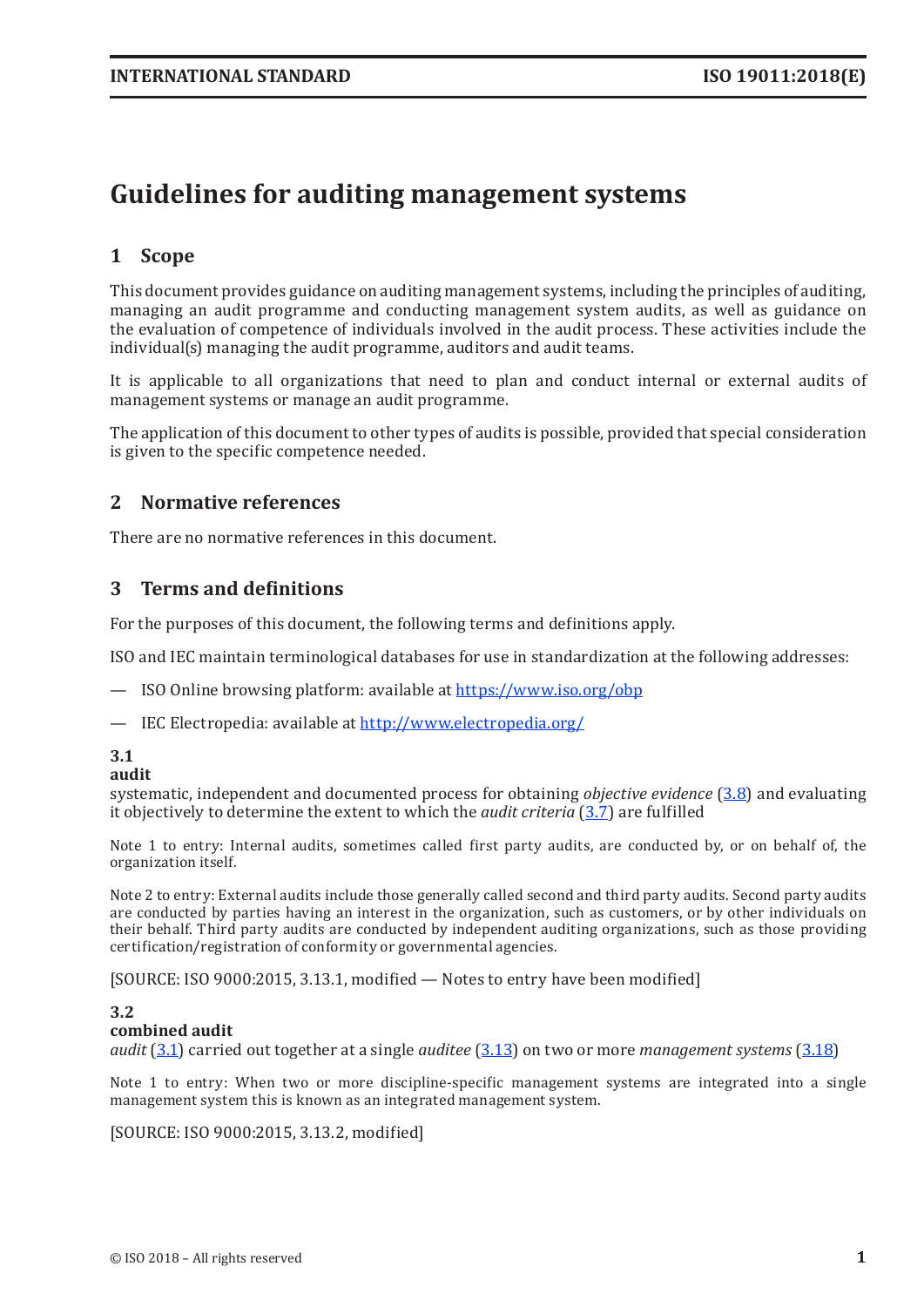# **3.3**

## **joint audit**

*audit* [\(3.1](#page-8-1)) carried out at a single *auditee* [\(3.13](#page-10-0)) by two or more auditing organizations

[SOURCE: ISO 9000:2015, 3.13.3]

### **3.4**

## **audit programme**

arrangements for a set of one or more *audits* ([3.1](#page-8-1)) planned for a specific time frame and directed towards a specific purpose

[SOURCE: ISO 9000:2015, 3.13.4, modified — wording has been added to the definition]

#### **3.5**

#### **audit scope**

extent and boundaries of an *audit* ([3.1\)](#page-8-1)

Note 1 to entry: The audit scope generally includes a description of the physical and virtual-locations, functions, organizational units, activities and processes, as well as the time period covered.

Note 2 to entry: A virtual location is where an organization performs work or provides a service using an on-line environment allowing individuals irrespective of physical locations to execute processes.

[SOURCE: ISO 9000:2015, 3.13.5, modified — Note 1 to entry has been modified, Note 2 to entry has been added]

## **3.6**

#### **audit plan**

description of the activities and arrangements for an *audit* [\(3.1\)](#page-8-1)

[SOURCE: ISO 9000:2015, 3.13.6]

#### <span id="page-9-1"></span>**3.7**

#### **audit criteria**

set of *requirements* ([3.23](#page-12-1)) used as a reference against which *objective evidence* ([3.8](#page-9-0)) is compared

Note 1 to entry: If the audit criteria are legal (including statutory or regulatory) requirements, the words "compliance" or "non-compliance" are often used in an *audit finding* [\(3.10](#page-10-1)).

Note 2 to entry: Requirements may include policies, procedures, work instructions, legal requirements, contractual obligations, etc.

[SOURCE: ISO 9000:2015, 3.13.7, modified — the definition has been changed and Notes to entry 1 and 2 have been added]

#### <span id="page-9-0"></span>**3.8**

#### **objective evidence**

data supporting the existence or verity of something

Note 1 to entry: Objective evidence can be obtained through observation, measurement, test or by other means.

Note 2 to entry: Objective evidence for the purpose of the *audit* ([3.1](#page-8-1)) generally consists of records, statements of fact, or other information which are relevant to the *audit criteria* [\(3.7](#page-9-1)) and verifiable.

[SOURCE: ISO 9000:2015, 3.8.3]

#### <span id="page-9-2"></span>**3.9**

#### **audit evidence**

records, statements of fact or other information, which are relevant to the *audit criteria* ([3.7](#page-9-1)) and verifiable

[SOURCE: ISO 9000:2015, 3.13.8]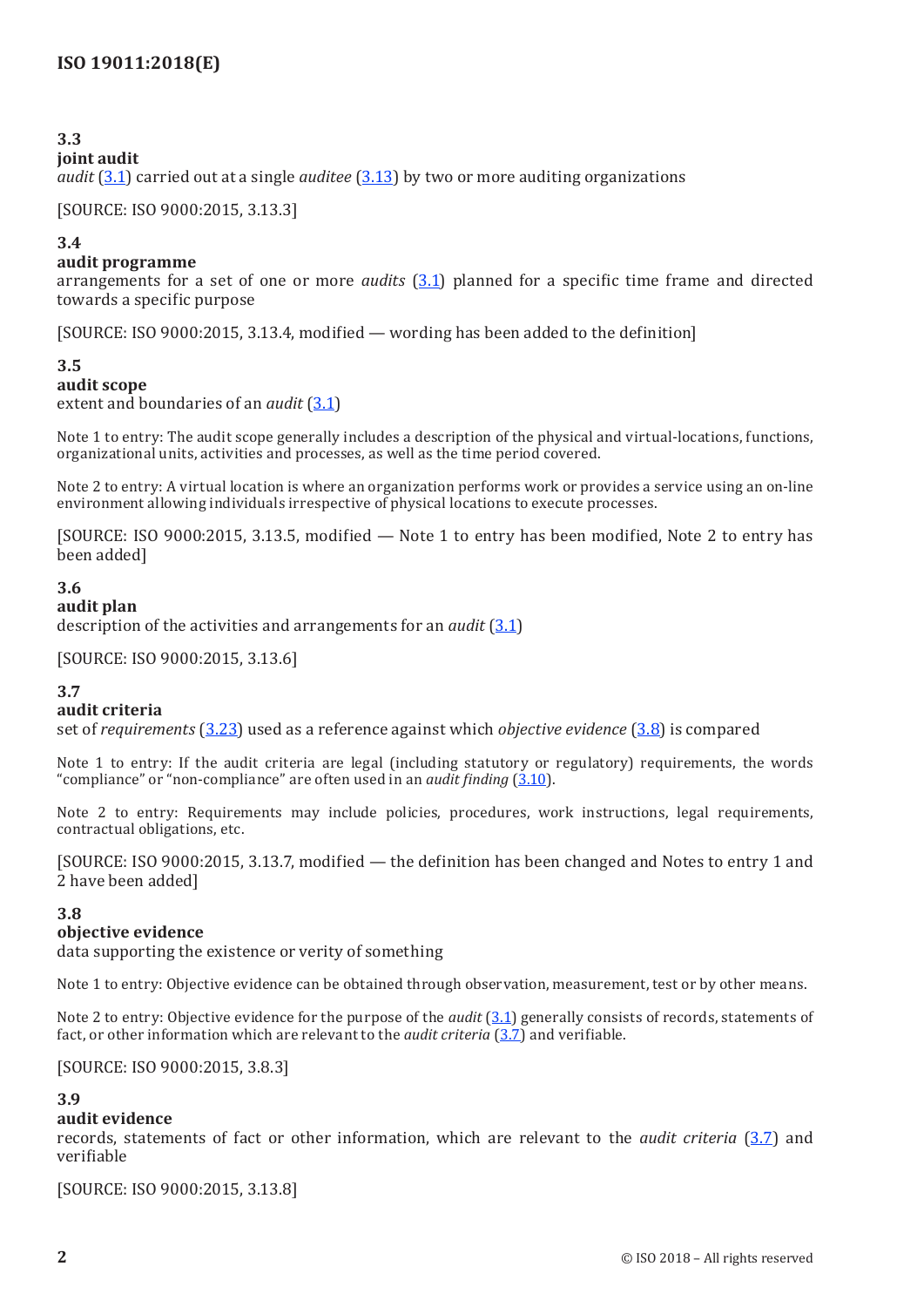#### <span id="page-10-1"></span>**3.10 audit findings**

results of the evaluation of the collected *audit evidence* [\(3.9](#page-9-2)) against *audit criteria* [\(3.7](#page-9-1))

Note 1 to entry: Audit findings indicate *conformity* ([3.20](#page-11-1)) or *nonconformity* ([3.21](#page-11-2)).

Note 2 to entry: Audit findings can lead to the identification of risks, opportunities for improvement or recording good practices.

Note 3 to entry: In English if the audit criteria are selected from statutory requirements or regulatory requirements, the audit finding is termed compliance or non-compliance.

[SOURCE: ISO 9000:2015, 3.13.9, modified — Notes to entry 2 and 3 have been modified]

# **3.11**

### **audit conclusion**

outcome of an *audit* [\(3.1](#page-8-1)), after consideration of the audit objectives and all *audit findings* ([3.10](#page-10-1))

[SOURCE: ISO 9000:2015, 3.13.10]

# **3.12**

#### **audit client**

organization or person requesting an *audit* [\(3.1](#page-8-1))

Note 1 to entry: In the case of internal audit, the audit client can also be the *auditee* ([3.13](#page-10-0)) or the individual(s) managing the audit programme. Requests for external audit can come from sources such as regulators, contracting parties or potential or existing clients.

[SOURCE: ISO 9000:2015, 3.13.11, modified — Note 1 to entry has been added]

# <span id="page-10-0"></span>**3.13**

## **auditee**

organization as a whole or parts thereof being audited

[SOURCE: ISO 9000:2015, 3.13.12, modified]

## <span id="page-10-4"></span>**3.14**

#### **audit team**

one or more persons conducting an *audit* [\(3.1](#page-8-1)), supported if needed by *technical experts* [\(3.16](#page-10-2))

Note 1 to entry: One *auditor* ([3.15](#page-10-3)) of the *audit team* ([3.14\)](#page-10-4) is appointed as the audit team leader.

Note 2 to entry: The audit team can include auditors-in-training.

[SOURCE: ISO 9000:2015, 3.13.14]

#### <span id="page-10-3"></span>**3.15 auditor** person who conducts an *audit* ([3.1](#page-8-1))

[SOURCE: ISO 9000:2015, 3.13.15]

#### <span id="page-10-2"></span>**3.16 technical expert**

<audit> person who provides specific knowledge or expertise to the *audit team* ([3.14](#page-10-4))

Note 1 to entry: Specific knowledge or expertise relates to the organization, the activity, process, product, service, discipline to be audited, or language or culture.

Note 2 to entry: A technical expert to the *audit team* ([3.14](#page-10-4)) does not act as an *auditor* [\(3.15\)](#page-10-3).

[SOURCE: ISO 9000:2015, 3.13.16, modified — Notes to entry 1 and 2 have been modified]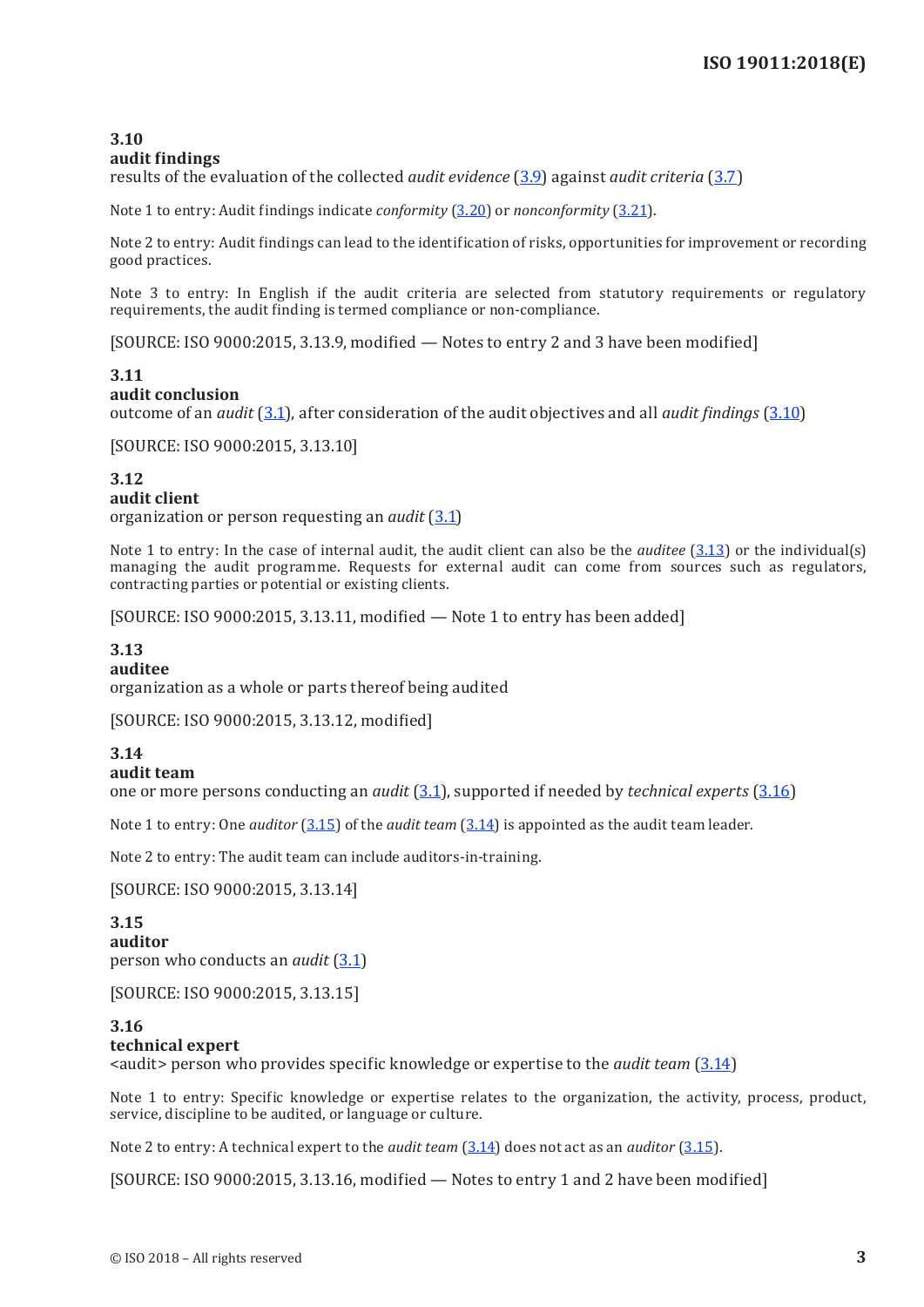## **3.17**

#### **observer**

individual who accompanies the *audit team* ([3.14](#page-10-4)) but does not act as an *auditor* ([3.15](#page-10-3))

[SOURCE: ISO 9000:2015, 3.13.17, modified]

#### <span id="page-11-0"></span>**3.18**

#### **management system**

set of interrelated or interacting elements of an organization to establish policies and objectives, and *processes* ([3.24](#page-12-2)) to achieve those objectives

Note 1 to entry: A management system can address a single discipline or several disciplines, e.g. quality management, financial management or environmental management.

Note 2 to entry: The management system elements establish the organization's structure, roles and responsibilities, planning, operation, policies, practices, rules, beliefs, objectives and processes to achieve those objectives.

Note 3 to entry: The scope of a management system can include the whole of the organization, specific and identified functions of the organization, specific and identified sections of the organization, or one or more functions across a group of organizations.

[SOURCE: ISO 9000:2015, 3.5.3, modified — Note 4 to entry has been deleted]

#### **3.19 risk** effect of uncertainty

Note 1 to entry: An effect is a deviation from the expected – positive or negative.

Note 2 to entry: Uncertainty is the state, even partial, of deficiency of information related to, understanding or knowledge of, an event, its consequence and likelihood.

Note 3 to entry: Risk is often characterized by reference to potential events (as defined in ISO Guide 73:2009, 3.5.1.3) and consequences (as defined in ISO Guide 73:2009, 3.6.1.3), or a combination of these.

Note 4 to entry: Risk is often expressed in terms of a combination of the consequences of an event (including changes in circumstances) and the associated likelihood (as defined in ISO Guide 73:2009, 3.6.1.1) of occurrence.

[SOURCE: ISO 9000:2015, 3.7.9, modified — Notes to entry 5 and 6 have been deleted]

#### <span id="page-11-1"></span>**3.20**

#### **conformity**

fulfilment of a *requirement* [\(3.23\)](#page-12-1)

[SOURCE: ISO 9000:2015, 3.6.11, modified — Note 1 to entry has been deleted]

#### <span id="page-11-2"></span>**3.21**

**nonconformity** non-fulfilment of a *requirement* ([3.23](#page-12-1))

[SOURCE: ISO 9000:2015, 3.6.9, modified — Note 1 to entry has been deleted]

#### **3.22**

#### **competence**

ability to apply knowledge and skills to achieve intended results

[SOURCE: ISO 9000:2015, 3.10.4, modified — Notes to entry have been deleted]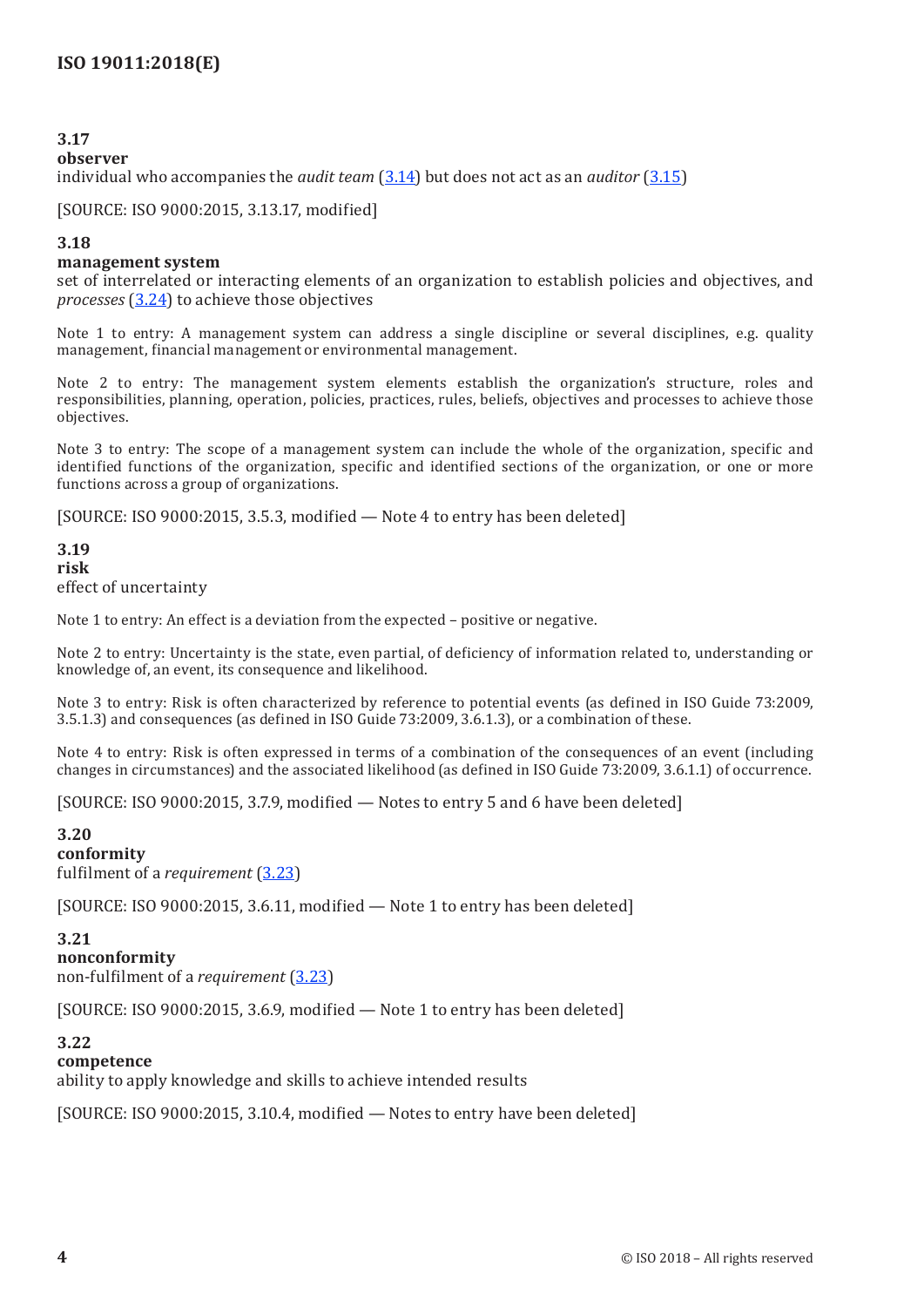## <span id="page-12-1"></span><span id="page-12-0"></span>**3.23**

#### **requirement**

need or expectation that is stated, generally implied or obligatory

Note 1 to entry: "Generally implied" means that it is custom or common practice for the organization and interested parties that the need or expectation under consideration is implied.

Note 2 to entry: A specified requirement is one that is stated, for example in documented information.

[SOURCE: ISO 9000:2015, 3.6.4, modified — Notes to entry 3, 4, 5 and 6 have been deleted]

## <span id="page-12-2"></span>**3.24**

#### **process**

set of interrelated or interacting activities that use inputs to deliver an intended result

[SOURCE: ISO 9000:2015, 3.4.1, modified — Notes to entry have been deleted]

# **3.25**

**performance** measurable result

Note 1 to entry: Performance can relate either to quantitative or qualitative findings.

Note 2 to entry: Performance can relate to the management of activities, *processes* ([3.24](#page-12-2)), products, services, systems or organizations.

[SOURCE: ISO 9000:2015, 3.7.8, modified — Note 3 to entry has been deleted]

## **3.26**

#### **effectiveness**

extent to which planned activities are realized and planned results achieved

[SOURCE: ISO 9000:2015, 3.7.11, modified — Note 1 to entry has been deleted]

# <span id="page-12-3"></span>**4 Principles of auditing**

Auditing is characterized by reliance on a number of principles. These principles should help to make the audit an effective and reliable tool in support of management policies and controls, by providing information on which an organization can act in order to improve its performance. Adherence to these principles is a prerequisite for providing audit conclusions that are relevant and sufficient, and for enabling auditors, working independently from one another, to reach similar conclusions in similar circumstances.

The guidance given in [Clauses](#page-13-1) 5 to [7](#page-35-1) is based on the seven principles outlined below.

a) Integrity: the foundation of professionalism

Auditors and the individual(s) managing an audit programme should:

- perform their work ethically, with honesty and responsibility;
- only undertake audit activities if competent to do so;
- perform their work in an impartial manner, i.e. remain fair and unbiased in all their dealings;
- be sensitive to any influences that may be exerted on their judgement while carrying out an audit.
- b) Fair presentation: the obligation to report truthfully and accurately

Audit findings, audit conclusions and audit reports should reflect truthfully and accurately the audit activities. Significant obstacles encountered during the audit and unresolved diverging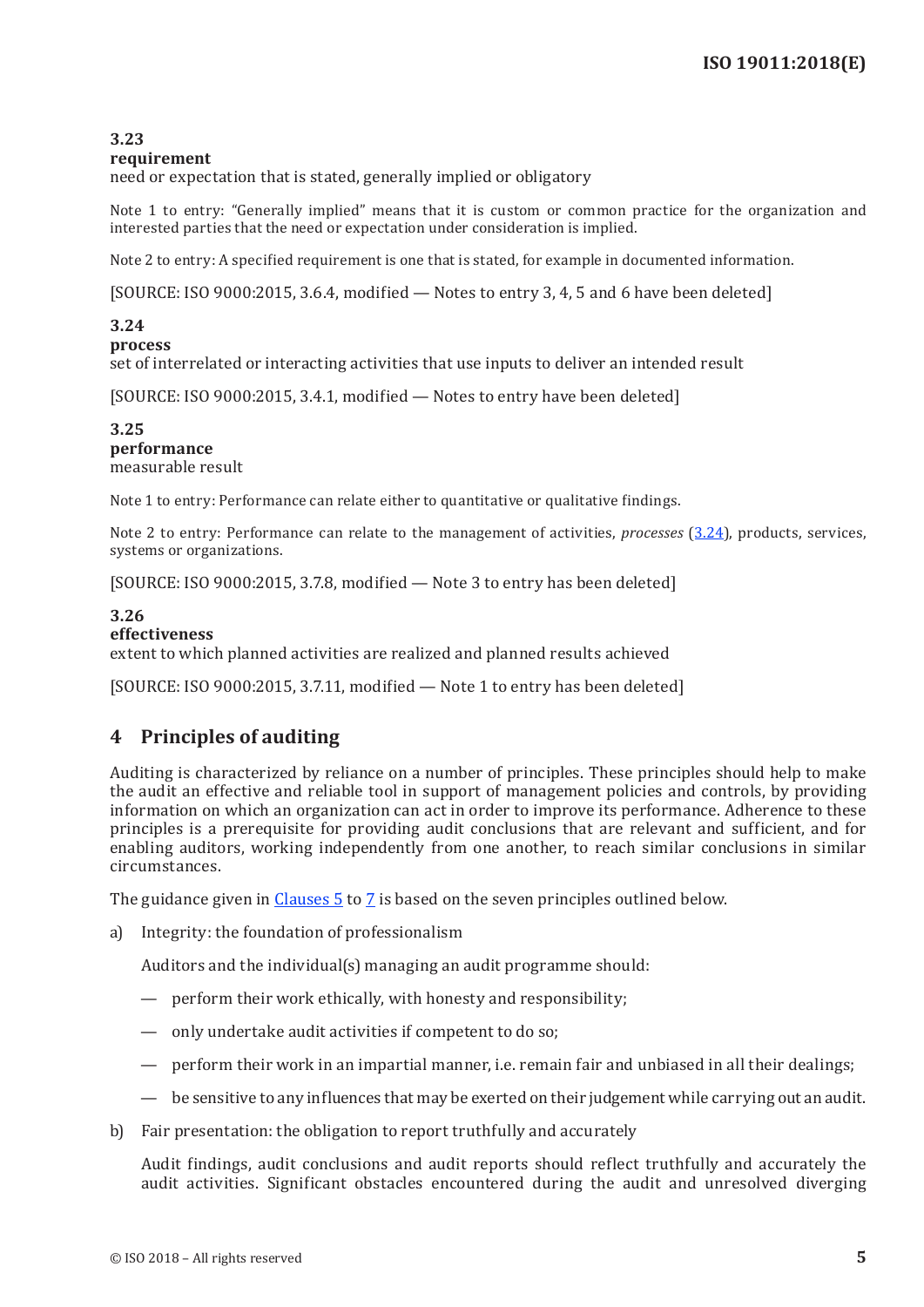<span id="page-13-0"></span>opinions between the audit team and the auditee should be reported. The communication should be truthful, accurate, objective, timely, clear and complete.

c) Due professional care: the application of diligence and judgement in auditing

Auditors should exercise due care in accordance with the importance of the task they perform and the confidence placed in them by the audit client and other interested parties. An important factor in carrying out their work with due professional care is having the ability to make reasoned judgements in all audit situations.

d) Confidentiality: security of information

Auditors should exercise discretion in the use and protection of information acquired in the course of their duties. Audit information should not be used inappropriately for personal gain by the auditor or the audit client, or in a manner detrimental to the legitimate interests of the auditee. This concept includes the proper handling of sensitive or confidential information.

e) Independence: the basis for the impartiality of the audit and objectivity of the audit conclusions

Auditors should be independent of the activity being audited wherever practicable, and should in all cases act in a manner that is free from bias and conflict of interest. For internal audits, auditors should be independent from the function being audited if practicable. Auditors should maintain objectivity throughout the audit process to ensure that the audit findings and conclusions are based only on the audit evidence.

For small organizations, it may not be possible for internal auditors to be fully independent of the activity being audited, but every effort should be made to remove bias and encourage objectivity.

f) Evidence-based approach: the rational method for reaching reliable and reproducible audit conclusions in a systematic audit process

Audit evidence should be verifiable. It should in general be based on samples of the information available, since an audit is conducted during a finite period of time and with finite resources. An appropriate use of sampling should be applied, since this is closely related to the confidence that can be placed in the audit conclusions.

g) Risk-based approach: an audit approach that considers risks and opportunities

The risk-based approach should substantively influence the planning, conducting and reporting of audits in order to ensure that audits are focused on matters that are significant for the audit client, and for achieving the audit programme objectives.

## <span id="page-13-1"></span>**5 Managing an audit programme**

#### **5.1 General**

An audit programme should be established which can include audits addressing one or more management system standards or other requirements, conducted either separately or in combination (combined audit).

The extent of an audit programme should be based on the size and nature of the auditee, as well as on the nature, functionality, complexity, the type of risks and opportunities, and the level of maturity of the management system(s) to be audited.

The functionality of the management system can be even more complex when most of the important functions are outsourced and managed under the leadership of other organizations. Particular attention needs to be paid to where the most important decisions are made and what constitutes the top management of the management system.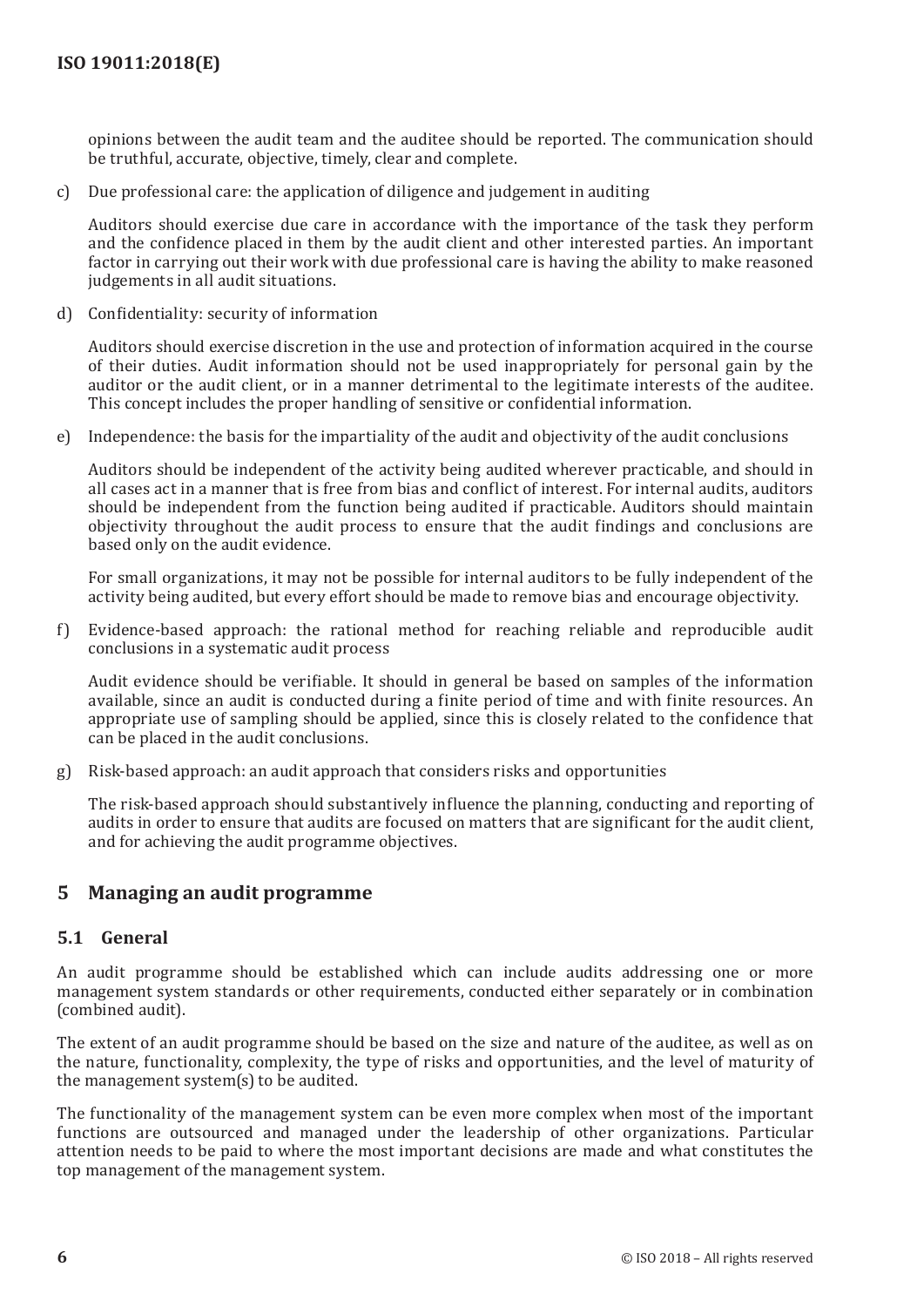In the case of multiple locations/sites (e.g. different countries), or where important functions are outsourced and managed under the leadership of another organization, particular attention should be paid to the design, planning and validation of the audit programme.

In the case of smaller or less complex organizations the audit programme can be scaled appropriately.

In order to understand the context of the auditee, the audit programme should take into account the auditee's:

- organizational objectives;
- relevant external and internal issues;
- the needs and expectations of relevant interested parties;
- information security and confidentiality requirements.

The planning of internal audit programmes and, in some cases programmes for auditing external providers, can be arranged to contribute to other objectives of the organization.

The individual(s) managing the audit programme should ensure the integrity of the audit is maintained and that there is not undue influence exerted over the audit.

Audit priority should be given to allocating resources and methods to matters in a management system with higher inherent risk and lower level of performance.

Competent individuals should be assigned to manage the audit programme.

The audit programme should include information and identify resources to enable the audits to be conducted effectively and efficiently within the specified time frames. The information should include:

- a) objectives for the audit programme;
- b) risks and opportunities associated with the audit programme (see  $5.3$ ) and the actions to address them;
- c) scope (extent, boundaries, locations) of each audit within the audit programme;
- d) schedule (number/duration/frequency) of the audits;
- e) audit types, such as internal or external;
- f) audit criteria;
- g) audit methods to be employed;
- h) criteria for selecting audit team members;
- i) relevant documented information.

Some of this information may not be available until more detailed audit planning is complete.

The implementation of the audit programme should be monitored and measured on an ongoing basis (see [5.6](#page-24-1)) to ensure its objectives have been achieved. The audit programme should be reviewed in order to identify needs for changes and possible opportunities for improvements (see [5.7\)](#page-24-2).

[Figure](#page-15-0) 1 illustrates the process flow for the management of an audit programme.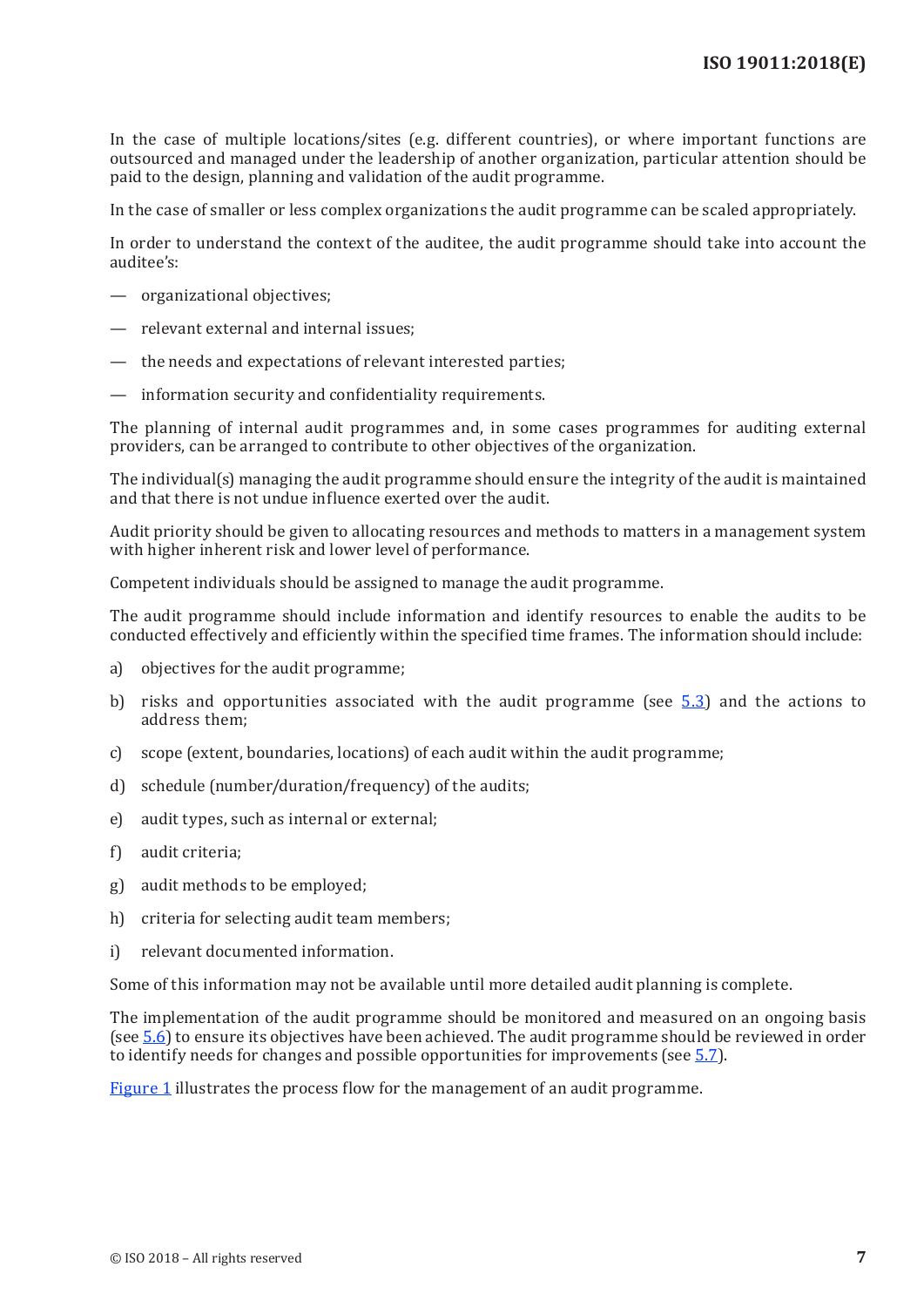# **ISO 19011:2018(E)**



NOTE 1 This Figure illustrates the application of the Plan-Do-Check-Act cycle in this document.

NOTE 2 Clause/subclause numbering refers to the relevant clauses/subclauses of this document.

## <span id="page-15-0"></span>**Figure 1 — Process flow for the management of an audit programme**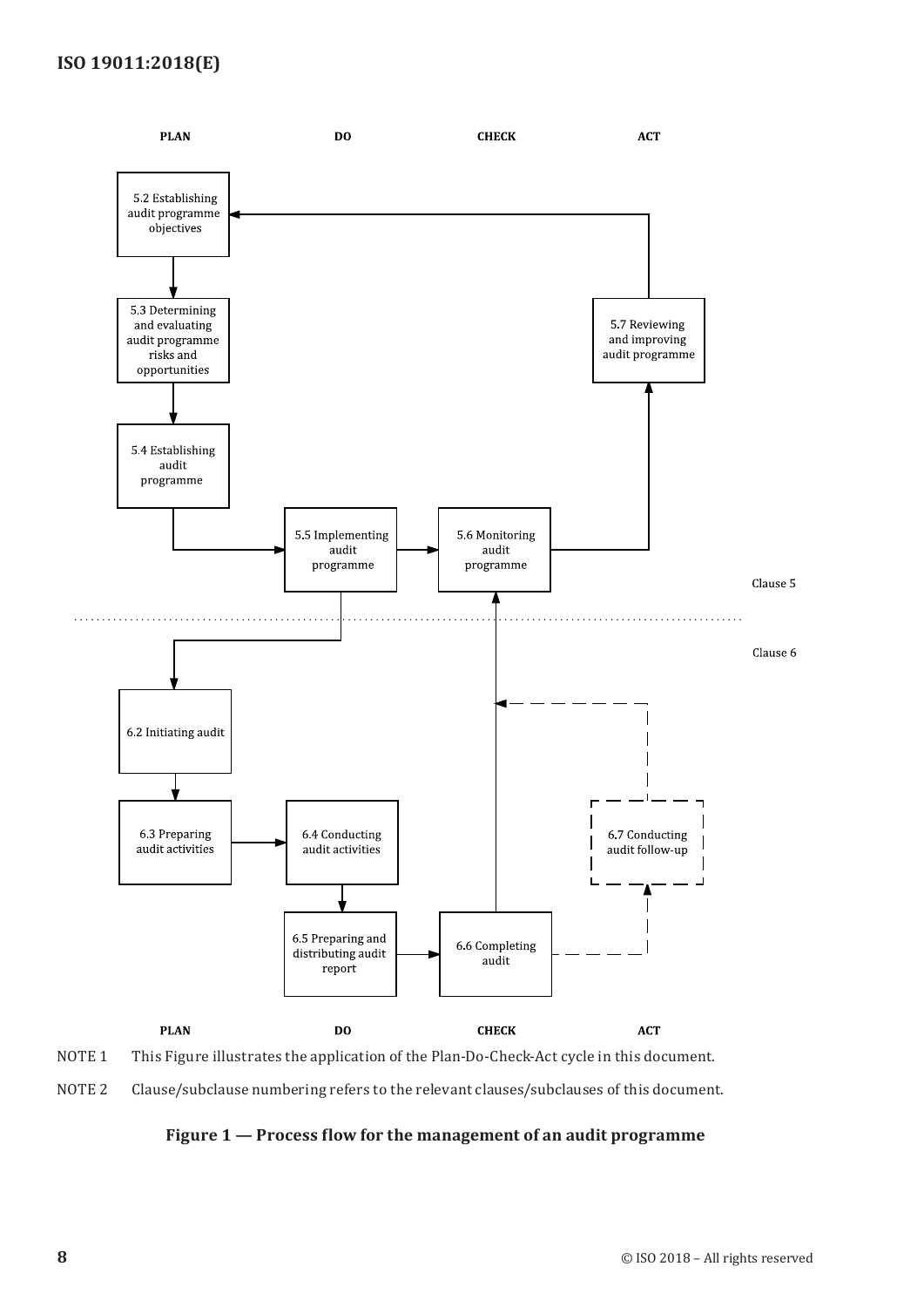## <span id="page-16-2"></span><span id="page-16-0"></span>**5.2 Establishing audit programme objectives**

The audit client should ensure that the audit programme objectives are established to direct the planning and conducting of audits and should ensure the audit programme is implemented effectively. Audit programme objectives should be consistent with the audit client's strategic direction and support management system policy and objectives.

These objectives can be based on consideration of the following:

- a) needs and expectations of relevant interested parties, both external and internal;
- b) characteristics of and requirements for processes, products, services and projects, and any changes to them;
- c) management system requirements;
- d) need for evaluation of external providers;
- e) auditee's level of performance and level of maturity of the management system(s), as reflected in relevant performance indicators (e.g. KPIs), the occurrence of nonconformities or incidents or complaints from interested parties;
- f) identified risks and opportunities to the auditee;
- g) results of previous audits.

Examples of audit programme objectives can include the following:

- identify opportunities for the improvement of a management system and its performance;
- evaluate the capability of the auditee to determine its context;
- evaluate the capability of the auditee to determine risks and opportunities and to identify and implement effective actions to address them;
- conform to all relevant requirements, e.g. statutory and regulatory requirements, compliance commitments, requirements for certification to a management system standard;
- obtain and maintain confidence in the capability of an external provider;
- determine the continuing suitability, adequacy and effectiveness of the auditee's management system;
- evaluate the compatibility and alignment of the management system objectives with the strategic direction of the organization.

#### <span id="page-16-1"></span>**5.3 Determining and evaluating audit programme risks and opportunities**

There are risks and opportunities related to the context of the auditee that can be associated with an audit programme and can affect the achievement of its objectives. The individual(s) managing the audit programme should identify and present to the audit client the risks and opportunities considered when developing the audit programme and resource requirements, so that they can be addressed appropriately.

There can be risks associated with the following:

- a) planning, e.g. failure to set relevant audit objectives and determine the extent, number, duration, locations and schedule of the audits;
- b) resources, e.g. allowing insufficient time, equipment and/or training for developing the audit programme or conducting an audit;
- c) selection of the audit team, e.g. insufficient overall competence to conduct audits effectively;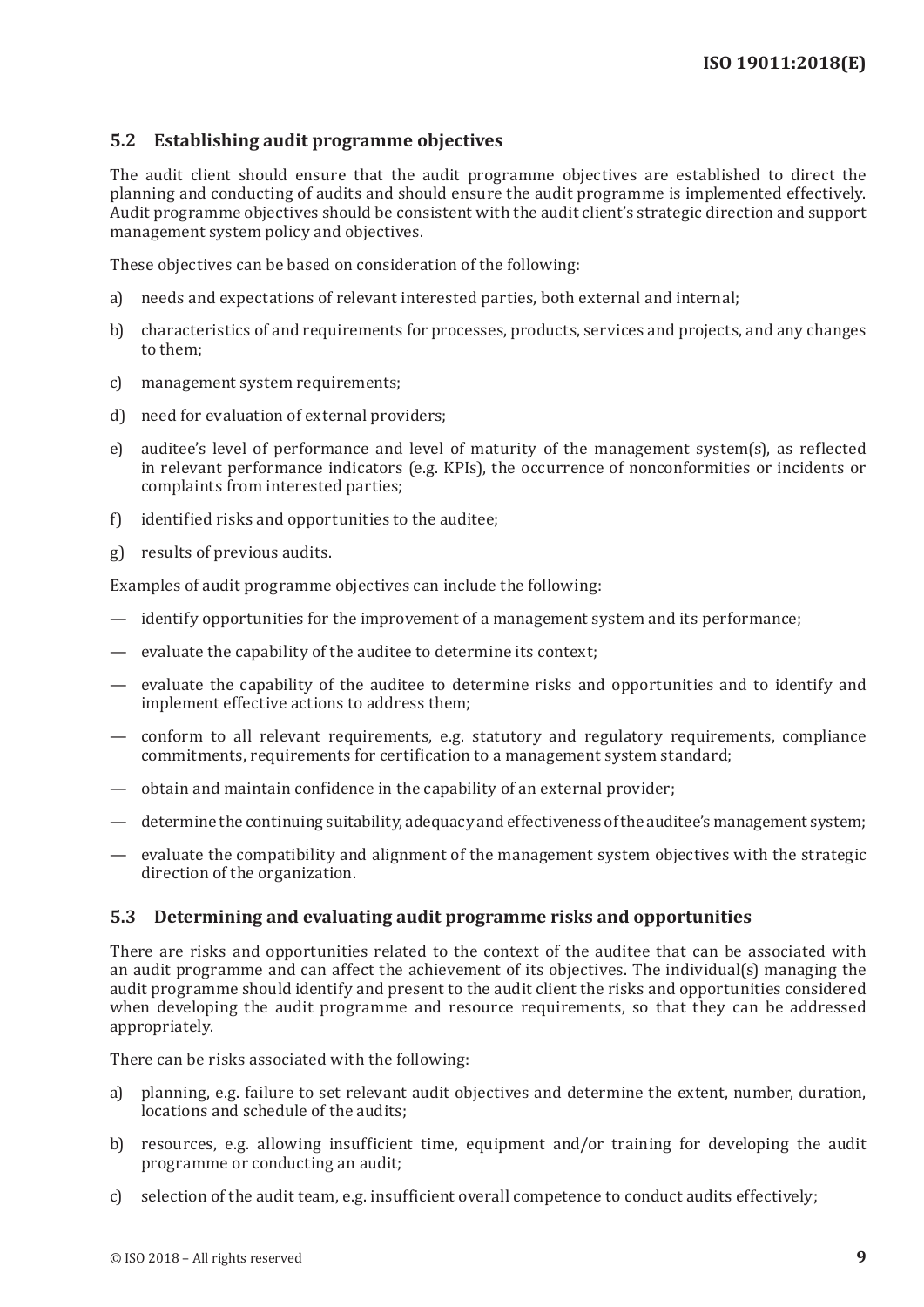- <span id="page-17-0"></span>d) communication, e.g. ineffective external/internal communication processes/channels;
- e) implementation, e.g. ineffective coordination of the audits within the audit programme, or not considering information security and confidentiality;
- f) control of documented information, e.g. ineffective determination of the necessary documented information required by auditors and relevant interested parties, failure to adequately protect audit records to demonstrate audit programme effectiveness;
- g) monitoring, reviewing and improving the audit programme, e.g. ineffective monitoring of audit programme outcomes;
- h) availability and cooperation of auditee and availability of evidence to be sampled.

Opportunities for improving the audit programme can include:

- allowing multiple audits to be conducted in a single visit;
- minimizing time and distances travelling to site;
- matching the level of competence of the audit team to the level of competence needed to achieve the audit objectives;
- aligning audit dates with the availability of auditee's key staff.

## **5.4 Establishing the audit programme**

## **5.4.1 Roles and responsibilities of the individual(s) managing the audit programme**

The individual(s) managing the audit programme should:

- a) establish the extent of the audit programme according to the relevant objectives (see [5.2](#page-16-2)) and any known constraints;
- b) determine the external and internal issues, and risks and opportunities that can affect the audit programme, and implement actions to address them, integrating these actions in all relevant auditing activities, as appropriate;
- c) ensuring the selection of audit teams and the overall competence for the auditing activities by assigning roles, responsibilities and authorities, and supporting leadership, as appropriate;
- d) establish all relevant processes including processes for:
	- the coordination and scheduling of all audits within the audit programme;
	- the establishment of audit objectives, scope(s) and criteria of the audits, determining audit methods and selecting the audit team;
	- evaluating auditors;
	- the establishment of external and internal communication processes, as appropriate;
	- the resolutions of disputes and handling of complaints;
	- audit follow-up if applicable;
	- reporting to the audit client and relevant interested parties, as appropriate.
- e) determine and ensure provision of all necessary resources;
- f) ensure that appropriate documented information is prepared and maintained, including audit programme records;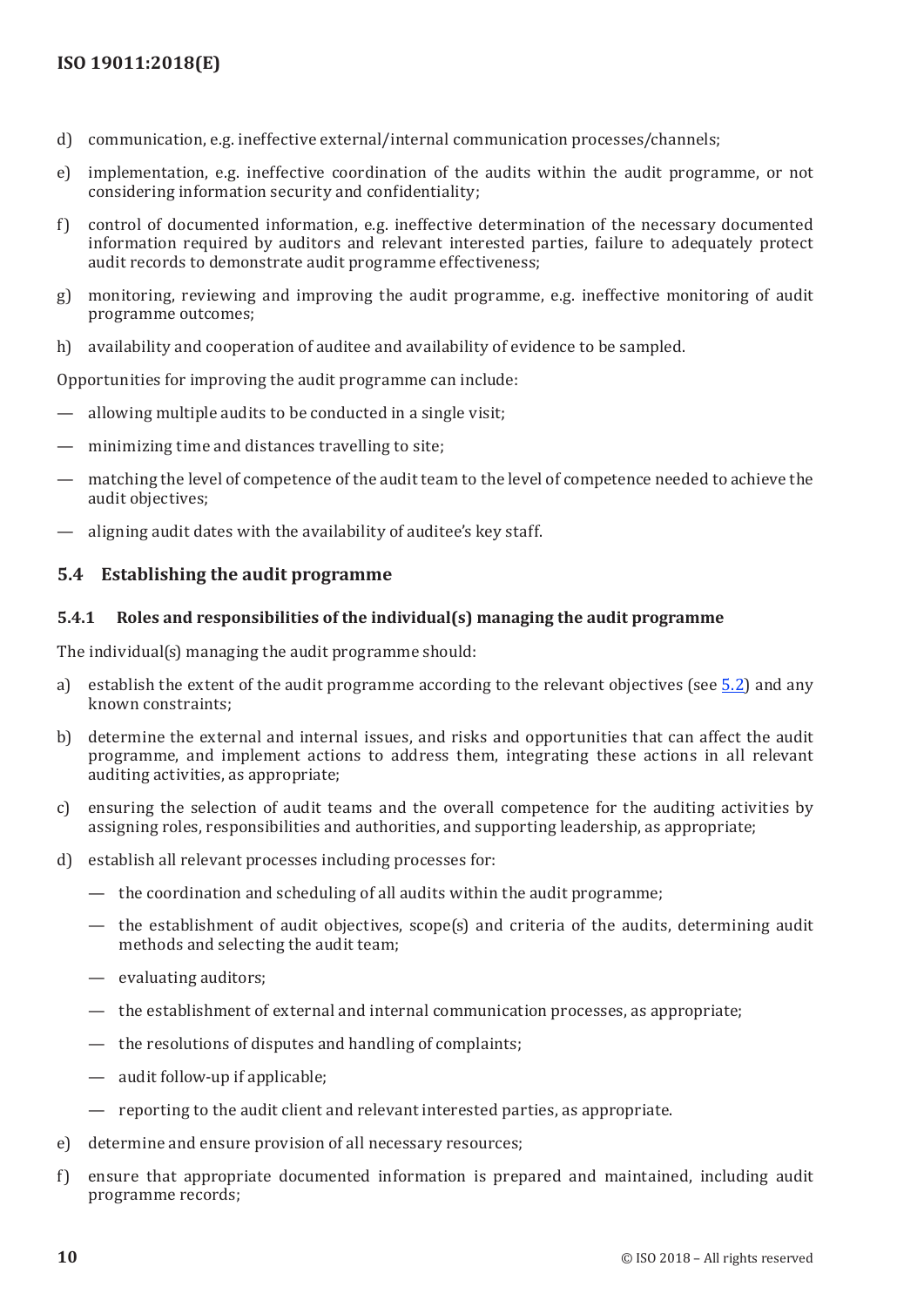- <span id="page-18-0"></span>g) monitor, review and improve the audit programme;
- h) communicate the audit programme to the audit client and, as appropriate, relevant interested parties.

The individual(s) managing the audit programme should request its approval by the audit client.

## <span id="page-18-2"></span>**5.4.2 Competence of individual(s) managing audit programme**

The individual(s) managing the audit programme should have the necessary competence to manage the programme and its associated risks and opportunities and external and internal issues effectively and efficiently, including knowledge of:

- a) audit principles (see [Clause 4](#page-12-3)), methods and processes (see [A.1](#page-42-2) and [A.2](#page-43-0));
- b) management system standards, other relevant standards and reference/guidance documents;
- c) information regarding the auditee and its context (e.g. external/internal issues, relevant interested parties and their needs and expectations, business activities, products, services and processes of the auditee);
- d) applicable statutory and regulatory requirements and other requirements relevant to the business activities of the auditee.

As appropriate, knowledge of risk management, project and process management, and information and communications technology (ICT) may be considered.

The individual(s) managing the audit programme should engage in appropriate continual development activities to maintain the necessary competence to manage the audit programme.

### <span id="page-18-1"></span>**5.4.3 Establishing extent of audit programme**

The individual(s) managing the audit programme should determine the extent of the audit programme. This can vary depending on the information provided by the auditee regarding its context (see [5.3](#page-16-1)).

NOTE In certain cases, depending on the auditee's structure or its activities, the audit programme might only consist of a single audit (e.g. a small project or organization).

Other factors impacting the extent of an audit programme can include the following:

- a) the objective, scope and duration of each audit and the number of audits to be conducted, reporting method and, if applicable, audit follow up;
- b) the management system standards or other applicable criteria;
- c) the number, importance, complexity, similarity and locations of the activities to be audited;
- d) those factors influencing the effectiveness of the management system;
- e) applicable audit criteria, such as planned arrangements for the relevant management system standards, statutory and regulatory requirements and other requirements to which the organization is committed;
- f) results of previous internal or external audits and management reviews, if appropriate;
- g) results of a previous audit programme review;
- h) language, cultural and social issues;
- i) the concerns of interested parties, such as customer complaints, non-compliance with statutory and regulatory requirements and other requirements to which the organization is committed, or supply chain issues;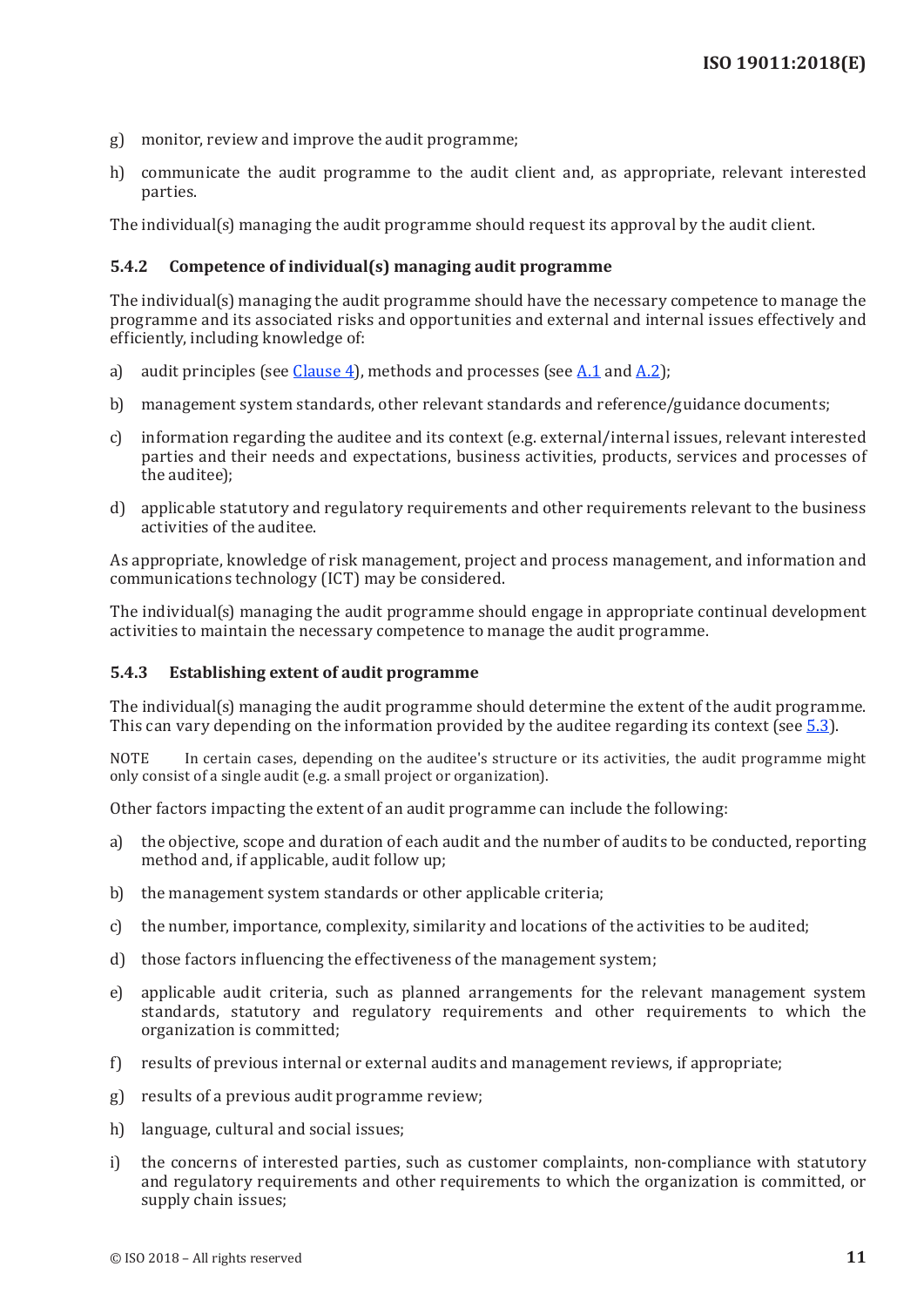- <span id="page-19-0"></span>j) significant changes to the auditee's context or its operations and related risks and opportunities;
- k) availability of information and communication technologies to support audit activities, in particular the use of remote audit methods (see [A.16](#page-50-0));
- l) the occurrence of internal and external events, such as nonconformities of products or service, information security leaks, health and safety incidents, criminal acts or environmental incidents;
- m) business risks and opportunities, including actions to address them.

## <span id="page-19-1"></span>**5.4.4 Determining audit programme resources**

When determining resources for the audit programme, the individual(s) managing the audit programme should consider:

- a) the financial and time resources necessary to develop, implement, manage and improve audit activities;
- b) audit methods (see [A.1](#page-42-2));
- c) the individual and overall availability of auditors and technical experts having competence appropriate to the particular audit programme objectives;
- d) the extent of the audit programme (see  $\overline{5.4.3}$ ) and audit programme risks and opportunities (see  $\overline{5.3}$  $\overline{5.3}$  $\overline{5.3}$ );
- e) travel time and cost, accommodation and other auditing needs;
- f) the impact of different time zones;
- g) the availability of information and communication technologies (e.g. technical resources required to set up a remote audit using technologies that support remote collaboration);
- h) the availability of any tools, technology and equipment required;
- i) the availability of necessary documented information, as determined during the establishment of the audit programme (see [A.5](#page-43-1));
- j) requirements related to the facility, including any security clearances and equipment (e.g. background checks, personal protective equipment, ability to wear clean room attire).

## **5.5 Implementing audit programme**

#### **5.5.1 General**

Once the audit programme has been established (see [5.4.3\)](#page-18-1) and related resources have been determined (see [5.4.4](#page-19-1)) it is necessary to implement the operational planning and the coordination of all the activities within the programme.

The individual(s) managing the audit programme should:

- a) communicate the relevant parts of the audit programme, including the risks and opportunities involved, to relevant interested parties and inform them periodically of its progress, using established external and internal communication channels;
- b) define objectives, scope and criteria for each individual audit;
- c) select audit methods (see  $A.1$ );
- d) coordinate and schedule audits and other activities relevant to the audit programme;
- e) ensure the audit teams have the necessary competence (see  $\overline{5.5.4}$  $\overline{5.5.4}$  $\overline{5.5.4}$ );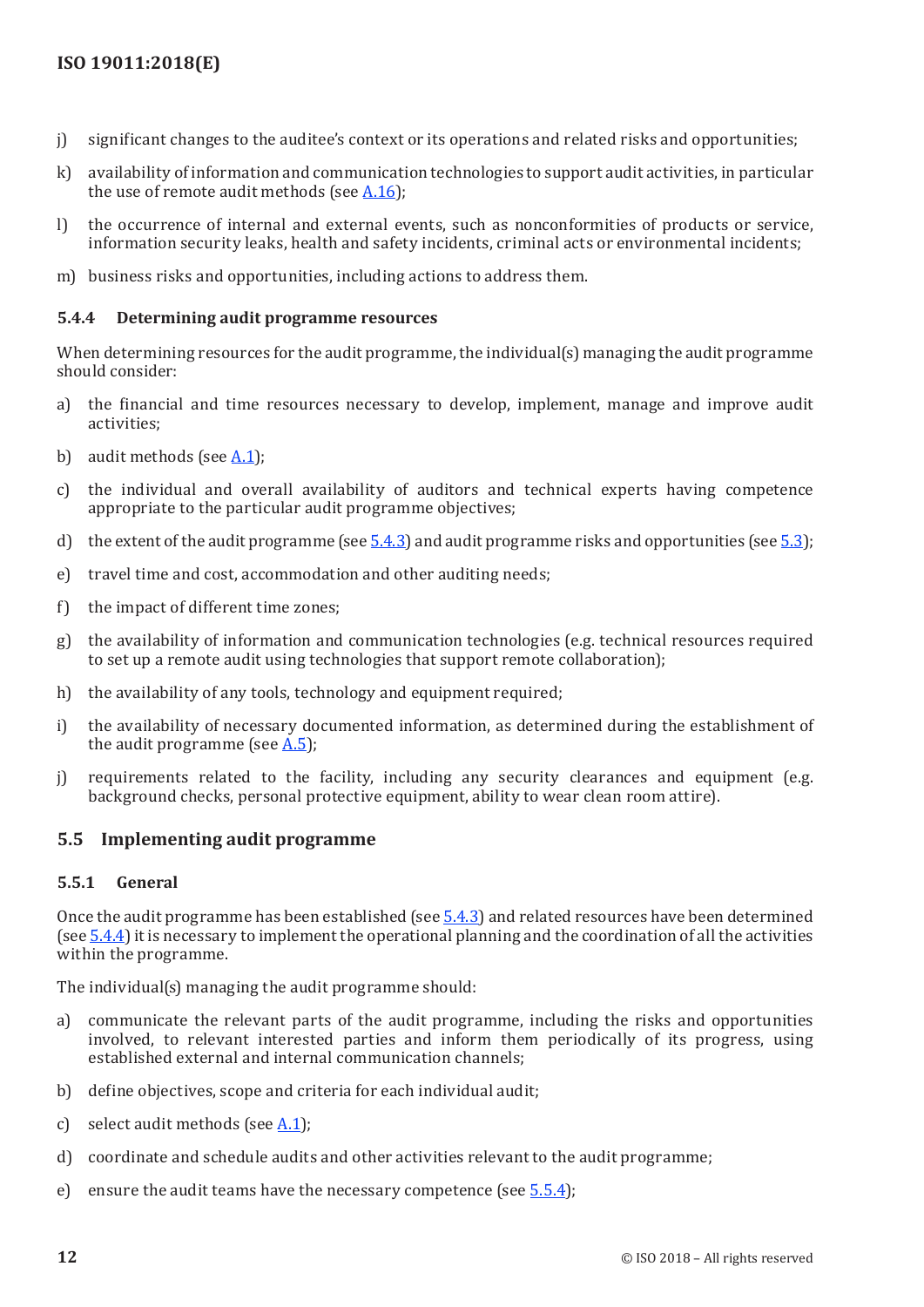- <span id="page-20-0"></span>f) provide necessary individual and overall resources to the audit teams (see [5.4.4\)](#page-19-1);
- g) ensure the conduct of audits in accordance with the audit programme, managing all operational risks, opportunities and issues (i.e. unexpected events), as they arise during the deployment of the programme;
- h) ensure relevant documented information regarding the auditing activities is properly managed and maintained (see [5.5.7](#page-23-1));
- i) define and implement the operational controls (see  $\overline{5.6}$  $\overline{5.6}$  $\overline{5.6}$ ) necessary for audit programme monitoring;
- j) review the audit programme in order to identify opportunities for its improvement (see  $\overline{5.7}$  $\overline{5.7}$  $\overline{5.7}$ ).

#### **5.5.2 Defining the objectives, scope and criteria for an individual audit**

Each individual audit should be based on defined audit objectives, scope and criteria. These should be consistent with the overall audit programme objectives.

The audit objectives define what is to be accomplished by the individual audit and may include the following:

- a) determination of the extent of conformity of the management system to be audited, or parts of it, with audit criteria;
- b) evaluation of the capability of the management system to assist the organization in meeting relevant statutory and regulatory requirements and other requirements to which the organization is committed;
- c) evaluation of the effectiveness of the management system in meeting its intended results;
- d) identification of opportunities for potential improvement of the management system;
- e) evaluation of the suitability and adequacy of the management system with respect to the context and strategic direction of the auditee;
- f) evaluation of the capability of the management system to establish and achieve objectives and effectively address risks and opportunities, in a changing context, including the implementation of the related actions.

The audit scope should be consistent with the audit programme and audit objectives. It includes such factors as locations, functions, activities and processes to be audited, as well as the time period covered by the audit.

The audit criteria are used as a reference against which conformity is determined. These may include one or more of the following: applicable policies, processes, procedures, performance criteria including objectives, statutory and regulatory requirements, management system requirements, information regarding the context and the risks and opportunities as determined by the auditee (including relevant external/internal interested parties requirements), sector codes of conduct or other planned arrangements.

In the event of any changes to the audit objectives, scope or criteria, the audit programme should be modified if necessary and communicated to interested parties, for approval if appropriate.

When more than one discipline is being audited at the same time it is important that the audit objectives, scope and criteria are consistent with the relevant audit programmes for each discipline. Some disciplines can have a scope that reflects the whole organization and others can have a scope that reflects a subset of the whole organization.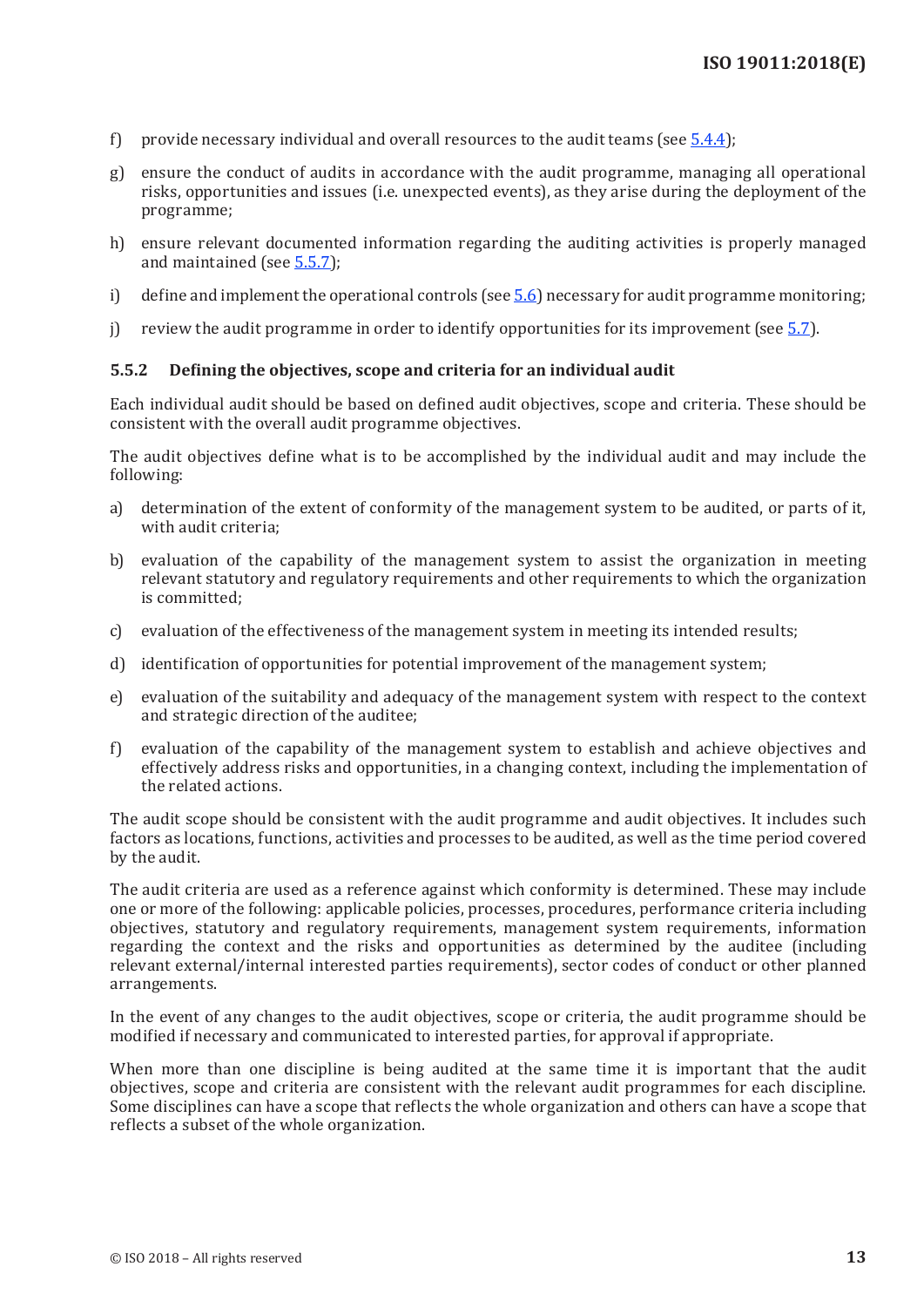## <span id="page-21-0"></span>**5.5.3 Selecting and determining audit methods**

The individual(s) managing the audit programme should select and determine the methods for effectively and efficiently conducting an audit, depending on the defined audit objectives, scope and criteria.

Audits can be performed on-site, remotely or as a combination. The use of these methods should be suitably balanced, based on, among others, consideration of associated risks and opportunities.

Where two or more auditing organizations conduct a joint audit of the same auditee, the individuals managing the different audit programmes should agree on the audit methods and consider implications for resourcing and planning the audit. If an auditee operates two or more management systems of different disciplines, combined audits may be included in the audit programme.

## <span id="page-21-1"></span>**5.5.4 Selecting audit team members**

The individual(s) managing the audit programme should appoint the members of the audit team, including the team leader and any technical experts needed for the specific audit.

An audit team should be selected, taking into account the competence needed to achieve the objectives of the individual audit within the defined scope. If there is only one auditor, the auditor should perform all applicable duties of an audit team leader.

NOTE [Clause](#page-35-1) 7 contains guidance on determining the competence required for the audit team members and describes the processes for evaluating auditors.

To assure the overall competence of the audit team, the following steps should be performed:

- identification of the competence needed to achieve the objectives of the audit;
- selection of the audit team members so that the necessary competence is present in the audit team.

In deciding the size and composition of the audit team for the specific audit, consideration should be given to the following:

- a) the overall competence of the audit team needed to achieve audit objectives, taking into account audit scope and criteria;
- b) complexity of the audit;
- c) whether the audit is a combined or joint audit;
- d) the selected audit methods;
- e) ensuring objectivity and impartiality to avoid any conflict of interest of the audit process;
- f) the ability of the audit team members to work and interact effectively with the representatives of the auditee and relevant interested parties;
- g) the relevant external/internal issues, such as the language of the audit, and the auditee's social and cultural characteristics. These issues may be addressed either by the auditor's own skills or through the support of a technical expert, also considering the need for interpreters;
- h) type and complexity of the processes to be audited.

Where appropriate, the individual(s) managing the audit programme should consult the team leader on the composition of the audit team.

If the necessary competence is not covered by the auditors in the audit team, technical experts with additional competence should be made available to support the team.

Auditors-in-training may be included in the audit team, but should participate under the direction and guidance of an auditor.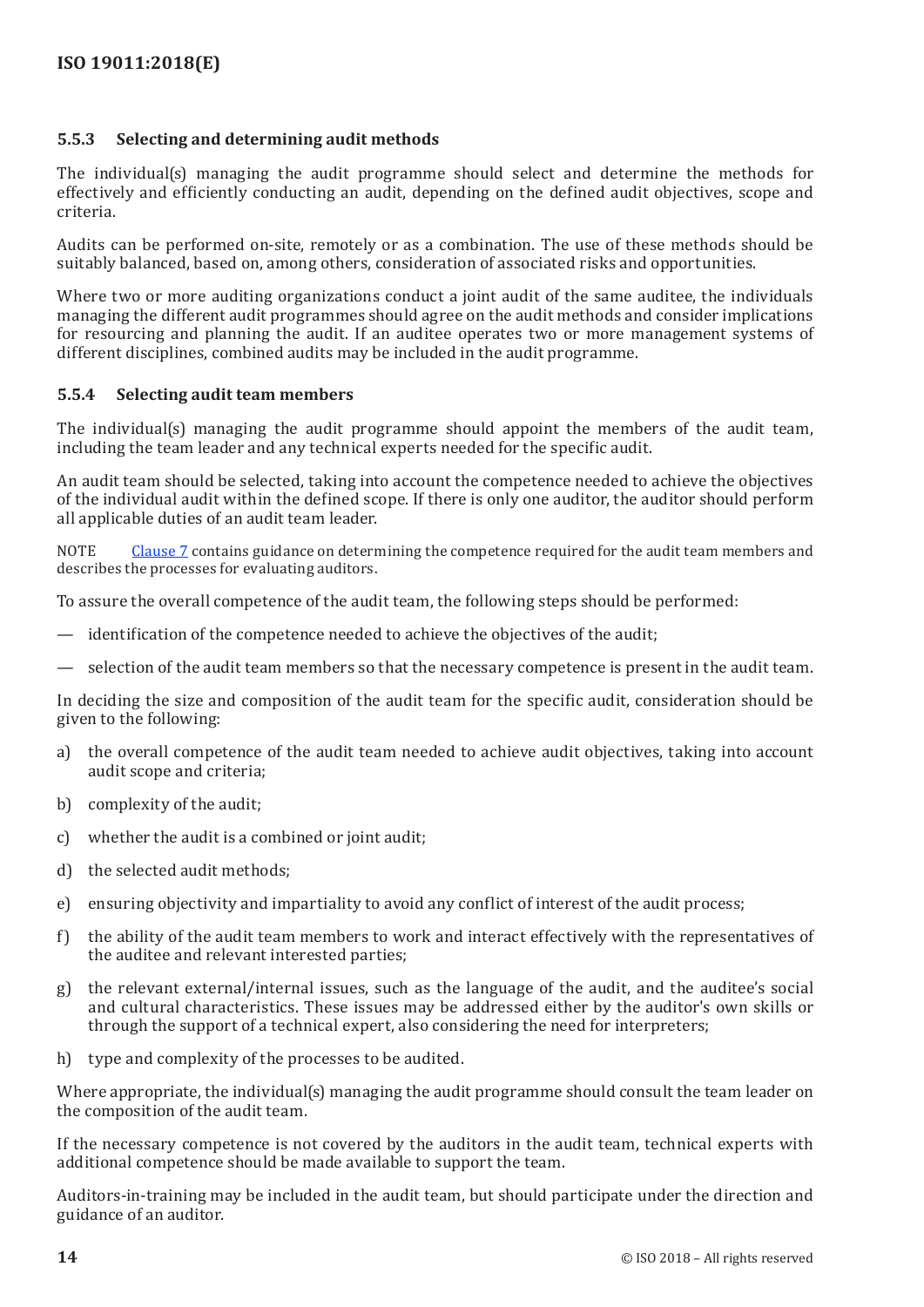<span id="page-22-0"></span>Changes to the composition of the audit team may be necessary during the audit, e.g. if a conflict of interest or competence issue arises. If such a situation arises, it should be resolved with the appropriate parties (e.g. audit team leader, the individual(s) managing the audit programme, audit client or auditee) before any changes are made.

## <span id="page-22-1"></span>**5.5.5 Assigning responsibility for an individual audit to the audit team leader**

The individual(s) managing the audit programme should assign the responsibility for conducting the individual audit to an audit team leader.

The assignment should be made in sufficient time before the scheduled date of the audit, in order to ensure the effective planning of the audit.

To ensure effective conduct of the individual audits, the following information should be provided to the audit team leader:

- a) audit objectives;
- b) audit criteria and any relevant documented information;
- c) audit scope, including identification of the organization and its functions and processes to be audited;
- d) audit processes and associated methods;
- e) composition of the audit team;
- f) contact details of the auditee, the locations, time frame and duration of the audit activities to be conducted;
- g) resources necessary to conduct the audit;
- h) information needed for evaluating and addressing identified risks and opportunities to the achievement of the audit objectives;
- i) information which supports the audit team leader(s) in their interactions with the auditee for the effectiveness of the audit programme.

The assignment information should also cover the following, as appropriate:

- working and reporting language of the audit where this is different from the language of the auditor or the auditee, or both;
- audit reporting output as required and to whom it is to be distributed;
- matters related to confidentiality and information security, as required by the audit programme;
- any health, safety and environmental arrangements for the auditors;
- requirements for travel or access to remote sites;
- any security and authorization requirements;
- any actions to be reviewed, e.g. follow-up actions from a previous audit;
- coordination with other audit activities, e.g. when different teams are auditing similar or related processes at different locations or in the case of a joint audit.

Where a joint audit is conducted, it is important to reach agreement among the organizations conducting the audits, before the audit commences, on the specific responsibilities of each party, particularly with regard to the authority of the team leader appointed for the audit.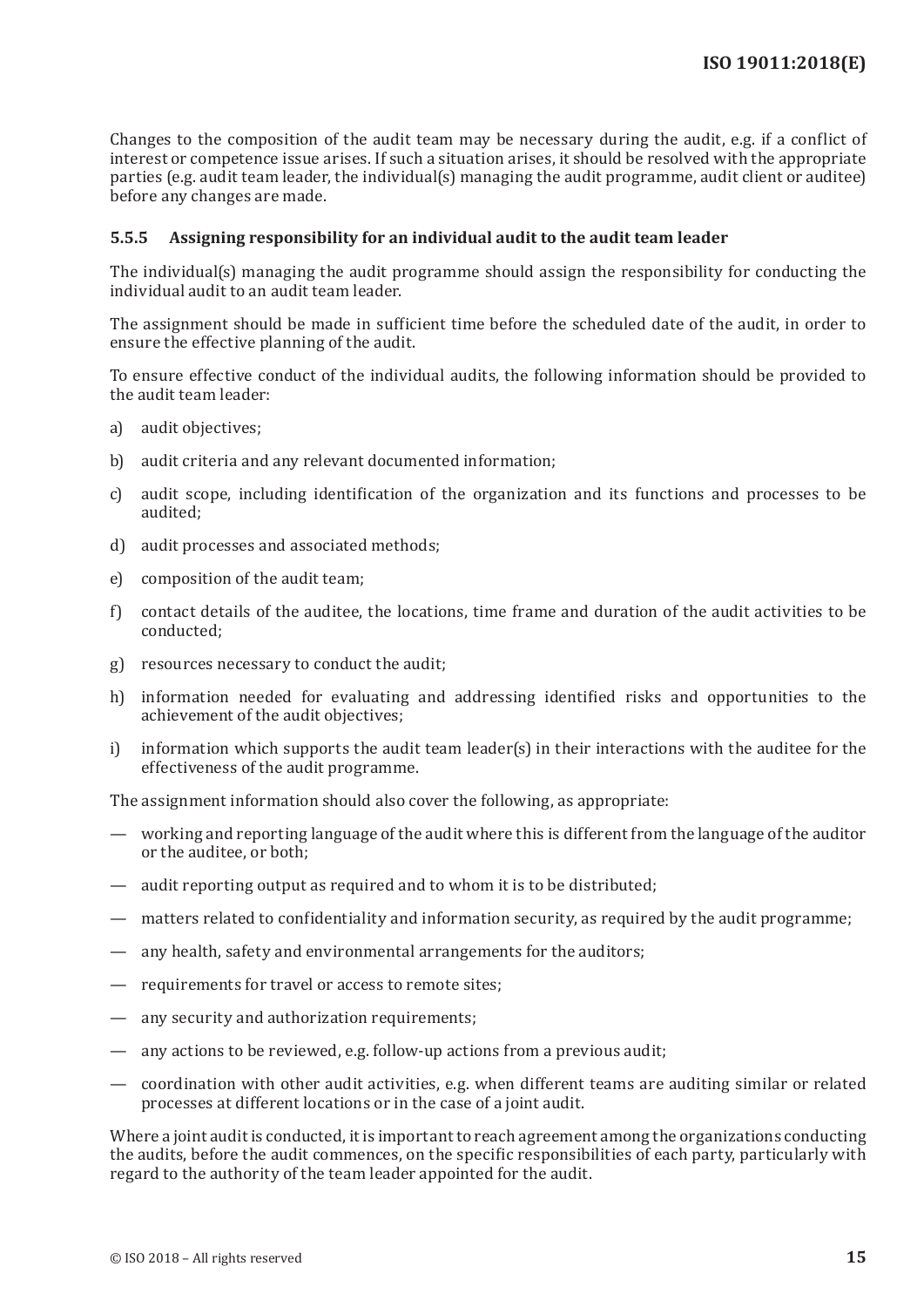## <span id="page-23-0"></span>**5.5.6 Managing audit programme results**

The individual(s) managing the audit programme should ensure that the following activities are performed:

- a) evaluation of the achievement of the objectives for each audit within the audit programme;
- b) review and approval of audit reports regarding the fulfilment of the audit scope and objectives;
- c) review of the effectiveness of actions taken to address audit findings;
- d) distribution of audit reports to relevant interested parties;
- e) determination of the necessity for any follow-up audit.

The individual managing the audit programme should consider, where appropriate:

- communicating audit results and best practices to other areas of the organization, and
- the implications for other processes.

## <span id="page-23-1"></span>**5.5.7 Managing and maintaining audit programme records**

The individual(s) managing the audit programme should ensure that audit records are generated, managed and maintained to demonstrate the implementation of the audit programme. Processes should be established to ensure that any information security and confidentiality needs associated with the audit records are addressed.

Records can include the following:

- a) Records related to the audit programme, such as:
	- schedule of audits;
	- audit programme objectives and extent;
	- those addressing audit programme risks and opportunities, and relevant external and internal issues;
	- reviews of the audit programme effectiveness.
- b) Records related to each audit, such as:
	- audit plans and audit reports;
	- objective audit evidence and findings;
	- nonconformity reports;
	- corrections and corrective action reports;
	- audit follow-up reports.
- c) Records related to the audit team covering topics such as:
	- competence and performance evaluation of the audit team members;
	- criteria for the selection of audit teams and team members and formation of audit teams;
	- maintenance and improvement of competence.

The form and level of detail of the records should demonstrate that the objectives of the audit programme have been achieved.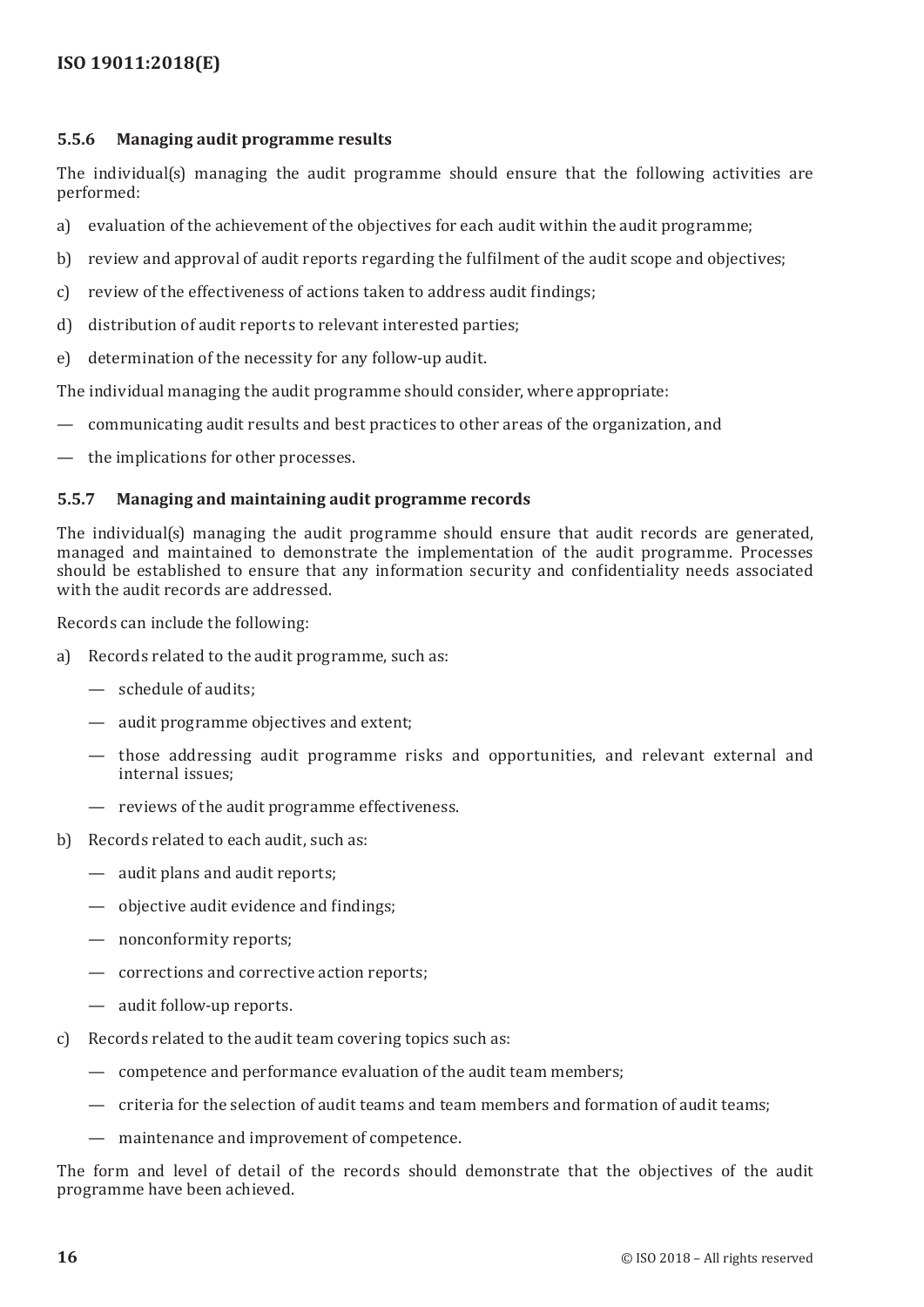### <span id="page-24-1"></span><span id="page-24-0"></span>**5.6 Monitoring audit programme**

The individual(s) managing the audit programme should ensure the evaluation of:

- a) whether schedules are being met and audit programme objectives are being achieved;
- b) the performance of the audit team members including the audit team leader and the technical experts;
- c) the ability of the audit teams to implement the audit plan;
- d) feedback from audit clients, auditees, auditors, technical experts and other relevant parties;
- e) sufficiency and adequacy of documented information in the whole audit process.

Some factors can indicate the need to modify the audit programme. These can include changes to:

- audit findings;
- demonstrated level of auditee's management system effectiveness and maturity;
- effectiveness of the audit programme;
- audit scope or audit programme scope;
- the auditee's management system;
- standards, and other requirements to which the organization is committed;
- external providers;
- identified conflicts of interest;
- the audit client's requirements.

#### <span id="page-24-2"></span>**5.7 Reviewing and improving audit programme**

The individual(s) managing the audit programme and the audit client should review the audit programme to assess whether its objectives have been achieved. Lessons learned from the audit programme review should be used as inputs for the improvement of the programme.

The individual(s) managing the audit programme should ensure the following:

- review of the overall implementation of the audit programme;
- identification of areas and opportunities for improvement;
- application of changes to the audit programme if necessary;
- review of the continual professional development of auditors, in accordance with [7.6](#page-41-1);
- reporting of the results of the audit programme and review with the audit client and relevant interested parties, as appropriate.

The audit programme review should consider the following:

- a) results and trends from audit programme monitoring;
- b) conformity with audit programme processes and relevant documented information;
- c) evolving needs and expectations of relevant interested parties;
- d) audit programme records;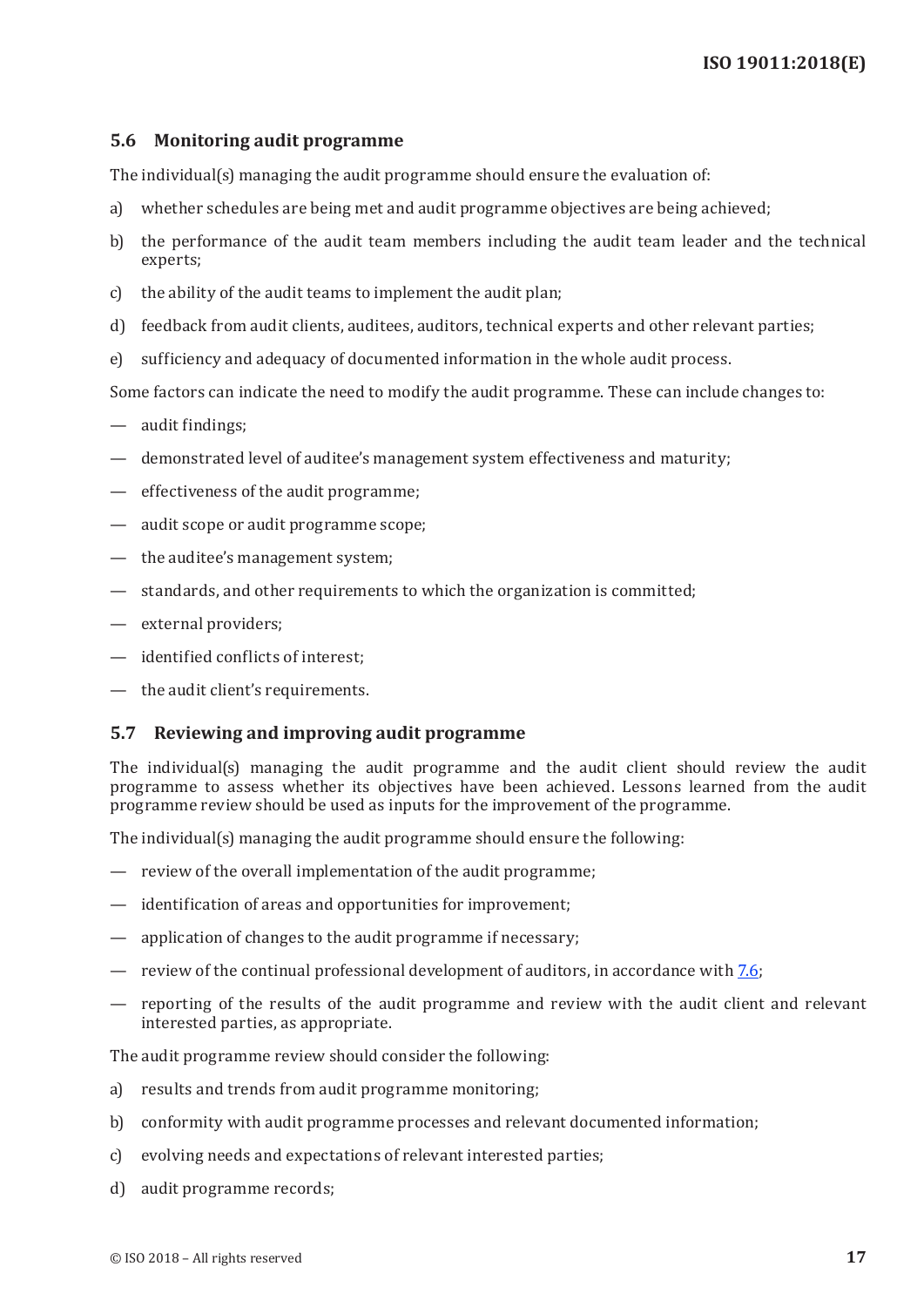- <span id="page-25-0"></span>e) alternative or new auditing methods;
- f) alternative or new methods to evaluate auditors;
- g) effectiveness of the actions to address the risks and opportunities, and internal and external issues associated with the audit programme;
- h) confidentiality and information security issues relating to the audit programme.

# **6 Conducting an audit**

## **6.1 General**

This clause contains guidance on preparing and conducting a specific audit as part of an audit programme. [Figure](#page-31-1) 2 provides an overview of the activities performed in a typical audit. The extent to which the provisions of this clause are applicable depends on the objectives and scope of the specific audit.

## **6.2 Initiating audit**

## **6.2.1 General**

The responsibility for conducting the audit should remain with the assigned audit team leader (see [5.5.5](#page-22-1)) until the audit is completed (see [6.6](#page-35-2)).

To initiate an audit, the steps in [Figure](#page-15-0) 1 should be considered; however, the sequence can differ depending on the auditee, processes and specific circumstances of the audit.

### **6.2.2 Establishing contact with auditee**

The audit team leader should ensure that contact is made with the auditee to:

- a) confirm communication channels with the auditee's representatives;
- b) confirm the authority to conduct the audit;
- c) provide relevant information on the audit objectives, scope, criteria, methods and audit team composition, including any technical experts;
- d) request access to relevant information for planning purposes including information on the risks and opportunities the organization has identified and how they are addressed;
- e) determine applicable statutory and regulatory requirements and other requirements relevant to the activities, processes, products and services of the auditee;
- f) confirm the agreement with the auditee regarding the extent of the disclosure and the treatment of confidential information;
- g) make arrangements for the audit including the schedule;
- h) determine any location-specific arrangements for access, health and safety, security, confidentiality or other;
- i) agree on the attendance of observers and the need for guides or interpreters for the audit team;
- j) determine any areas of interest, concern or risks to the auditee in relation to the specific audit;
- k) resolve issues regarding composition of the audit team with the auditee or audit client.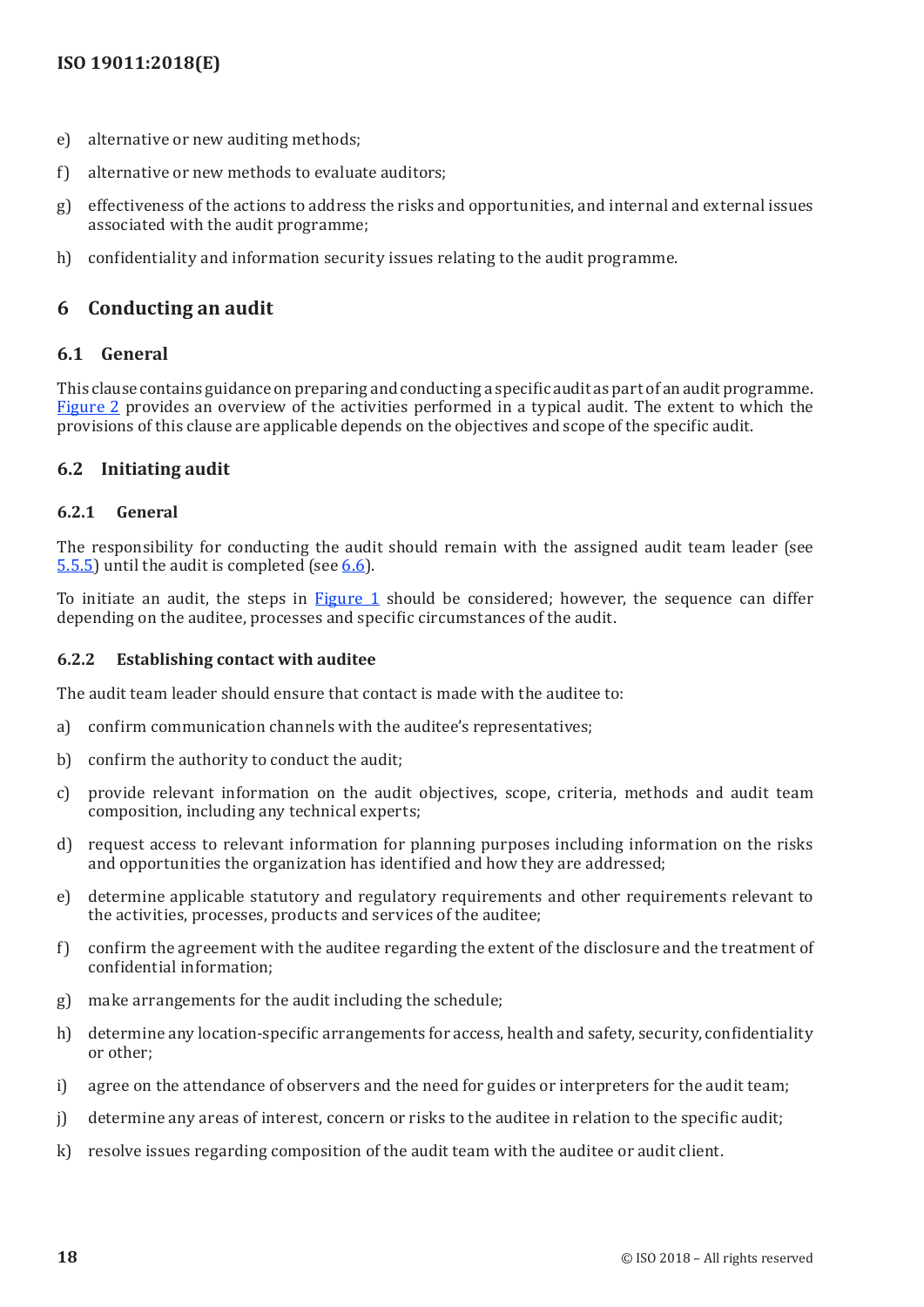#### <span id="page-26-0"></span>**6.2.3 Determining feasibility of audit**

The feasibility of the audit should be determined to provide reasonable confidence that the audit objectives can be achieved.

The determination of feasibility should take into consideration factors such as the availability of the following:

- a) sufficient and appropriate information for planning and conducting the audit;
- b) adequate cooperation from the auditee;
- c) adequate time and resources for conducting the audit.

NOTE Resources include access to adequate and appropriate information and communication technology.

Where the audit is not feasible, an alternative should be proposed to the audit client, in agreement with the auditee.

## **6.3 Preparing audit activities**

#### **6.3.1 Performing review of documented information**

The relevant management system documented information of the auditee should be reviewed in order to:

- gather information to understand the auditee's operations and to prepare audit activities and applicable audit work documents (see  $6.3.4$ ), e.g. on processes, functions;
- establish an overview of the extent of the documented information to determine possible conformity to the audit criteria and detect possible areas of concern, such as deficiencies, omissions or conflicts.

The documented information should include, but not be limited to: management system documents and records, as well as previous audit reports. The review should take into account the context of the auditee's organization, including its size, nature and complexity, and its related risks and opportunities. It should also take into account the audit scope, criteria and objectives.

NOTE Guidance on how to verify information is provided in [A.5](#page-43-1).

#### **6.3.2 Audit planning**

#### **6.3.2.1 Risk-based approach to planning**

The audit team leader should adopt a risk-based approach to planning the audit based on the information in the audit programme and the documented information provided by the auditee.

Audit planning should consider the risks of the audit activities on the auditee's processes and provide the basis for the agreement among the audit client, audit team and the auditee regarding the conduct of the audit. Planning should facilitate the efficient scheduling and coordination of the audit activities in order to achieve the objectives effectively.

The amount of detail provided in the audit plan should reflect the scope and complexity of the audit, as well as the risk of not achieving the audit objectives. In planning the audit, the audit team leader should consider the following:

- a) the composition of the audit team and its overall competence;
- b) the appropriate sampling techniques (see  $A.6$ );
- c) opportunities to improve the effectiveness and efficiency of the audit activities;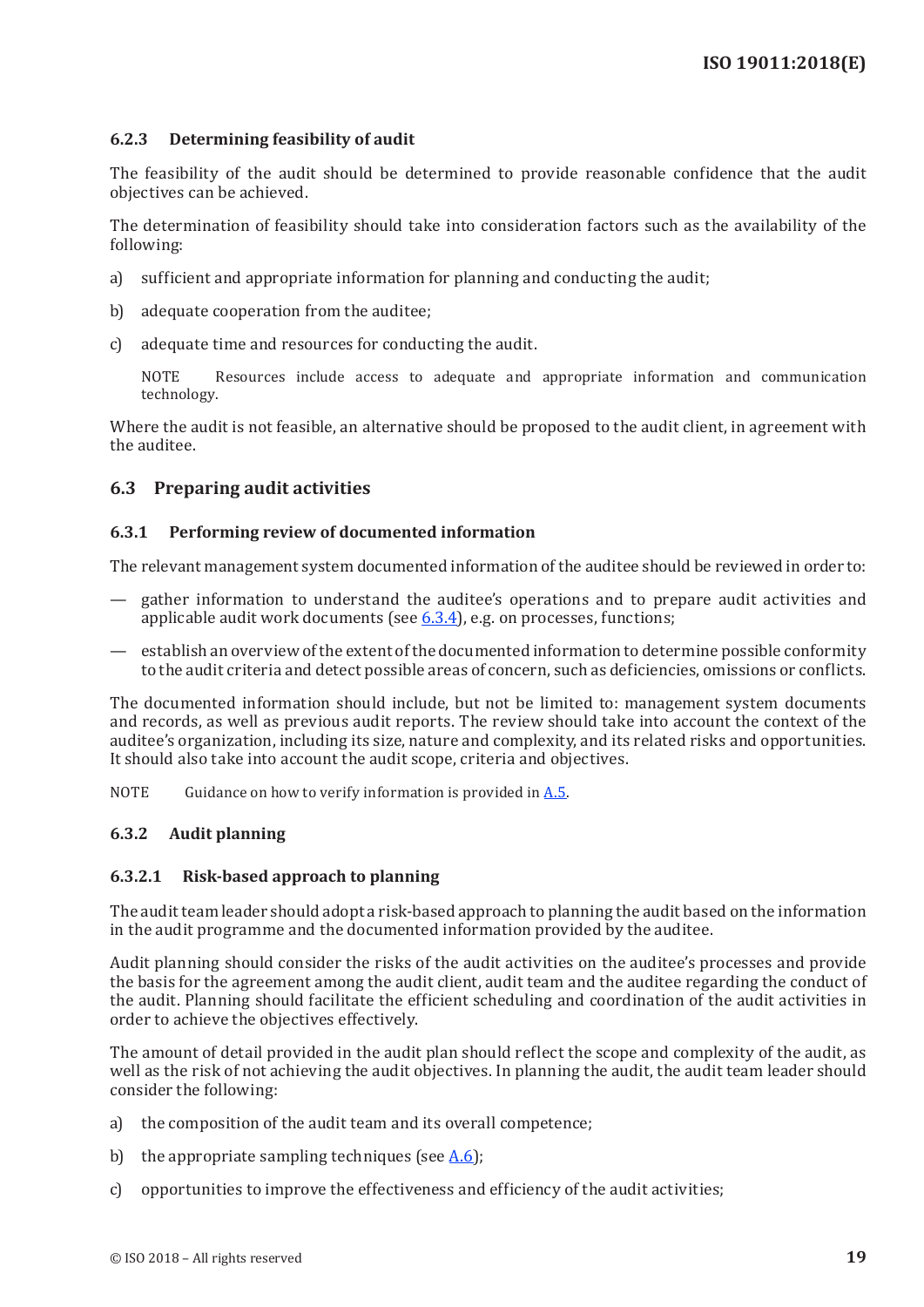- d) the risks to achieving the audit objectives created by ineffective audit planning;
- e) the risks to the auditee created by performing the audit.

Risks to the auditee can result from the presence of the audit team members adversely influencing the auditee's arrangements for health and safety, environment and quality, and its products, services, personnel or infrastructure (e.g. contamination in clean room facilities).

For combined audits, particular attention should be given to the interactions between operational processes and any competing objectives and priorities of the different management systems.

## **6.3.2.2 Audit planning details**

The scale and content of the audit planning can differ, for example, between initial and subsequent audits, as well as between internal and external audits. Audit planning should be sufficiently flexible to permit changes which can become necessary as the audit activities progress.

Audit planning should address or reference the following:

- a) the audit objectives;
- b) the audit scope, including identification of the organization and its functions, as well as processes to be audited;
- c) the audit criteria and any reference documented information;
- d) the locations (physical and virtual), dates, expected time and duration of audit activities to be conducted, including meetings with the auditee's management;
- e) the need for the audit team to familiarize themselves with auditee's facilities and processes (e.g. by conducting a tour of physical location(s), or reviewing information and communication technology);
- f) the audit methods to be used, including the extent to which audit sampling is needed to obtain sufficient audit evidence;
- g) the roles and responsibilities of the audit team members, as well as guides and observers or interpreters;
- h) the allocation of appropriate resources based upon consideration of the risks and opportunities related to the activities that are to be audited.

Audit planning should take into account, as appropriate:

- identification of the auditee's representative $(s)$  for the audit;
- the working and reporting language of the audit where this is different from the language of the auditor or the auditee or both;
- the audit report topics;
- logistics and communications arrangements, including specific arrangements for the locations to be audited;
- any specific actions to be taken to address risks to achieving the audit objectives and opportunities arising;
- matters related to confidentiality and information security;
- any follow-up actions from a previous audit or other source(s) e.g. lessons learned, project reviews;
- any follow-up activities to the planned audit;
- coordination with other audit activities, in case of a joint audit.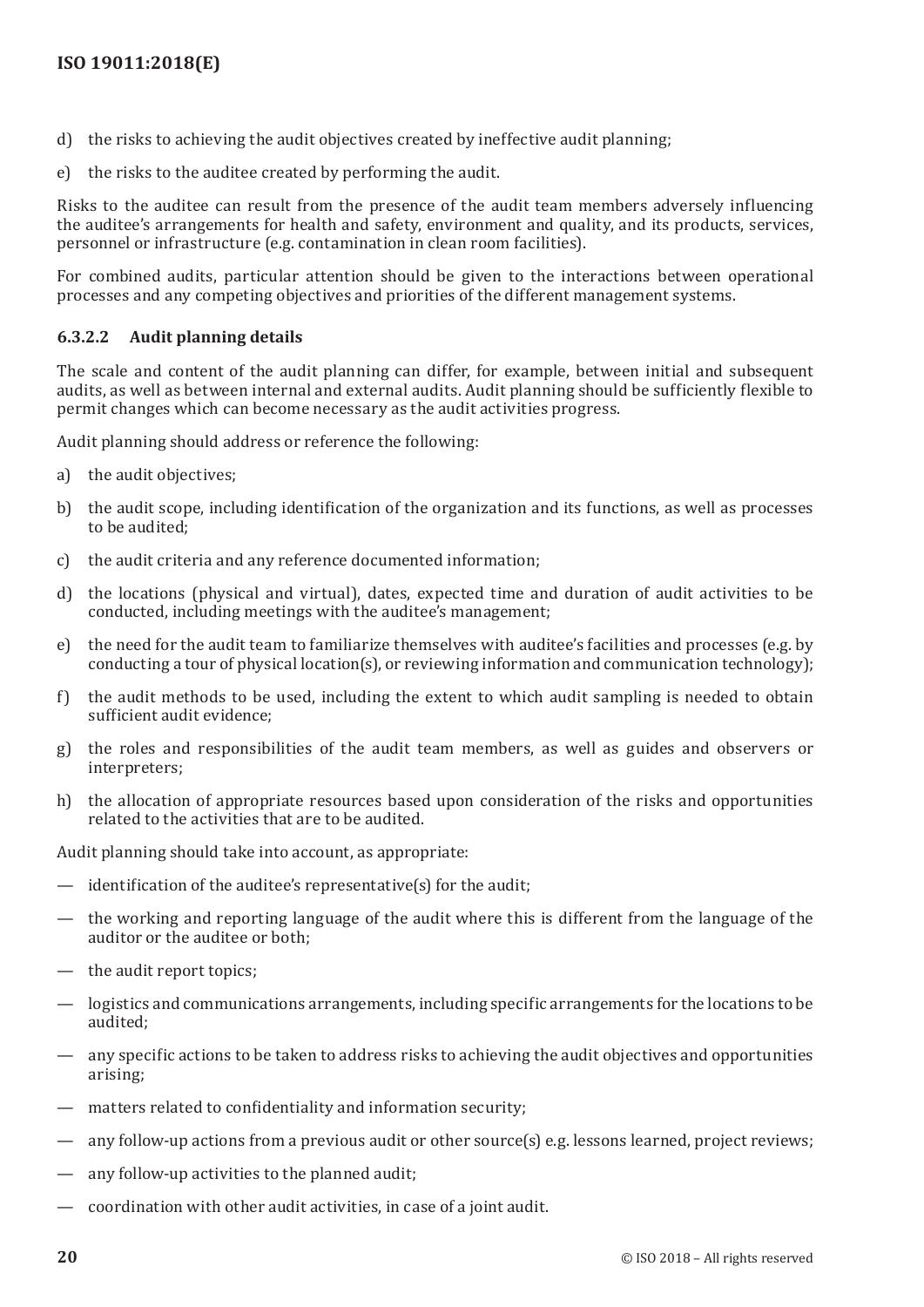<span id="page-28-0"></span>Audit plans should be presented to the auditee. Any issues with the audit plans should be resolved between the audit team leader, the auditee and, if necessary, the individual(s) managing the audit programme.

## **6.3.3 Assigning work to audit team**

The audit team leader, in consultation with the audit team, should assign to each team member responsibility for auditing specific processes, activities, functions or locations and, as appropriate, authority for decision-making. Such assignments should take into account the impartiality and objectivity and competence of auditors and the effective use of resources, as well as different roles and responsibilities of auditors, auditors-in-training and technical experts.

Audit team meetings should be held, as appropriate, by the audit team leader in order to allocate work assignments and decide possible changes. Changes to the work assignments can be made as the audit progresses in order to ensure the achievement of the audit objectives.

## <span id="page-28-1"></span>**6.3.4 Preparing documented information for audit**

The audit team members should collect and review the information relevant to their audit assignments and prepare documented information for the audit, using any appropriate media. The documented information for the audit can include but is not limited to:

- a) physical or digital checklists;
- b) audit sampling details;
- c) audio visual information.

The use of these media should not restrict the extent of audit activities, which can change as a result of information collected during the audit.

NOTE Guidance on preparing audit work documents is given in [A.13](#page-48-0).

Documented information prepared for, and resulting from, the audit should be retained at least until audit completion, or as specified in the audit programme. Retention of documented information after audit completion is described in [6.6](#page-35-2). Documented information created during the audit process involving confidential or proprietary information should be suitably safeguarded at all times by the audit team members.

## **6.4 Conducting audit activities**

#### **6.4.1 General**

Audit activities are normally conducted in a defined sequence as indicated in [Figure](#page-15-0) 1. This sequence may be varied to suit the circumstances of specific audits.

#### **6.4.2 Assigning roles and responsibilities of guides and observers**

Guides and observers may accompany the audit team with approvals from the audit team leader, audit client and/or auditee, if required. They should not influence or interfere with the conduct of the audit. If this cannot be assured, the audit team leader should have the right to deny observers from being present during certain audit activities.

For observers, any arrangements for access, health and safety, environmental, security and confidentiality should be managed between the audit client and the auditee.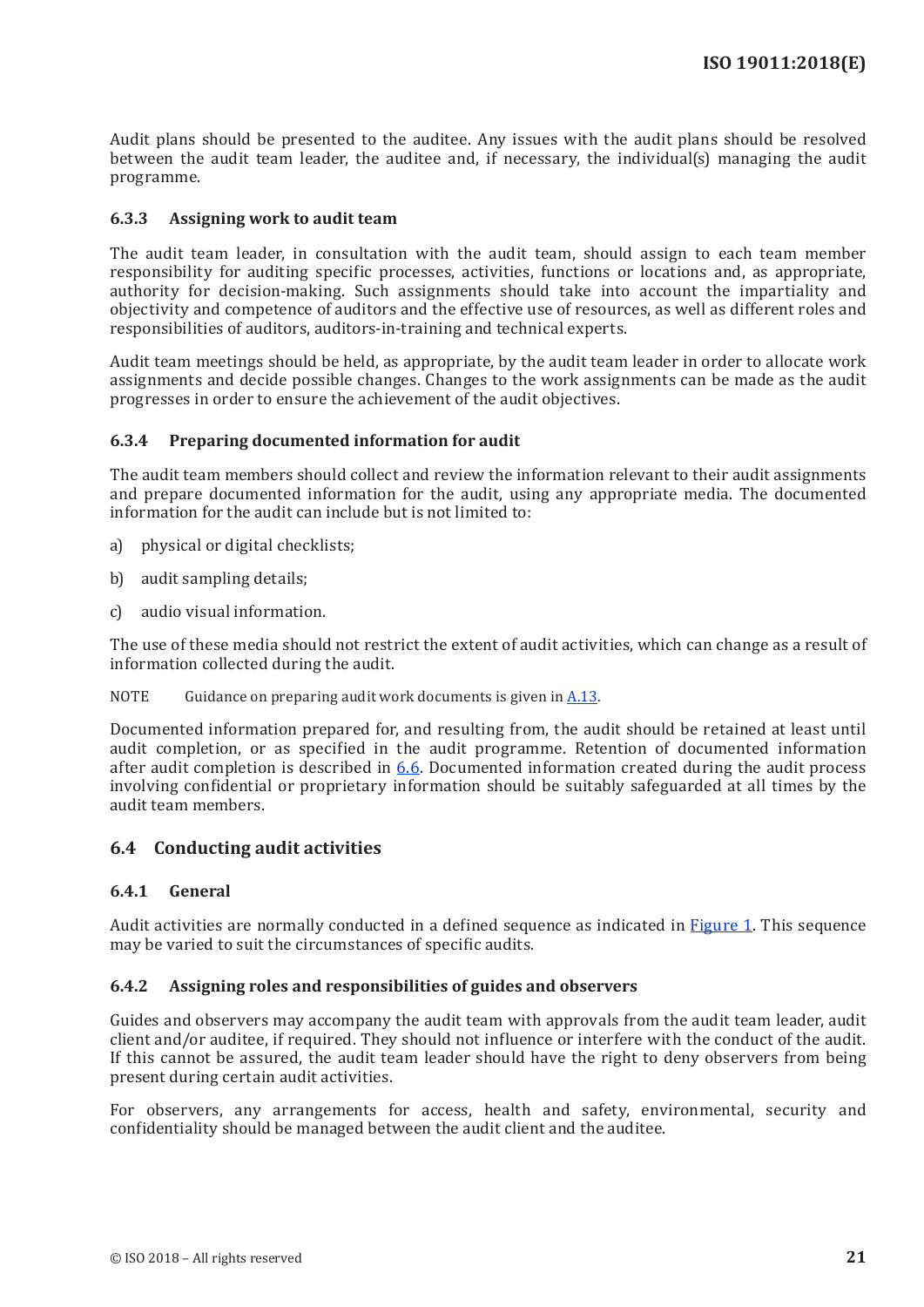<span id="page-29-0"></span>Guides, appointed by the auditee, should assist the audit team and act on the request of the audit team leader or the auditor to which they have been assigned. Their responsibilities should include the following:

- a) assisting the auditors in identifying individuals to participate in interviews and confirming timings and locations;
- b) arranging access to specific locations of the auditee;
- c) ensuring that rules concerning location-specific arrangements for access, health and safety, environmental, security, confidentiality and other issues are known and respected by the audit team members and observers and any risks are addressed;
- d) witnessing the audit on behalf of the auditee, when appropriate;
- e) providing clarification or assisting in collecting information, when needed.

## **6.4.3 Conducting opening meeting**

The purpose of the opening meeting is to:

- a) confirm the agreement of all participants (e.g. auditee, audit team) to the audit plan;
- b) introduce the audit team and their roles;
- c) ensure that all planned audit activities can be performed.

An opening meeting should be held with the auditee's management and, where appropriate, those responsible for the functions or processes to be audited. During the meeting, an opportunity to ask questions should be provided.

The degree of detail should be consistent with the familiarity of the auditee with the audit process. In many instances, e.g. internal audits in a small organization, the opening meeting may simply consist of communicating that an audit is being conducted and explaining the nature of the audit.

For other audit situations, the meeting may be formal and records of attendance should be retained. The meeting should be chaired by the audit team leader.

Introduction of the following should be considered, as appropriate:

- other participants, including observers and guides, interpreters and an outline of their roles;
- the audit methods to manage risks to the organization which may result from the presence of the audit team members.

Confirmation of the following items should be considered, as appropriate:

- the audit objectives, scope and criteria;
- the audit plan and other relevant arrangements with the auditee, such as the date and time for the closing meeting, any interim meetings between the audit team and the auditee's management, and any change(s) needed;
- formal communication channels between the audit team and the auditee:
- the language to be used during the audit;
- the auditee being kept informed of audit progress during the audit;
- the availability of the resources and facilities needed by the audit team;
- matters relating to confidentiality and information security;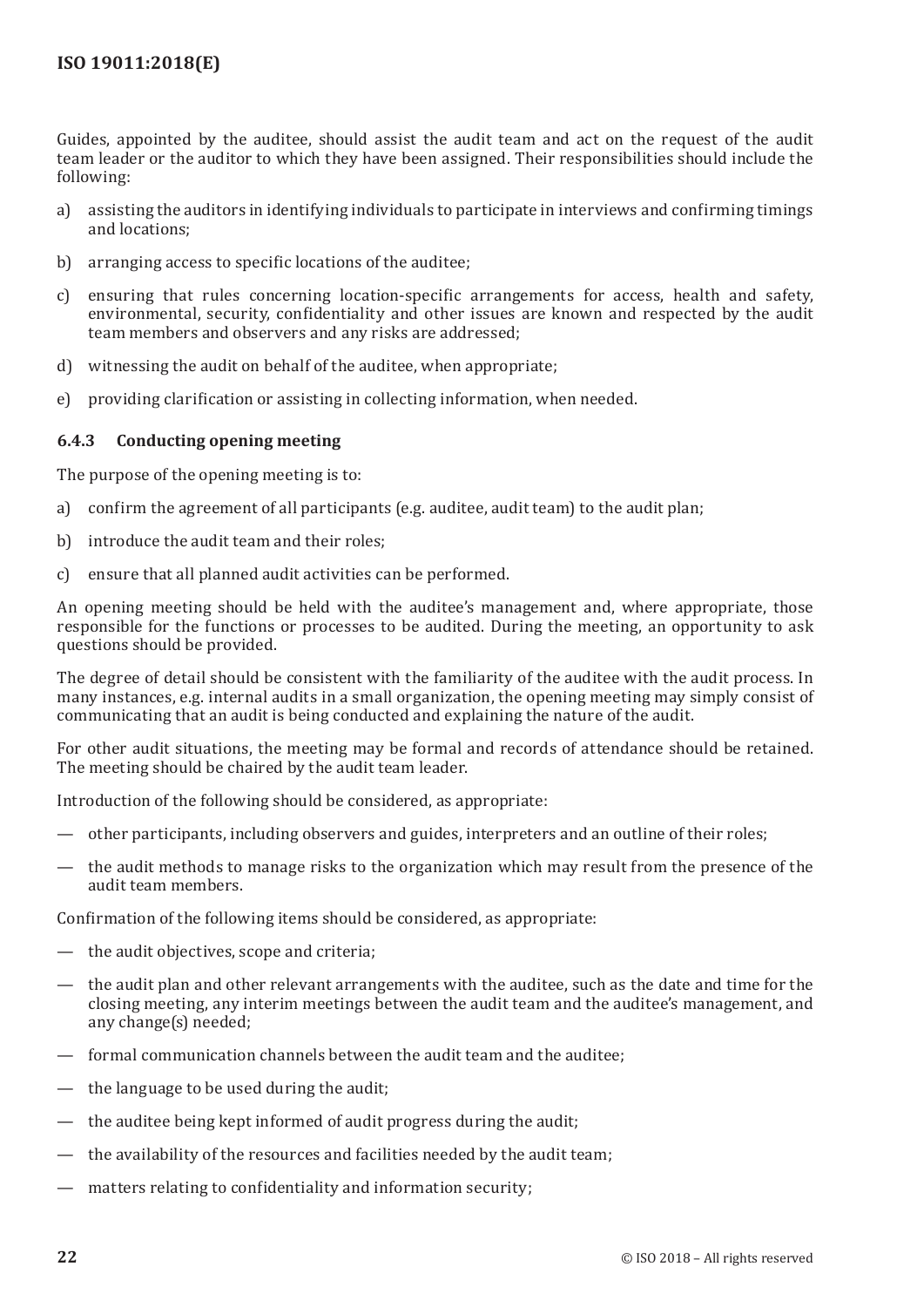- <span id="page-30-0"></span>— relevant access, health and safety, security, emergency and other arrangements for the audit team;
- activities on site that can impact the conduct of the audit.

The presentation of information on the following items should be considered, as appropriate:

- the method of reporting audit findings including criteria for grading, if any;
- conditions under which the audit may be terminated;
- how to deal with possible findings during the audit;
- any system for feedback from the auditee on the findings or conclusions of the audit, including complaints or appeals.

## **6.4.4 Communicating during audit**

During the audit, it may be necessary to make formal arrangements for communication within the audit team, as well as with the auditee, the audit client and potentially with external interested parties (e.g. regulators), especially where statutory and regulatory requirements require mandatory reporting of nonconformities.

The audit team should confer periodically to exchange information, assess audit progress and reassign work between the audit team members, as needed.

During the audit, the audit team leader should periodically communicate the progress, any significant findings and any concerns to the auditee and audit client, as appropriate. Evidence collected during the audit that suggests an immediate and significant risk should be reported without delay to the auditee and, as appropriate, to the audit client. Any concern about an issue outside the audit scope should be noted and reported to the audit team leader, for possible communication to the audit client and auditee.

Where the available audit evidence indicates that the audit objectives are unattainable, the audit team leader should report the reasons to the audit client and the auditee to determine appropriate action. Such action may include changes to audit planning, the audit objectives or audit scope, or termination of the audit.

Any need for changes to the audit plan which may become apparent as auditing activities progress should be reviewed and accepted, as appropriate, by both the individual(s) managing the audit programme and the audit client, and presented to the auditee.

#### **6.4.5 Audit information availability and access**

The audit methods chosen for an audit depend on the defined audit objectives, scope and criteria, as well as duration and location. The location is where the information needed for the specific audit activity is available to the audit team. This may include physical and virtual locations.

Where, when and how to access audit information is crucial to the audit. This is independent of where the information is created, used and/or stored. Based on these issues, the audit methods need to be determined (see [Table](#page-42-3) A.1). The audit can use a mixture of methods. Also, audit circumstances may mean that the methods need to change during the audit.

#### **6.4.6 Reviewing documented information while conducting audit**

The auditee's relevant documented information should be reviewed to:

- determine the conformity of the system, as far as documented, with audit criteria;
- gather information to support the audit activities.
- NOTE Guidance on how to verify information is provided in  $A.5$ .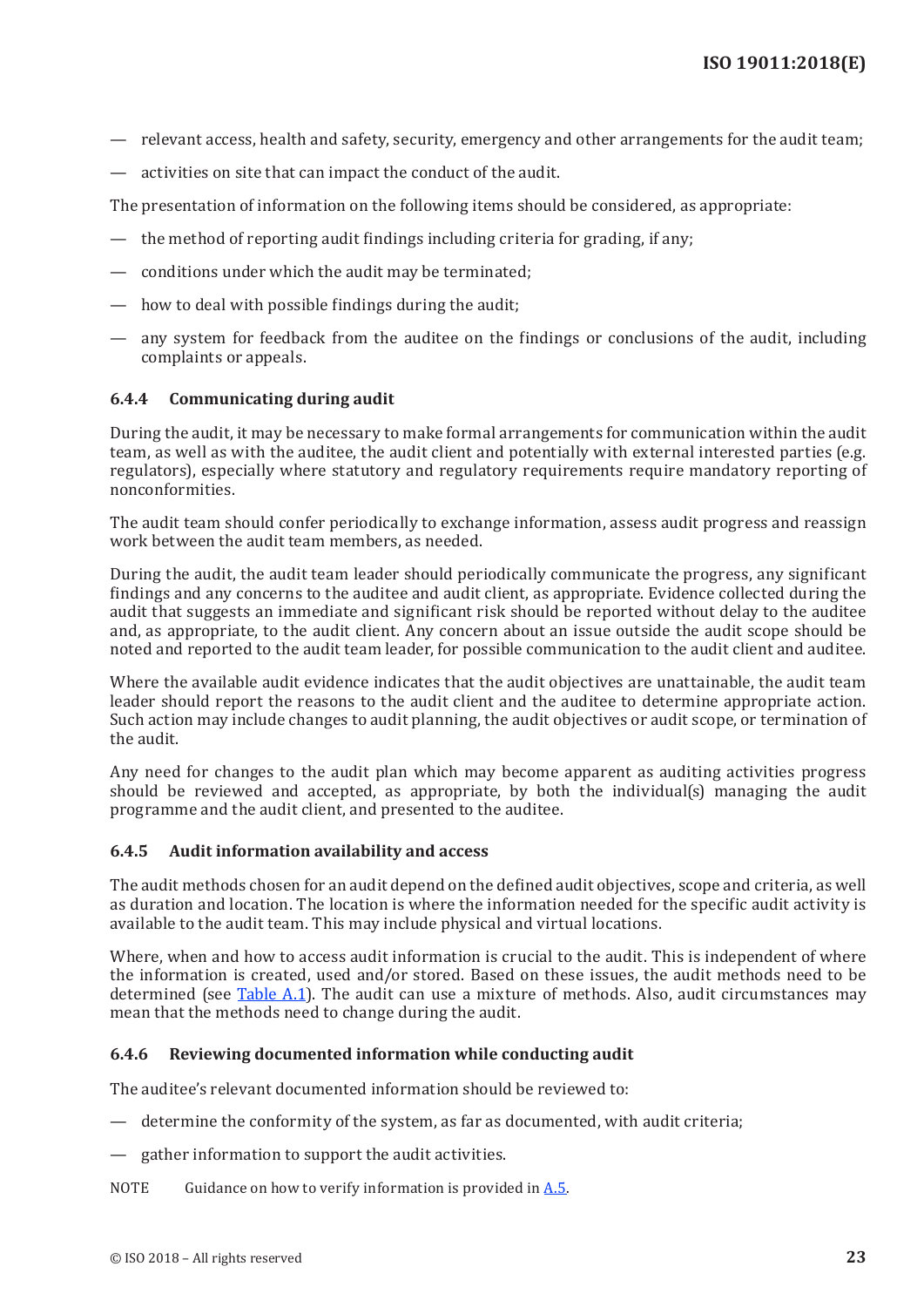<span id="page-31-0"></span>The review may be combined with the other audit activities and may continue throughout the audit, providing this is not detrimental to the effectiveness of the conduct of the audit.

If adequate documented information cannot be provided within the time frame given in the audit plan, the audit team leader should inform both the individual(s) managing the audit programme and the auditee. Depending on the audit objectives and scope, a decision should be made as to whether the audit should be continued or suspended until documented information concerns are resolved.

## **6.4.7 Collecting and verifying information**

During the audit, information relevant to the audit objectives, scope and criteria, including information relating to interfaces between functions, activities and processes should be collected by means of appropriate sampling and should be verified, as far as practicable.

- NOTE 1 For verifying information see  $A.5$ .
- NOTE 2 Guidance on sampling is given in  $A.6$ .

Only information that can be subject to some degree of verification should be accepted as audit evidence. Where the degree of verification is low the auditor should use their professional judgement to determine the degree of reliance that can be placed on it as evidence. Audit evidence leading to audit findings should be recorded. If, during the collection of objective evidence, the audit team becomes aware of any new or changed circumstances, or risks or opportunities, these should be addressed by the team accordingly.

[Figure](#page-31-1) 2 provides an overview of a typical process, from collecting information to reaching audit conclusions.



## <span id="page-31-1"></span>**Figure 2 — Overview of a typical process of collecting and verifying information**

Methods of collecting information include, but are not limited to the following:

— interviews;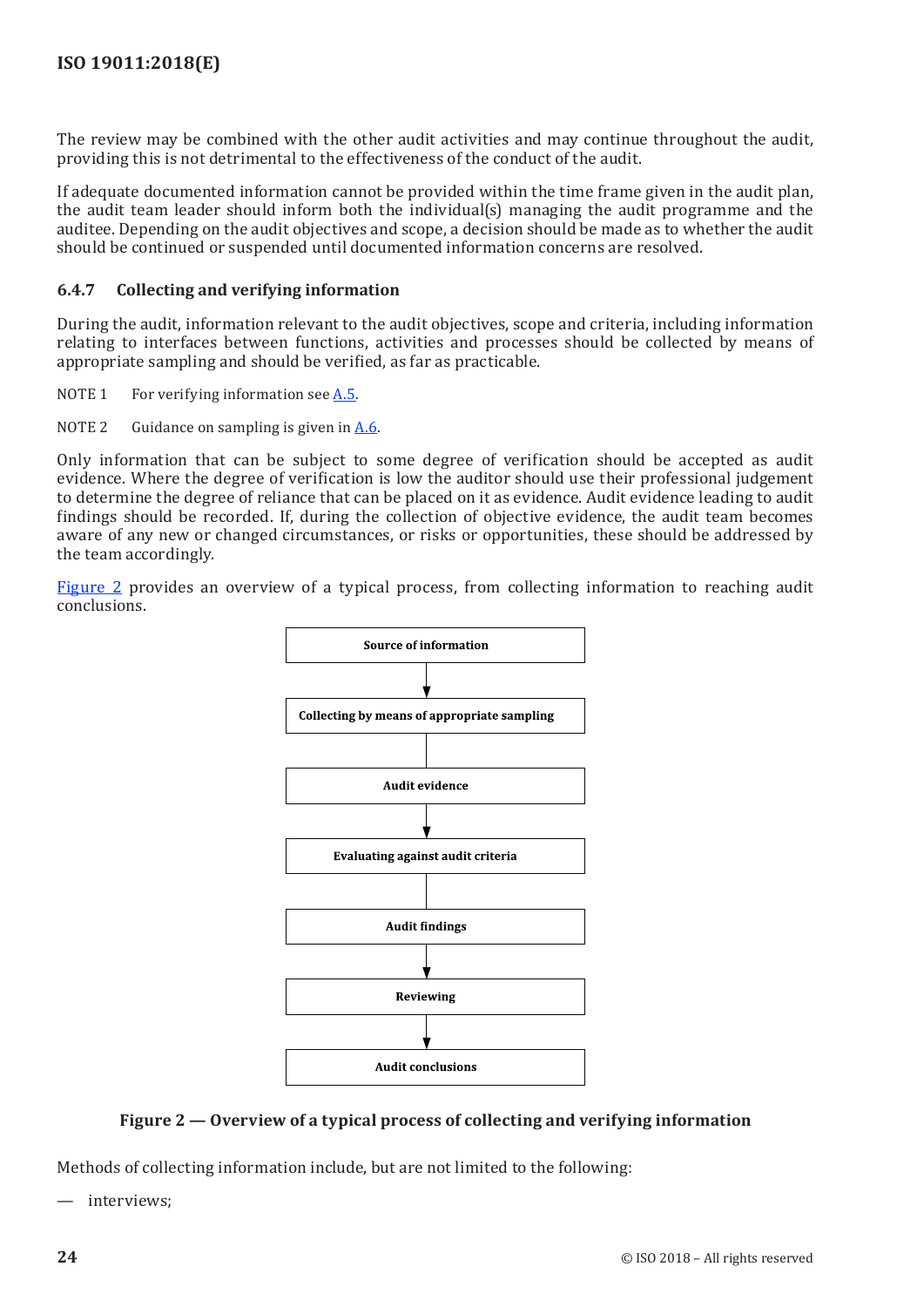<span id="page-32-0"></span>— observations;

— review of documented information.

NOTE 3 Guidance on selecting sources of information and observation is given in [A.14](#page-48-1).

NOTE 4 Guidance on visiting the auditee's location is given in  $A.15$ .

NOTE 5 Guidance on conducting interviews is given in [A.17.](#page-50-1)

#### **6.4.8 Generating audit findings**

Audit evidence should be evaluated against the audit criteria in order to determine audit findings. Audit findings can indicate conformity or nonconformity with audit criteria. When specified by the audit plan, individual audit findings should include conformity and good practices along with their supporting evidence, opportunities for improvement, and any recommendations to the auditee.

Nonconformities and their supporting audit evidence should be recorded.

Nonconformities can be graded depending on the context of the organization and its risks. This grading can be quantitative (e.g. 1 to 5) and qualitative (e.g. minor, major). They should be reviewed with the auditee in order to obtain acknowledgement that the audit evidence is accurate and that the nonconformities are understood. Every attempt should be made to resolve any diverging opinions concerning the audit evidence or findings. Unresolved issues should be recorded in the audit report.

The audit team should meet as needed to review the audit findings at appropriate stages during the audit.

NOTE 1 Additional guidance on the identification and evaluation of audit findings is given in [A.18.](#page-51-0)

NOTE 2 Conformity or nonconformity with audit criteria related to statutory or regulatory requirements or other requirements, is sometimes referred to as compliance or non-compliance.

#### **6.4.9 Determining audit conclusions**

#### **6.4.9.1** P**reparation for closing meeting**

The audit team should confer prior to the closing meeting in order to:

- a) review the audit findings and any other appropriate information collected during the audit, against the audit objectives;
- b) agree on the audit conclusions, taking into account the uncertainty inherent in the audit process;
- c) prepare recommendations, if specified by the audit plan;
- d) discuss audit follow-up, as applicable.

#### **6.4.9.2 Content of audit conclusions**

Audit conclusions should address issues such as the following:

- a) the extent of conformity with the audit criteria and robustness of the management system, including the effectiveness of the management system in meeting the intended outcomes, the identification of risks and effectiveness of actions taken by the auditee to address risks;
- b) the effective implementation, maintenance and improvement of the management system;
- c) achievement of audit objectives, coverage of audit scope and fulfilment of audit criteria;
- d) similar findings made in different areas that were audited or from a joint or previous audit for the purpose of identifying trends.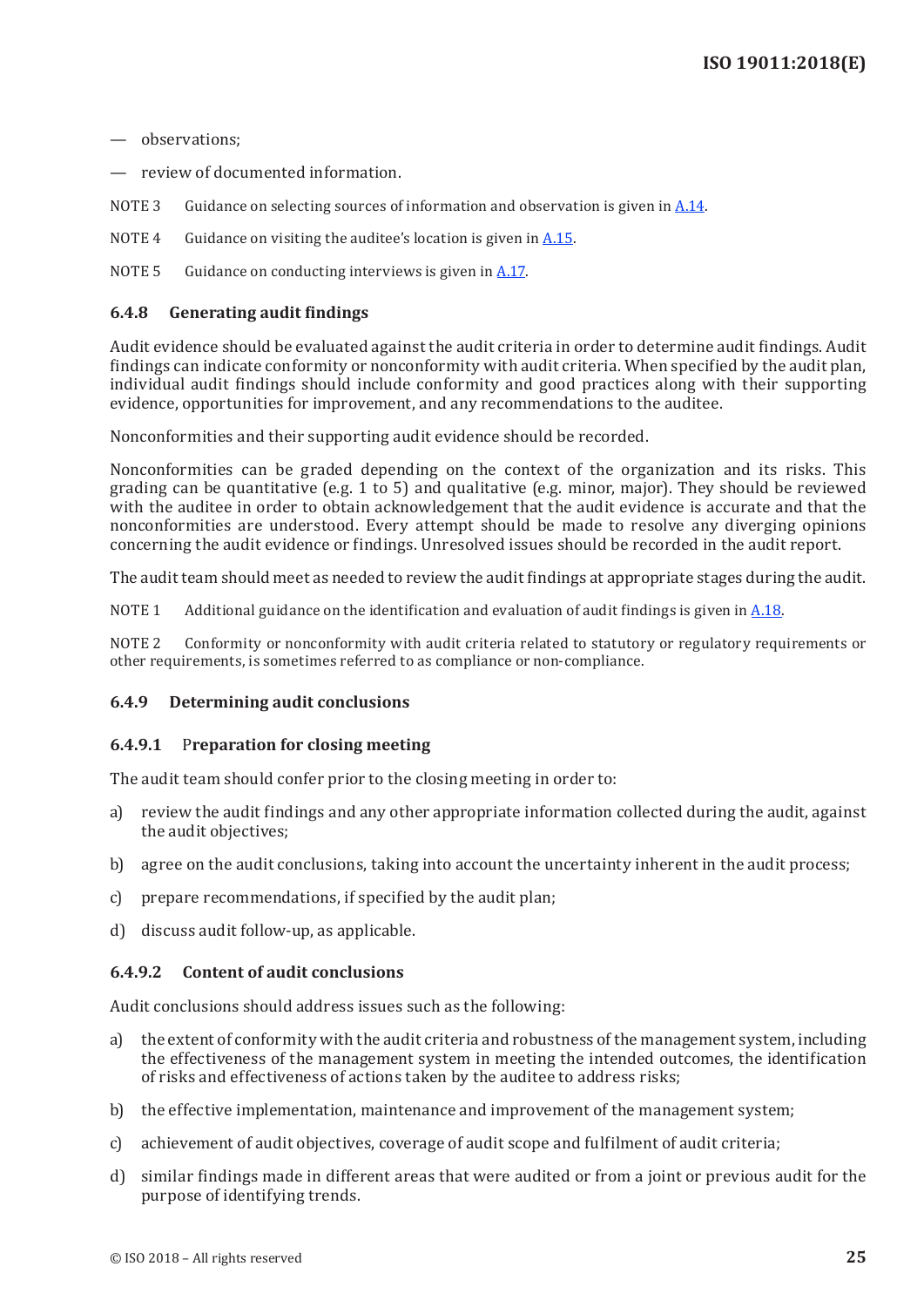<span id="page-33-0"></span>If specified by the audit plan, audit conclusions can lead to recommendations for improvement, or future auditing activities.

## **6.4.10 Conducting closing meeting**

A closing meeting should be held to present the audit findings and conclusions.

The closing meeting should be chaired by the audit team leader and attended by the management of the auditee and include, as applicable:

- those responsible for the functions or processes which have been audited;
- the audit client;
- other members of the audit team;
- other relevant interested parties as determined by the audit client and/or auditee.

If applicable, the audit team leader should advise the auditee of situations encountered during the audit that may decrease the confidence that can be placed in the audit conclusions. If defined in the management system or by agreement with the audit client, the participants should agree on the time frame for an action plan to address audit findings.

The degree of detail should take into account the effectiveness of the management system in achieving the auditee's objectives, including consideration of its context and risks and opportunities.

The familiarity of the auditee with the audit process should also be taken into consideration during the closing meeting, to ensure the correct level of detail is provided to participants.

For some audit situations, the meeting can be formal and minutes, including records of attendance, should be kept. In other instances, e.g. internal audits, the closing meeting can be less formal and consist solely of communicating the audit findings and audit conclusions.

As appropriate, the following should be explained to the auditee in the closing meeting:

- a) advising that the audit evidence collected was based on a sample of the information available and is not necessarily fully representative of the overall effectiveness of the auditee's processes;
- b) the method of reporting;
- c) how the audit finding should be addressed based on the agreed process;
- d) possible consequences of not adequately addressing the audit findings;
- e) presentation of the audit findings and conclusions in such a manner that they are understood and acknowledged by the auditee's management;
- f) any related post-audit activities (e.g. implementation and review of corrective actions, addressing audit complaints, appeal process).

Any diverging opinions regarding the audit findings or conclusions between the audit team and the auditee should be discussed and, if possible, resolved. If not resolved, this should be recorded.

If specified by the audit objectives, opportunities for improvement recommendations may be presented. It should be emphasized that recommendations are not binding.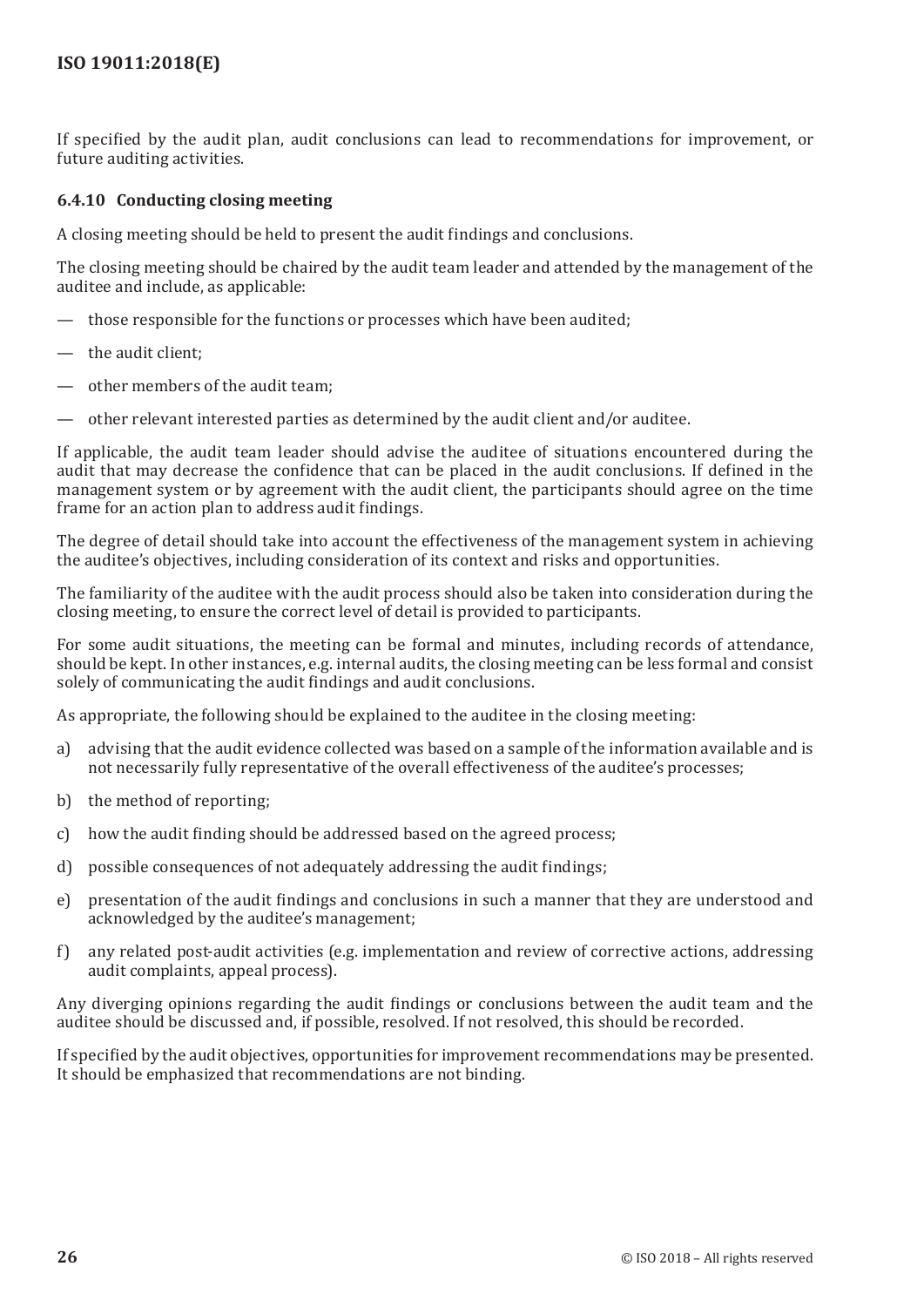## <span id="page-34-0"></span>**6.5 Preparing and distributing audit report**

#### **6.5.1 Preparing audit report**

The audit team leader should report the audit conclusions in accordance with the audit programme. The audit report should provide a complete, accurate, concise and clear record of the audit, and should include or refer to the following:

- a) audit objectives;
- b) audit scope, particularly identification of the organization (the auditee) and the functions or processes audited;
- c) identification of the audit client;
- d) identification of audit team and auditee's participants in the audit;
- e) dates and locations where the audit activities were conducted;
- f) audit criteria;
- g) audit findings and related evidence;
- h) audit conclusions;
- i) a statement on the degree to which the audit criteria have been fulfilled;
- j) any unresolved diverging opinions between the audit team and the auditee;
- k) audits by nature are a sampling exercise; as such there is a risk that the audit evidence examined is not representative.

The audit report can also include or refer to the following, as appropriate:

- the audit plan including time schedule;
- a summary of the audit process, including any obstacles encountered that may decrease the reliability of the audit conclusions;
- confirmation that the audit objectives have been achieved within the audit scope in accordance with the audit plan;
- any areas within the audit scope not covered including any issues of availability of evidence, resources or confidentiality, with related justifications;
- a summary covering the audit conclusions and the main audit findings that support them;
- good practices identified;
- agreed action plan follow-up, if any;
- a statement of the confidential nature of the contents;
- any implications for the audit programme or subsequent audits.

#### **6.5.2 Distributing audit report**

The audit report should be issued within an agreed period of time. If it is delayed, the reasons should be communicated to the auditee and the individual(s) managing the audit programme.

The audit report should be dated, reviewed and accepted, as appropriate, in accordance with the audit programme.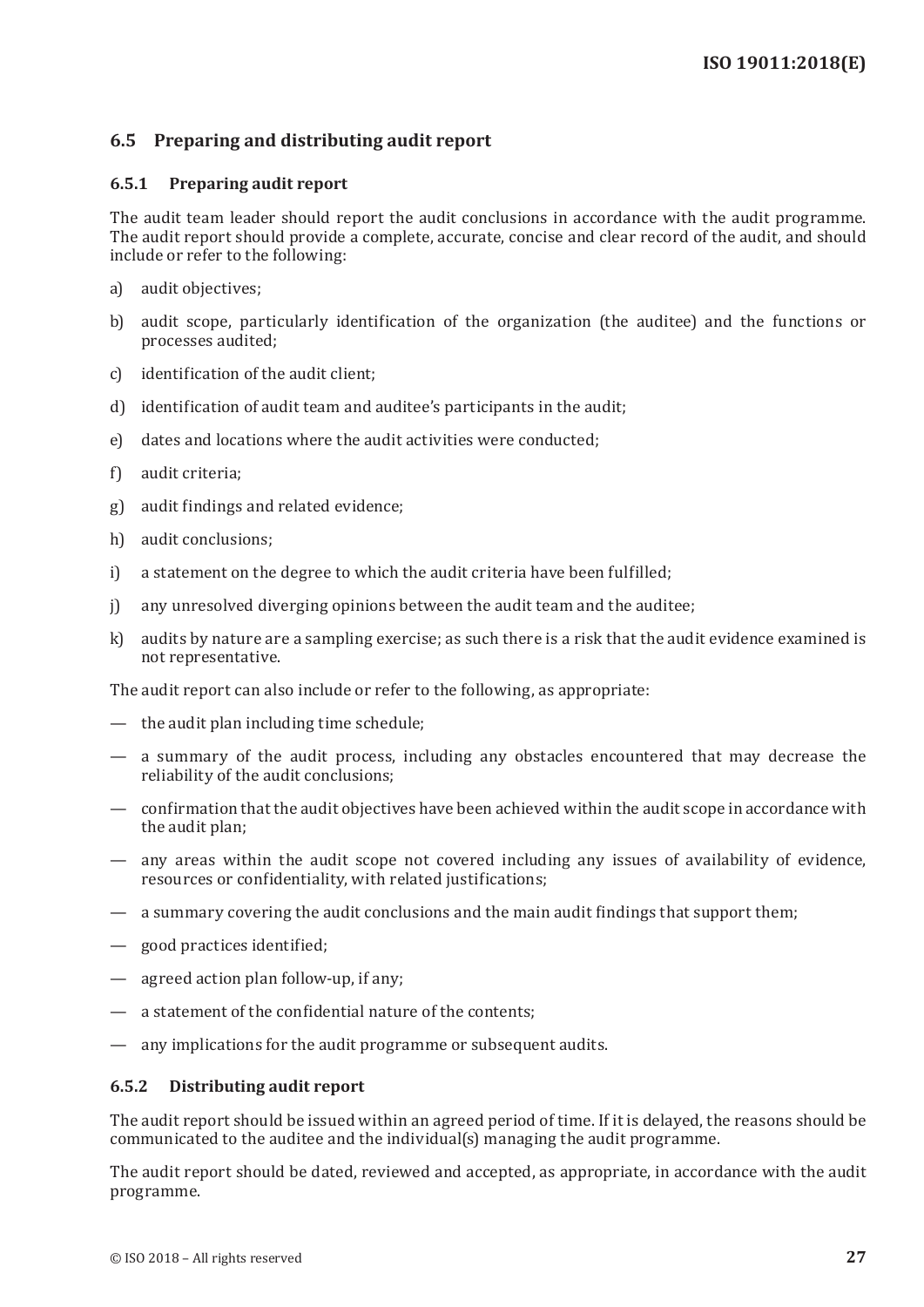<span id="page-35-0"></span>The audit report should then be distributed to the relevant interested parties defined in the audit programme or audit plan.

When distributing the audit report, appropriate measures to ensure confidentiality should be considered.

## <span id="page-35-2"></span>**6.6 Completing audit**

The audit is completed when all planned audit activities have been carried out, or as otherwise agreed with the audit client (e.g. there might be an unexpected situation that prevents the audit being completed according to the audit plan).

Documented information pertaining to the audit should be retained or disposed of by agreement between the participating parties and in accordance with audit programme and applicable requirements.

Unless required by law, the audit team and the individual(s) managing the audit programme should not disclose any information obtained during the audit, or the audit report, to any other party without the explicit approval of the audit client and, where appropriate, the approval of the auditee. If disclosure of the contents of an audit document is required, the audit client and auditee should be informed as soon as possible.

Lessons learned from the audit can identify risks and opportunities for the audit programme and the auditee.

## **6.7 Conducting audit follow-up**

The outcome of the audit can, depending on the audit objectives, indicate the need for corrections, or for corrective actions, or opportunities for improvement. Such actions are usually decided and undertaken by the auditee within an agreed timeframe. As appropriate, the auditee should keep the individual(s) managing the audit programme and/or the audit team informed of the status of these actions.

The completion and effectiveness of these actions should be verified. This verification may be part of a subsequent audit. Outcomes should be reported to the individual managing the audit programme and reported to the audit client for management review.

# <span id="page-35-1"></span>**7 Competence and evaluation of auditors**

## <span id="page-35-3"></span>**7.1 General**

Confidence in the audit process and the ability to achieve its objectives depends on the competence of those individuals who are involved in performing audits, including auditors and audit team leaders. Competence should be evaluated regularly through a process that considers personal behaviour and the ability to apply the knowledge and skills gained through education, work experience, auditor training and audit experience. This process should take into consideration the needs of the audit programme and its objectives. Some of the knowledge and skills described in [7.2.3](#page-37-1) are common to auditors of any management system discipline; others are specific to individual management system disciplines. It is not necessary for each auditor in the audit team to have the same competence. However, the overall competence of the audit team needs to be sufficient to achieve the audit objectives.

The evaluation of auditor competence should be planned, implemented and documented to provide an outcome that is objective, consistent, fair and reliable. The evaluation process should include four main steps, as follows:

- a) determine the required competence to fulfil the needs of the audit programme;
- b) establish the evaluation criteria;
- c) select the appropriate evaluation method;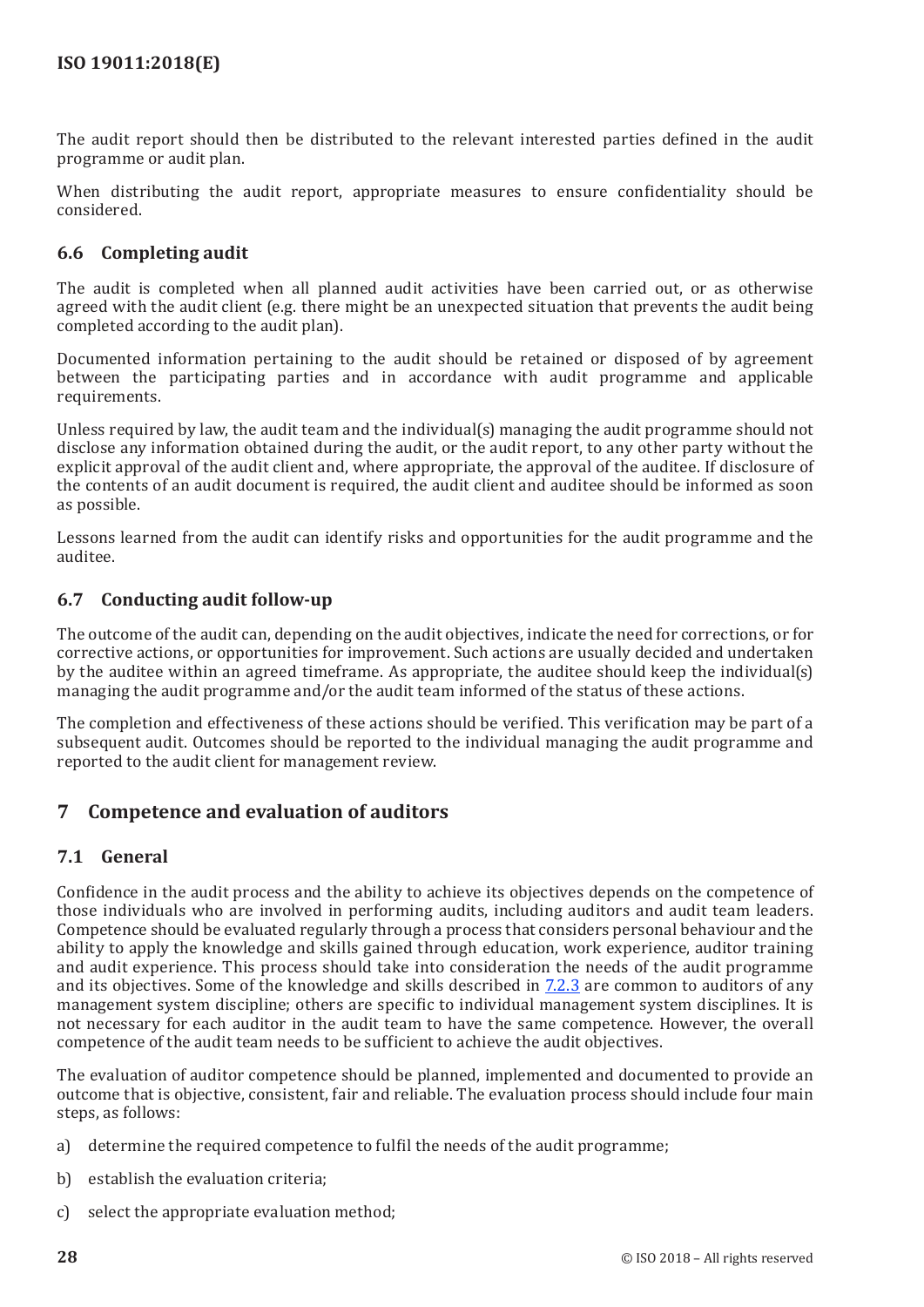<span id="page-36-0"></span>d) conduct the evaluation.

The outcome of the evaluation process should provide a basis for the following:

- selection of audit team members (as described in  $\frac{5 \cdot 5 \cdot 4}{2}$ );
- determining the need for improved competence (e.g. additional training);
- ongoing performance evaluation of auditors.

Auditors should develop, maintain and improve their competence through continual professional development and regular participation in audits (see [7.6\)](#page-41-1).

A process for evaluating auditors and audit team leaders is described in [7.3](#page-40-1), [7.4](#page-40-2) and [7.5.](#page-40-3)

Auditors and audit team leaders should be evaluated against the criteria set out in  $7.2.2$  and  $7.2.3$  as well as the criteria established in [7.1](#page-35-3).

The competence required of the individual(s) managing the audit programme is described in  $5.4.2$ .

## **7.2 Determining auditor competence**

#### **7.2.1 General**

In deciding the necessary competence for an audit, an auditor's knowledge and skills related to the following should be considered:

- a) the size, nature, complexity, products, services and processes of auditees;
- b) the methods for auditing;
- c) the management system disciplines to be audited;
- d) the complexity and processes of the management system to be audited;
- e) the types and levels of risks and opportunities addressed by the management system;
- f) the objectives and extent of the audit programme;
- g) the uncertainty in achieving audit objectives;
- h) other requirements, such as those imposed by the audit client or other relevant interested parties, where appropriate.

This information should be matched against that listed in [7.2.3.](#page-37-1)

#### <span id="page-36-1"></span>**7.2.2 Personal behaviour**

Auditors should possess the necessary attributes to enable them to act in accordance with the principles of auditing as described in [Clause](#page-12-3) 4. Auditors should exhibit professional behaviour during the performance of audit activities. Desired professional behaviours include being:

- a) ethical, i.e. fair, truthful, sincere, honest and discreet;
- b) open-minded, i.e. willing to consider alternative ideas or points of view;
- c) diplomatic, i.e. tactful in dealing with individuals;
- d) observant, i.e. actively observing physical surroundings and activities;
- e) perceptive, i.e. aware of and able to understand situations;
- f) versatile, i.e. able to readily adapt to different situations;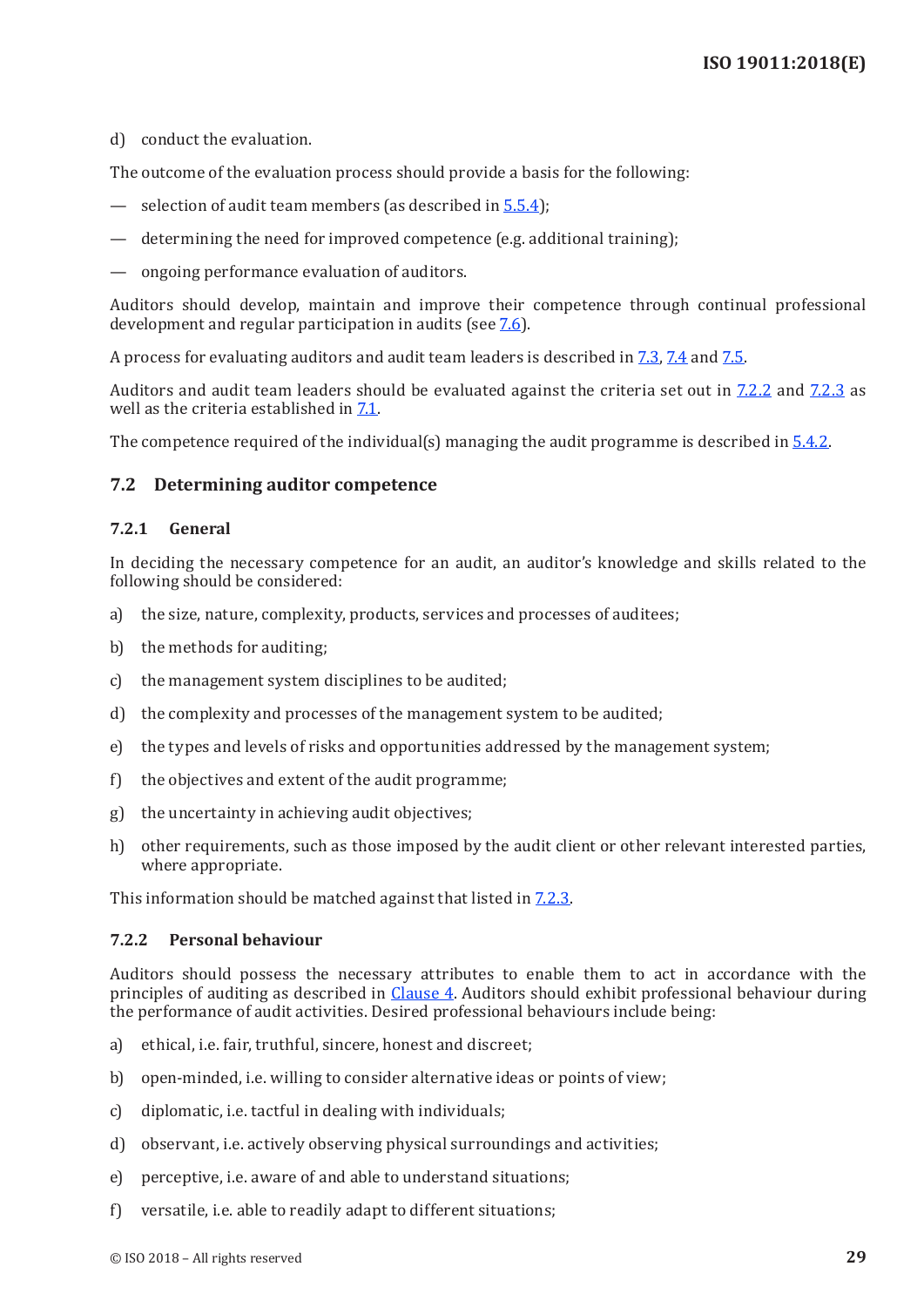- <span id="page-37-0"></span>g) tenacious, i.e. persistent and focused on achieving objectives;
- h) decisive, i.e. able to reach timely conclusions based on logical reasoning and analysis;
- i) self-reliant, i.e. able to act and function independently while interacting effectively with others;
- j) able to act with fortitude, i.e. able to act responsibly and ethically, even though these actions may not always be popular and may sometimes result in disagreement or confrontation;
- k) open to improvement, i.e. willing to learn from situations;
- l) culturally sensitive, i.e. observant and respectful to the culture of the auditee;
- m) collaborative, i.e. effectively interacting with others, including audit team members and the auditee's personnel.

## <span id="page-37-1"></span>**7.2.3 Knowledge and skills**

## **7.2.3.1 General**

Auditors should possess:

- a) the knowledge and skills necessary to achieve the intended results of the audits they are expected to perform;
- b) generic competence and a level of discipline and sector-specific knowledge and skills.

Audit team leaders should have the additional knowledge and skills necessary to provide leadership to the audit team.

#### **7.2.3.2 Generic knowledge and skills of management system auditors**

Auditors should have knowledge and skills in the areas outlined below.

a) Audit principles, processes and methods: knowledge and skills in this area enable the auditor to ensure audits are performed in a consistent and systematic manner.

An auditor should be able to:

- understand the types of risks and opportunities associated with auditing and the principles of the risk-based approach to auditing;
- plan and organize the work effectively;
- perform the audit within the agreed time schedule;
- prioritize and focus on matters of significance;
- communicate effectively, orally and in writing (either personally, or through the use of interpreters);
- collect information through effective interviewing, listening, observing and reviewing documented information, including records and data;
- understand the appropriateness and consequences of using sampling techniques for auditing;
- understand and consider technical experts' opinions;
- audit a process from start to finish, including the interrelations with other processes and different functions, where appropriate;
- verify the relevance and accuracy of collected information;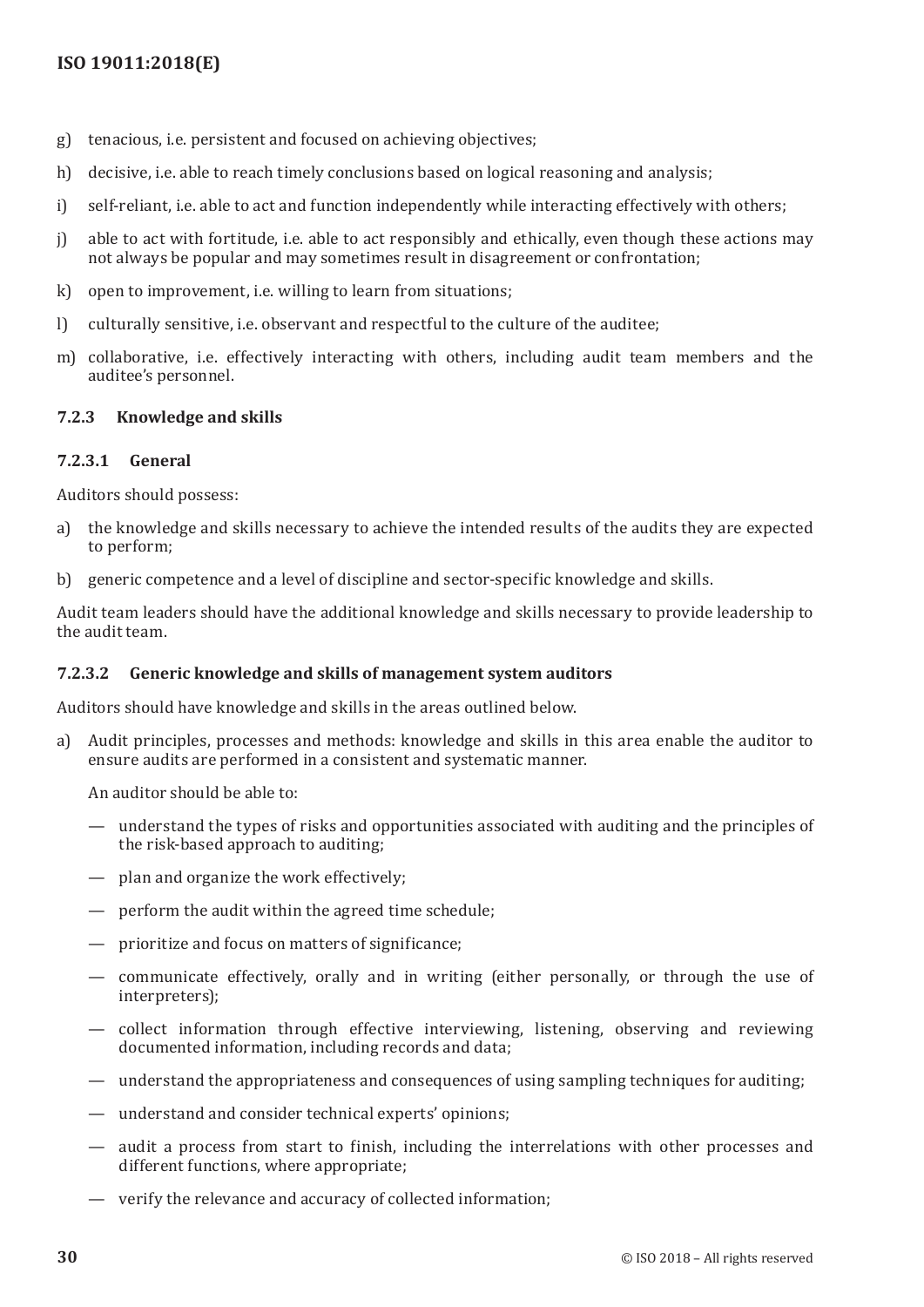- confirm the sufficiency and appropriateness of audit evidence to support audit findings and conclusions;
- assess those factors that may affect the reliability of the audit findings and conclusions;
- document audit activities and audit findings, and prepare reports;
- maintain the confidentiality and security of information.
- b) Management system standards and other references: knowledge and skills in this area enable the auditor to understand the audit scope and apply audit criteria, and should cover the following:
	- management system standards or other normative or guidance/supporting documents used to establish audit criteria or methods;
	- the application of management system standards by the auditee and other organizations;
	- relationships and interactions between the management system(s) processes;
	- understanding the importance and priority of multiple standards or references;
	- application of standards or references to different audit situations.
- c) The organization and its context: knowledge and skills in this area enable the auditor to understand the auditee's structure, purpose and management practices and should cover the following:
	- needs and expectations of relevant interested parties that impact the management system;
	- type of organization, governance, size, structure, functions and relationships;
	- general business and management concepts, processes and related terminology, including planning, budgeting and management of individuals;
	- cultural and social aspects of the auditee.
- d) Applicable statutory and regulatory requirements and other requirements: knowledge and skills in this area enable the auditor to be aware of, and work within, the organization's requirements. Knowledge and skills specific to the jurisdiction or to the auditee's activities, processes, products and services should cover the following:
	- statutory and regulatory requirements and their governing agencies;
	- basic legal terminology;
	- contracting and liability.

NOTE Awareness of statutory and regulatory requirements does not imply legal expertise and a management system audit should not be treated as a legal compliance audit.

#### **7.2.3.3 Discipline and sector-specific competence of auditors**

Audit teams should have the collective discipline and sector-specific competence appropriate for auditing the particular types of management systems and sectors.

The discipline and sector-specific competence of auditors include the following:

- a) management system requirements and principles, and their application;
- b) fundamentals of the discipline(s) and sector(s) related to the management systems standards as applied by the auditee;
- c) application of discipline and sector-specific methods, techniques, processes and practices to enable the audit team to assess conformity within the defined audit scope and generate appropriate audit findings and conclusions;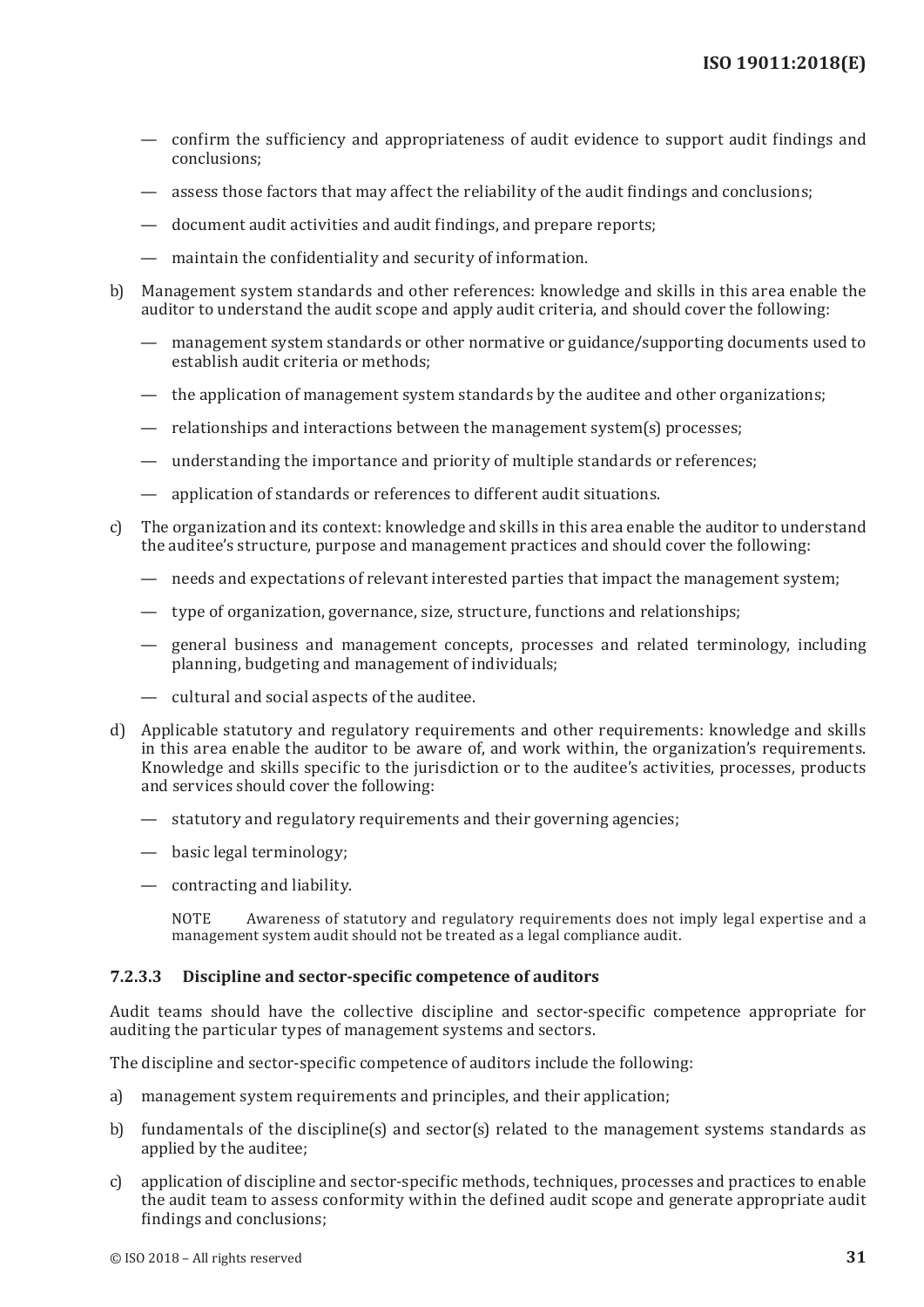<span id="page-39-0"></span>d) principles, methods and techniques relevant to the discipline and sector, such that the auditor can determine and evaluate the risks and opportunities associated with the audit objectives.

## <span id="page-39-1"></span>**7.2.3.4 Generic competence of audit team leader**

In order to facilitate the efficient and effective conduct of the audit an audit team leader should have the competence to:

- a) plan the audit and assign audit tasks according to the specific competence of individual audit team members;
- b) discuss strategic issues with top management of the auditee to determine whether they have considered these issues when evaluating their risks and opportunities;
- c) develop and maintain a collaborative working relationship among the audit team members;
- d) manage the audit process, including:
	- making effective use of resources during the audit;
	- managing the uncertainty of achieving audit objectives;
	- protecting the health and safety of the audit team members during the audit, including ensuring compliance of the auditors with the relevant health and safety, and security arrangements;
	- directing the audit team members;
	- providing direction and guidance to auditors-in-training;
	- preventing and resolving conflicts and problems that can occur during the audit, including those within the audit team, as necessary.
- e) represent the audit team in communications with the individual(s) managing the audit programme, the audit client and the auditee;
- f) lead the audit team to reach the audit conclusions;
- g) prepare and complete the audit report.

## **7.2.3.5 Knowledge and skills for auditing multiple disciplines**

When auditing multiple discipline management systems, the audit team member should have an understanding of the interactions and synergy between the different management systems.

Audit team leaders should understand the requirements of each of the management system standards being audited and recognize the limits of their competence in each of the disciplines.

NOTE Audits of multiple disciplines done simultaneously can be done as a combined audit or as an audit of an integrated management system that covers multiple disciplines.

#### **7.2.4 Achieving auditor competence**

Auditor competence can be acquired using a combination of the following:

- a) successfully completing training programmes that cover generic auditor knowledge and skills;
- b) experience in a relevant technical, managerial or professional position involving the exercise of judgement, decision making, problem solving and communication with managers, professionals, peers, customers and other relevant interested parties;
- c) education/training and experience in a specific management system discipline and sector that contribute to the development of overall competence;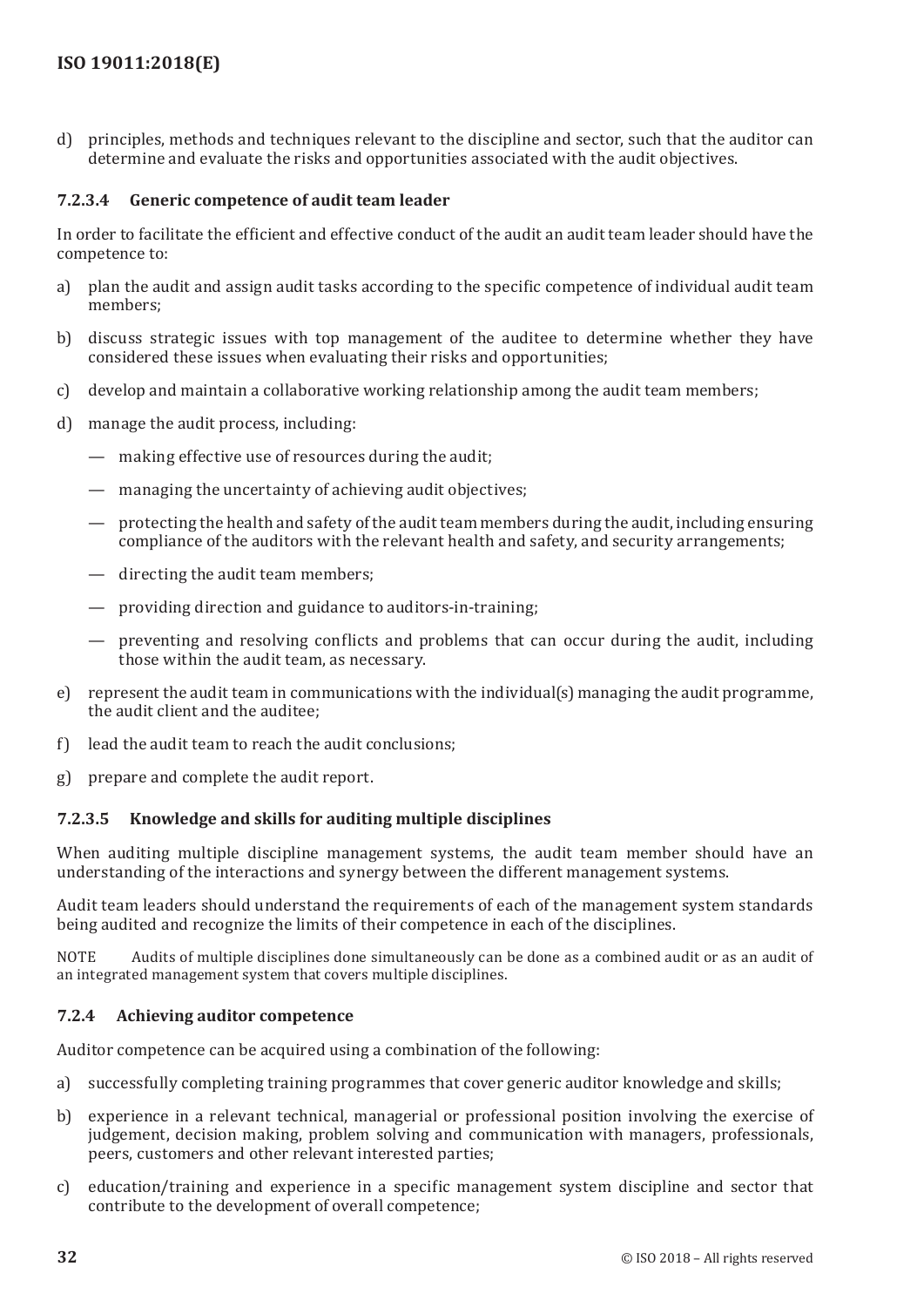<span id="page-40-0"></span>d) audit experience acquired under the supervision of an auditor competent in the same discipline.

NOTE Successful completion of a training course will depend on the type of course. For courses with an examination component it can mean successfully passing the examination. For other courses, it can mean participating in and completing the course.

### **7.2.5 Achieving audit team leader competence**

An audit team leader should have acquired additional audit experience to develop the competence described in [7.2.3.4](#page-39-1). This additional experience should have been gained by working under the direction and guidance of a different audit team leader.

## <span id="page-40-1"></span>**7.3 Establishing auditor evaluation criteria**

The criteria should be qualitative (such as having demonstrated desired behaviour, knowledge or the performance of the skills, in training or in the workplace) and quantitative (such as the years of work experience and education, number of audits conducted, hours of audit training).

## <span id="page-40-2"></span>**7.4 Selecting appropriate auditor evaluation method**

The evaluation should be conducted using two or more of the methods given in [Table](#page-40-4) 2. In using [Table](#page-40-4) 2, the following should be noted:

- a) the methods outlined represent a range of options and may not apply in all situations;
- b) the various methods outlined may differ in their reliability;
- c) a combination of methods should be used to ensure an outcome that is objective, consistent, fair and reliable.

| <b>Evaluation method</b> | <b>Objectives</b>                                                                                                                                              | <b>Examples</b>                                                                                                                        |
|--------------------------|----------------------------------------------------------------------------------------------------------------------------------------------------------------|----------------------------------------------------------------------------------------------------------------------------------------|
| Review of records        | To verify the background of the auditor                                                                                                                        | Analysis of records of education, training,<br>employment, professional credentials and<br>auditing experience                         |
| Feedback                 | To provide information about how the<br>performance of the auditor is perceived                                                                                | Surveys, questionnaires, personal refer-<br>ences, testimonials, complaints, perfor-<br>mance evaluation, peer review                  |
| Interview                | To evaluate desired professional behav-<br>iour and communication skills, to verify<br>information and test knowledge and to<br>acquire additional information | Personal interviews                                                                                                                    |
| Observation              | To evaluate desired professional behav-<br>iour and the ability to apply knowledge<br>and skills                                                               | Role playing, witnessed audits, on-the-job<br>performance                                                                              |
| Testing                  | To evaluate desired behaviour and knowl-<br>edge and skills and their application                                                                              | Oral and written exams, psychometric<br>testing                                                                                        |
| Post-audit review        | To provide information on the auditor<br>performance during the audit activities,<br>identify strengths and opportunities for<br>improvement                   | Review of the audit report, interviews with<br>the audit team leader, the audit team and, if<br>appropriate, feedback from the auditee |

#### <span id="page-40-4"></span>**Table 2 — Auditor evaluation methods**

#### <span id="page-40-3"></span>**7.5 Conducting auditor evaluation**

The information collected about the auditor under evaluation should be compared against the criteria set in [7.2.3](#page-37-1). When an auditor under evaluation who is expected to participate in the audit programme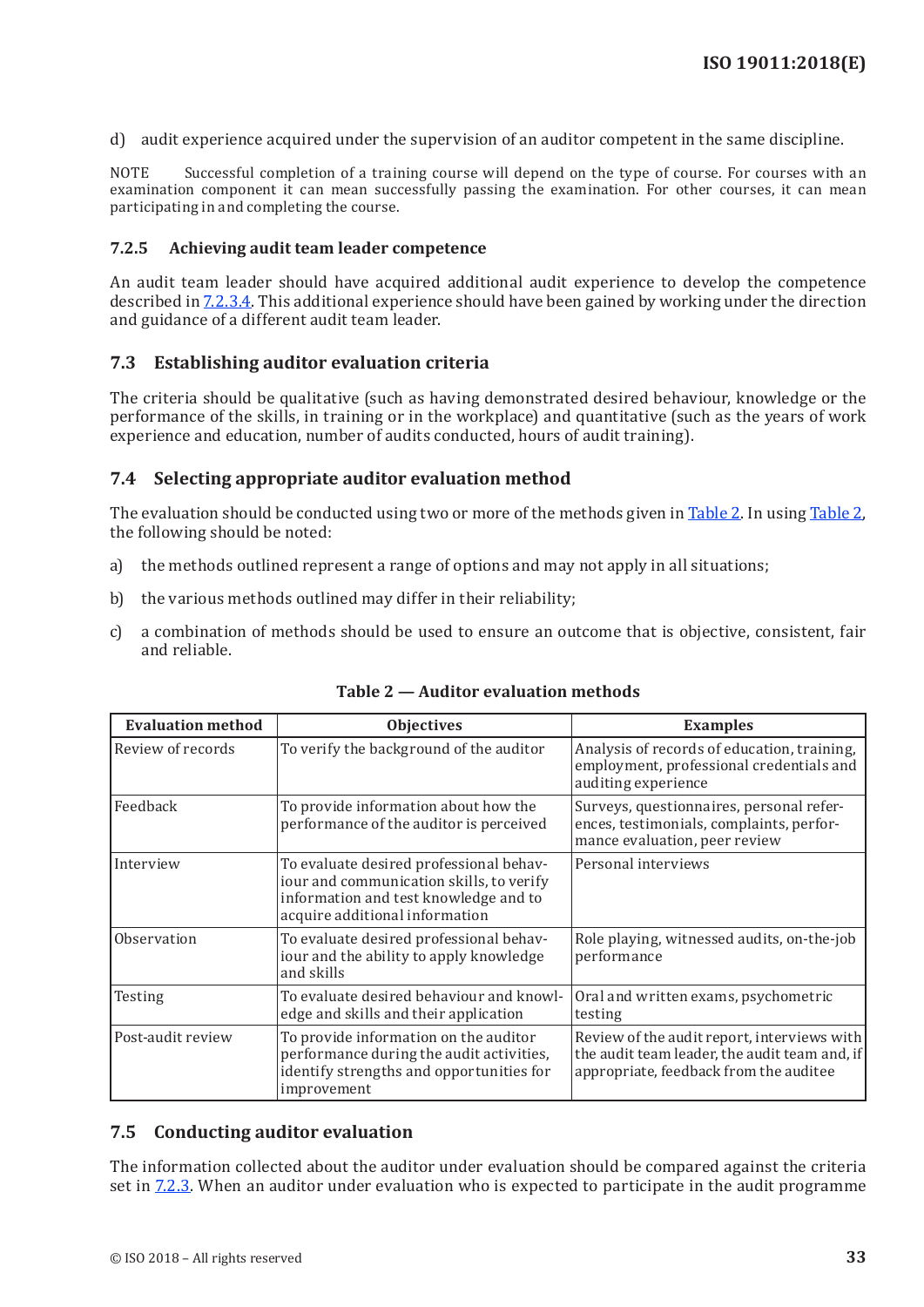<span id="page-41-0"></span>does not fulfil the criteria, then additional training, work or audit experience should be undertaken and a subsequent re-evaluation should be performed.

## <span id="page-41-1"></span>**7.6 Maintaining and improving auditor competence**

Auditors and audit team leaders should continually improve their competence. Auditors should maintain their auditing competence through regular participation in management system audits and continual professional development. This may be achieved through means such as additional work experience, training, private study, coaching, attendance at meetings, seminars and conferences or other relevant activities.

The individual(s) managing the audit programme should establish suitable mechanisms for the continual evaluation of the performance of the auditors and audit team leaders.

The continual professional development activities should take into account the following:

- a) changes in the needs of the individual and the organization responsible for the conduct of the audit;
- b) developments in the practice of auditing including the use of technology;
- c) relevant standards including guidance/supporting documents and other requirements;
- d) changes in sector or disciplines.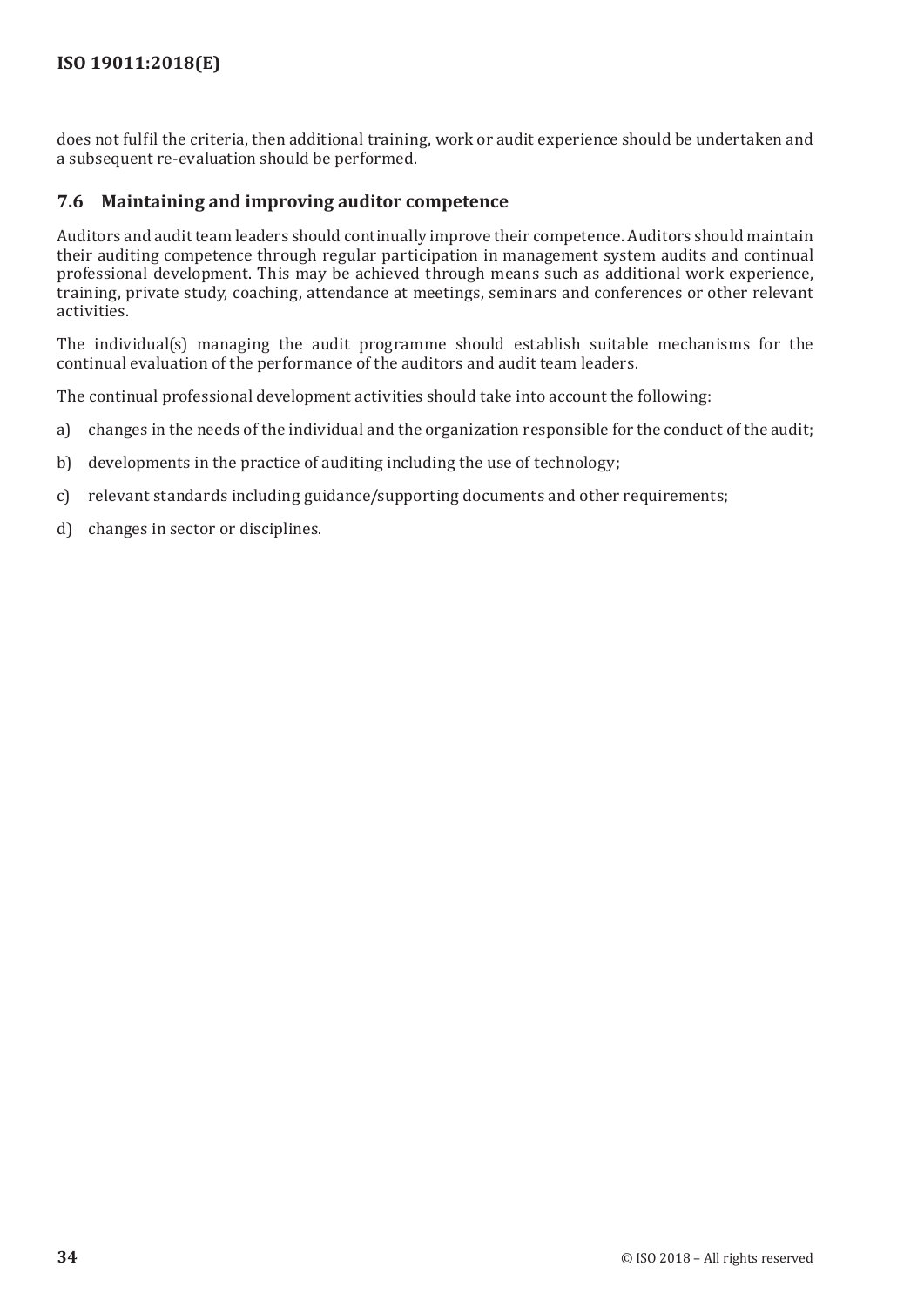# <span id="page-42-1"></span>**Annex A** (informative)

# <span id="page-42-0"></span>**Additional guidance for auditors planning and conducting audits**

# <span id="page-42-2"></span>**A.1 Applying audit methods**

An audit can be performed using a range of audit methods. An explanation of commonly used audit methods can be found in this annex. The audit methods chosen for an audit depend on the defined audit objectives, scope and criteria, as well as duration and location. Available auditor competence and any uncertainty arising from the application of audit methods should also be considered. Applying a variety and combination of different audit methods can optimize the efficiency and effectiveness of the audit process and its outcome.

Performance of an audit involves an interaction among individuals within the management system being audited and the technology used to conduct the audit. [Table](#page-42-3) A.1 provides examples of audit methods that can be used, singly or in combination, in order to achieve the audit objectives. If an audit involves the use of an audit team with multiple members, both on-site and remote methods may be used simultaneously.

NOTE Additional information on visiting physical locations is given in [A.15](#page-48-2).

| <b>Extent of involvement</b>           | <b>Location of the auditor</b>                                                                                                                                             |                                                                                                                                                                                                                                |  |
|----------------------------------------|----------------------------------------------------------------------------------------------------------------------------------------------------------------------------|--------------------------------------------------------------------------------------------------------------------------------------------------------------------------------------------------------------------------------|--|
| between the auditor<br>and the auditee | On-site                                                                                                                                                                    | Remote                                                                                                                                                                                                                         |  |
| Human interaction                      | Conducting interviews<br>Completing checklists and questionnaires<br>with auditee participation<br>Conducting document review with au-<br>ditee participation<br>Sampling  | Via interactive communication means:<br>conducting interviews;<br>observing work performed with re-<br>mote guide;<br>completing checklists and questionnaires;<br>conducting document review with au-<br>ditee participation. |  |
| No human interaction                   | Conducting document review (e.g. re-<br>cords, data analysis)<br>Observing work performed<br>Conducting on-site visit<br>Completing checklists<br>Sampling (e.g. products) | Conducting document review (e.g. re-<br>cords, data analysis)<br>Observing work performed via surveil-<br>lance means, considering social and stat-<br>utory and regulatory requirements<br>Analysing data                     |  |

#### <span id="page-42-3"></span>**Table A.1 — Audit methods**

On-site audit activities are performed at the location of the auditee. Remote audit activities are performed at any place other than the location of the auditee, regardless of the distance.

Interactive audit activities involve interaction between the auditee's personnel and the audit team. Non-interactive audit activities involve no human interaction with individuals representing the auditee but do involve interaction with equipment, facilities and documentation.

The responsibility of the effective application of audit methods for any given audit in the planning stage remains with either the individual(s) managing the audit programme or the audit team leader. The audit team leader has this responsibility for conducting the audit activities.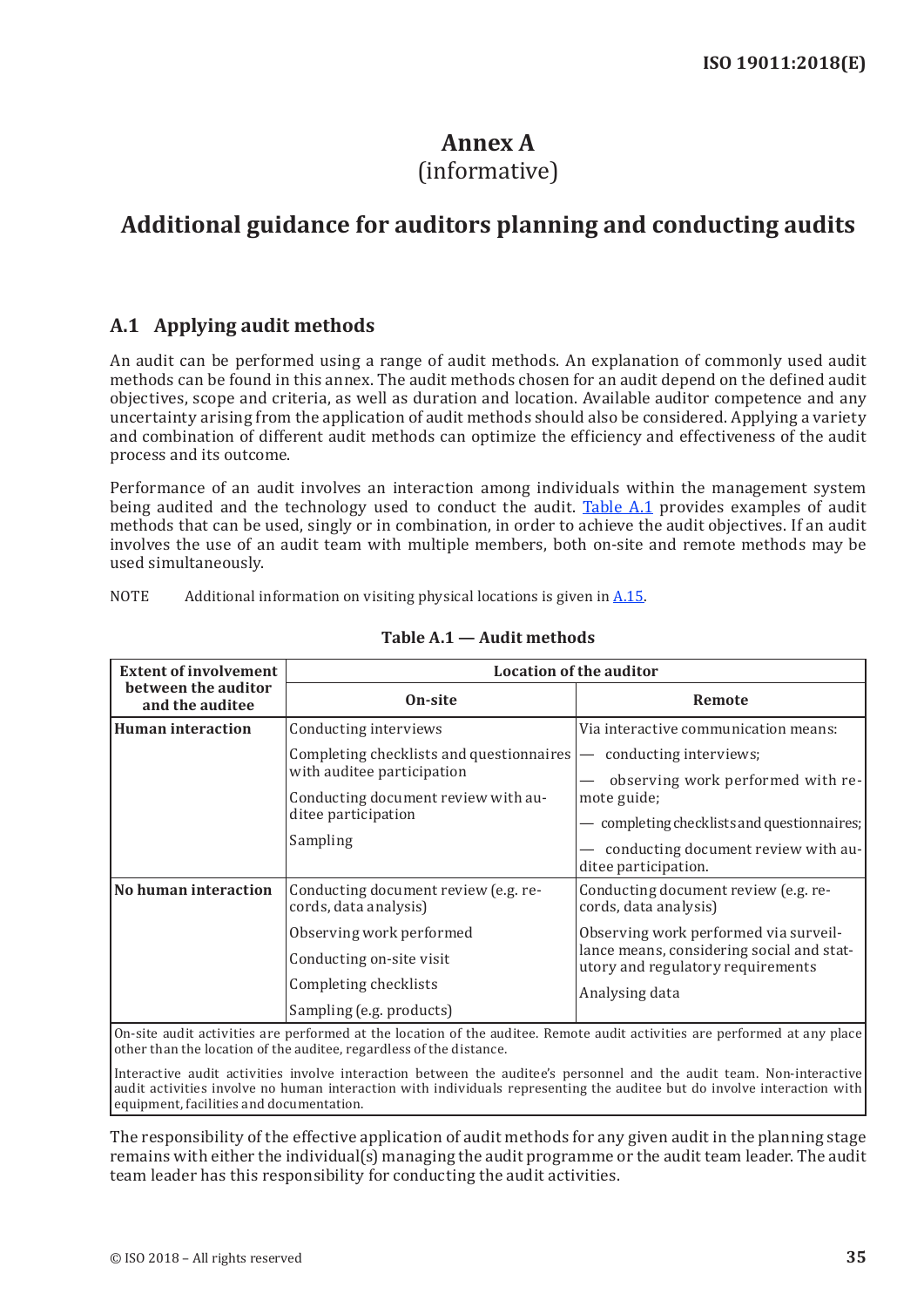The feasibility of remote audit activities can depend on several factors (e.g. the level of risk to achieving the audit objectives, the level of confidence between auditor and auditee's personnel and regulatory requirements).

At the level of the audit programme, it should be ensured that the use of remote and on-site application of audit methods is suitable and balanced, in order to ensure satisfactory achievement of audit programme objectives.

# <span id="page-43-0"></span>**A.2 Process approach to auditing**

The use of a "process approach" is a requirement for all ISO management system standards in accordance with ISO/IEC Directives, Part 1, Annex SL. Auditors should understand that auditing a management system is auditing an organization's processes and their interactions in relation to one or more management system standard(s). Consistent and predictable results are achieved more effectively and efficiently when activities are understood and managed as interrelated processes that function as a coherent system.

# **A.3 Professional judgement**

Auditors should apply professional judgement during the audit process and avoid concentrating on the specific requirements of each clause of the standard at the expense of achieving the intended outcome of the management system. Some ISO management system standard clauses do not readily lend themselves to audit in terms of comparison between a set of criteria and the content of a procedure or work instruction. In these situations, auditors should use their professional judgement to determine whether the intent of the clause has been met.

# **A.4 Performance results**

Auditors should be focused on the intended result of the management system throughout the audit process. While processes and what they achieve are important, the result of the management system and its performance are what counts. It is also important to consider the level of the integration of different management systems and their intended results.

The absence of a process or documentation can be important in a high risk or complex organization but not so significant in other organizations.

# <span id="page-43-1"></span>**A.5 Verifying information**

Insofar as practicable, the auditors should consider whether the information provides sufficient objective evidence to demonstrate that requirements are being met, such as being:

- a) complete (all expected content is contained in the documented information);
- b) correct (the content conforms to other reliable sources such as standards and regulations);
- c) consistent (the documented information is consistent in itself and with related documents);
- d) current (the content is up to date).

It should also be considered whether the information being verified provides sufficient objective evidence to demonstrate that requirements are being met.

If information is provided in a manner other than expected (e.g. by different individuals, alternate media), the integrity of the evidence should be assessed.

Specific care is needed for information security due to applicable regulations on protection of data (in particular for information which lies outside the audit scope, but which is also contained in the document).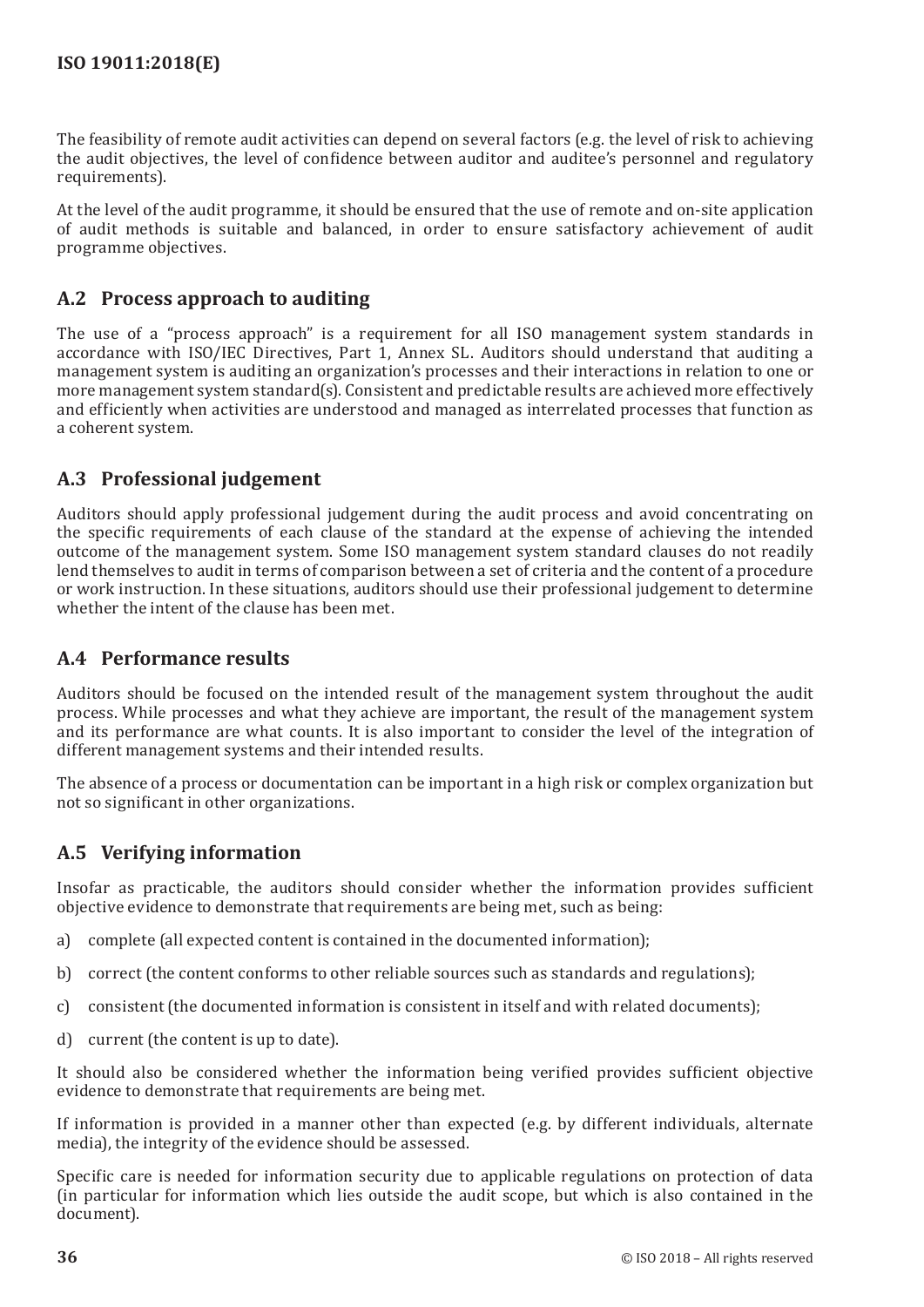# <span id="page-44-0"></span>**A.6 Sampling**

## **A.6.1 General**

Audit sampling takes place when it is not practical or cost effective to examine all available information during an audit, e.g. records are too numerous or too dispersed geographically to justify the examination of every item in the population. Audit sampling of a large population is the process of selecting less than 100 % of the items within the total available data set (population) to obtain and evaluate evidence about some characteristic of that population, in order to form a conclusion concerning the population.

The objective of audit sampling is to provide information for the auditor to have confidence that the audit objectives can or will be achieved.

The risk associated with sampling is that the samples may not be representative of the population from which they are selected. Thus, the auditor's conclusion may be biased and be different from that which would be reached if the whole population was examined. There may be other risks depending on the variability within the population to be sampled and the method chosen.

Audit sampling typically involves the following steps:

- a) establishing the objectives of sampling;
- b) selecting the extent and composition of the population to be sampled;
- c) selecting a sampling method;
- d) determining the sample size to be taken;
- e) conducting the sampling activity;
- f) compiling, evaluating, reporting and documenting results.

When sampling, consideration should be given to the quality of the available data, as sampling insufficient and inaccurate data will not provide a useful result. The selection of an appropriate sample should be based on both the sampling method and the type of data required, e.g. to infer a particular behaviour pattern or draw inferences across a population.

Reporting on the sample selected could take into account the sample size, selection method and estimates made based on the sample and the confidence level.

Audits can use either judgement-based sampling (see  $A.6.2$ ) or statistical sampling (see  $A.6.3$ ).

## <span id="page-44-1"></span>**A.6.2 Judgement-based sampling**

Judgement-based sampling relies on the competence and experience of the audit team (see [Clause](#page-35-1) 7).

For judgement-based sampling, the following can be considered:

- a) previous audit experience within the audit scope;
- b) complexity of requirements (including statutory and regulatory requirements) to achieve the audit objectives;
- c) complexity and interaction of the organization's processes and management system elements;
- d) degree of change in technology, human factor or management system;
- e) previously identified significant risks and opportunities for improvement;
- f) output from monitoring of management systems.

A drawback to judgement-based sampling is that there can be no statistical estimate of the effect of uncertainty in the findings of the audit and the conclusions reached.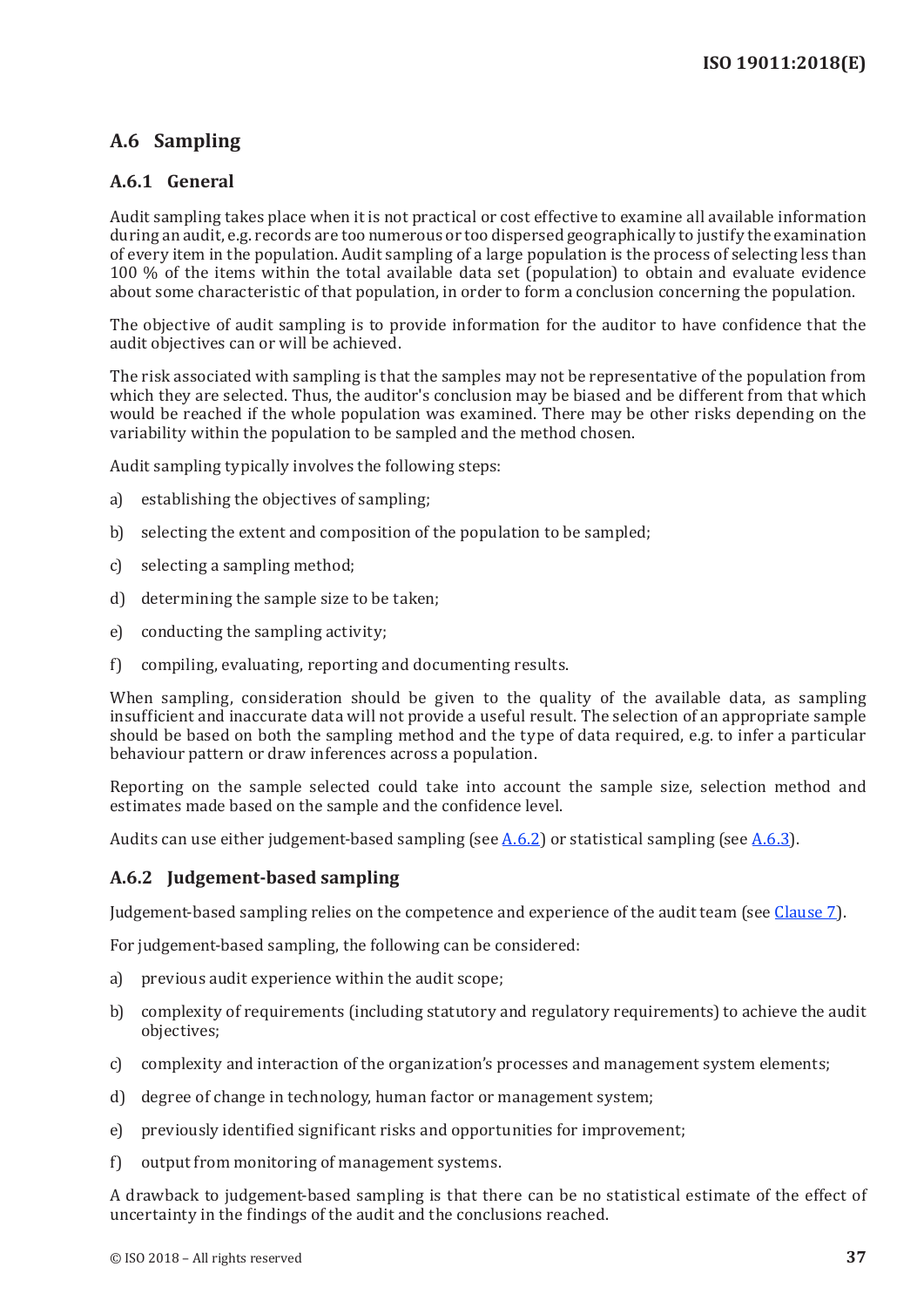## <span id="page-45-0"></span>**A.6.3 Statistical sampling**

If the decision is made to use statistical sampling, the sampling plan should be based on the audit objectives and what is known about the characteristics of overall population from which the samples are to be taken.

Statistical sampling design uses a sample selection process based on probability theory. Attributebased sampling is used when there are only two possible sample outcomes for each sample (e.g. correct/incorrect or pass/fail). Variable-based sampling is used when the sample outcomes occur in a continuous range.

The sampling plan should take into account whether the outcomes being examined are likely to be attribute-based or variable-based. For example, when evaluating conformity of completed forms to the requirements set out in a procedure, an attribute-based approach could be used. When examining the occurrence of food safety incidents or the number of security breaches, a variable-based approach would likely be more appropriate.

Elements that can affect the audit sampling plan are:

- a) the context, size, nature and complexity of the organization;
- b) the number of competent auditors;
- c) the frequency of audits;
- d) the time of individual audit;
- e) any externally required confidence level;
- f) the occurrence of undesirable and/or unexpected events.

When a statistical sampling plan is developed, the level of sampling risk that the auditor is willing to accept is an important consideration. This is often referred to as the acceptable confidence level. For example, a sampling risk of 5 % corresponds to an acceptable confidence level of 95 %. A sampling risk of 5 % means the auditor is willing to accept the risk that 5 out of 100 (or 1 in 20) of the samples examined will not reflect the actual values that would be seen if the entire population was examined.

When statistical sampling is used, auditors should appropriately document the work performed. This should include a description of the population that was intended to be sampled, the sampling criteria used for the evaluation (e.g. what is an acceptable sample), the statistical parameters and methods that were utilized, the number of samples evaluated and the results obtained.

## **A.7 Auditing compliance within a management system**

The audit team should consider if the auditee has effective processes for:

- a) identifying its statutory and regulatory requirements and other requirements it is committed to;
- b) managing its activities, products and services to achieve compliance with these requirements;
- c) evaluating its compliance status.

In addition to the generic guidance given in this document, when assessing the processes that the auditee has implemented to ensure compliance with relevant requirements, the audit team should consider if the auditee:

- 1) has an effective process for identifying changes in compliance requirements and for considering them as part of the management of change;
- 2) has competent individuals to manage its compliance processes;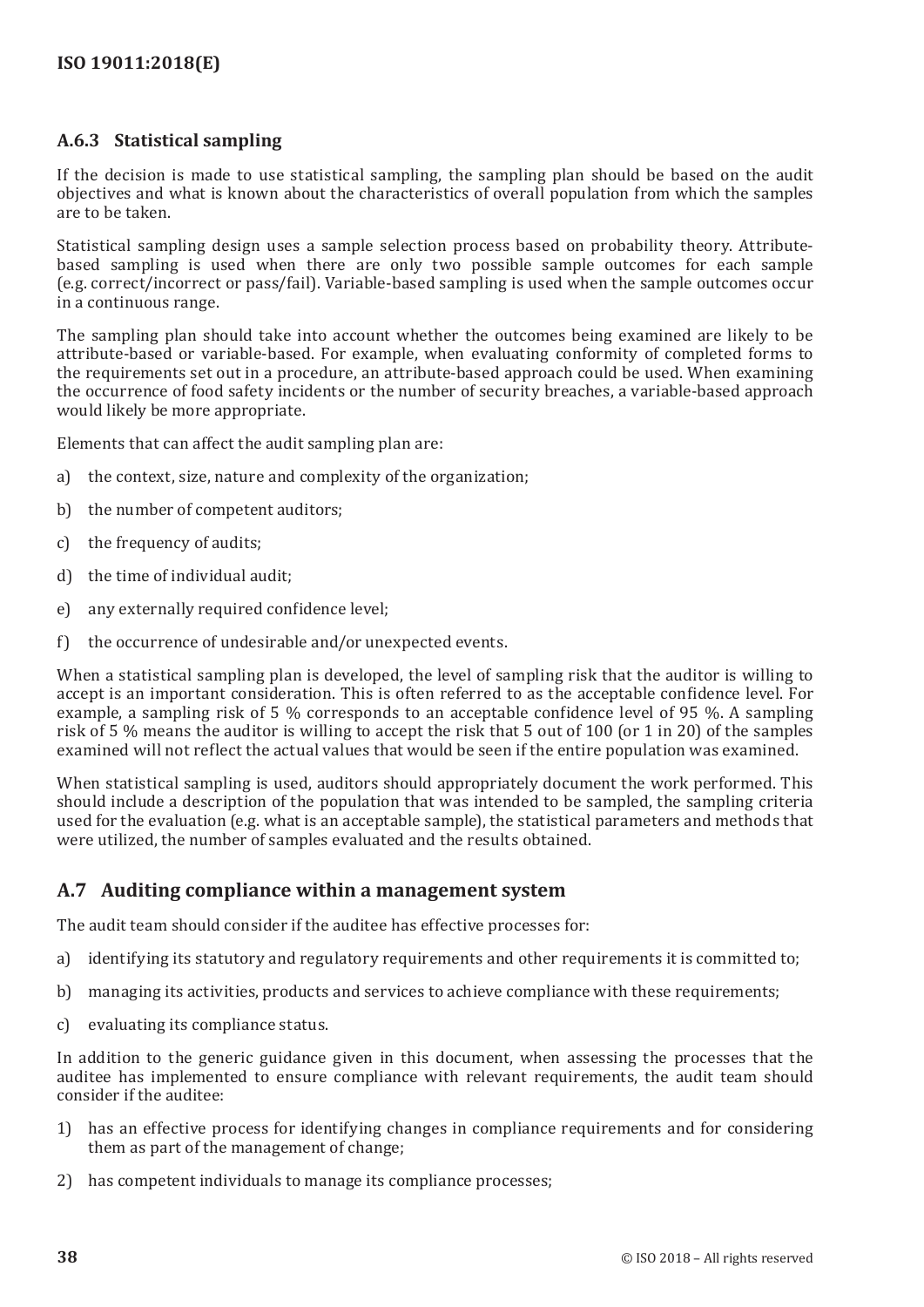- 3) maintains and provides appropriate documented information on its compliance status as required by regulators or other interested parties;
- 4) includes compliance requirements in its internal audit programme;
- 5) addresses any instances of non-compliance;
- 6) considers compliance performance in its management reviews.

# **A.8 Auditing context**

Many management systems standards require an organization to determine its context, including the needs and expectations of relevant interested parties and external and internal issues. To do this, an organization can use various techniques for strategic analysis and planning.

Auditors should confirm that suitable processes have been developed for this and are used effectively, so that their results provide a reliable basis for determining the scope and the development of the management system. To do this, auditors should consider objective evidence related to the following:

- a) the process(es) or method(s) used;
- b) the suitability and competence of the individuals contributing to the process(es);
- c) the results of the process(es);
- d) the application of the results to determine management system scope and development;
- e) periodic reviews of context, as appropriate.

Auditors should have relevant sector-specific knowledge and understanding of the management tools that organizations can use in order to make a judgement regarding the effectiveness of the processes used to determine context.

# **A.9 Auditing leadership and commitment**

Many management systems standards have increased requirements for top management.

These requirements include demonstrating commitment and leadership by taking accountability for the effectiveness of the management system and fulfilling a number of responsibilities. These include tasks that top management should undertake itself and others that can be delegated.

Auditors should obtain objective evidence of the degree to which top management is involved in decision-making related to the management system and how it demonstrates commitment to ensuring its effectiveness. This can be achieved by reviewing the results from relevant processes (for example policies, objectives, available resources, communications from top management) and by interviewing staff to determine the degree of top management engagement.

Auditors should also aim to interview top management to confirm that they have an adequate understanding of the discipline-specific issues relevant to their management system, together with the context their organization operates within, so that they can ensure that the management system achieves its intended results.

Auditors should not only focus on leadership at the top management level but should also audit leadership and commitment at other levels of management, as appropriate.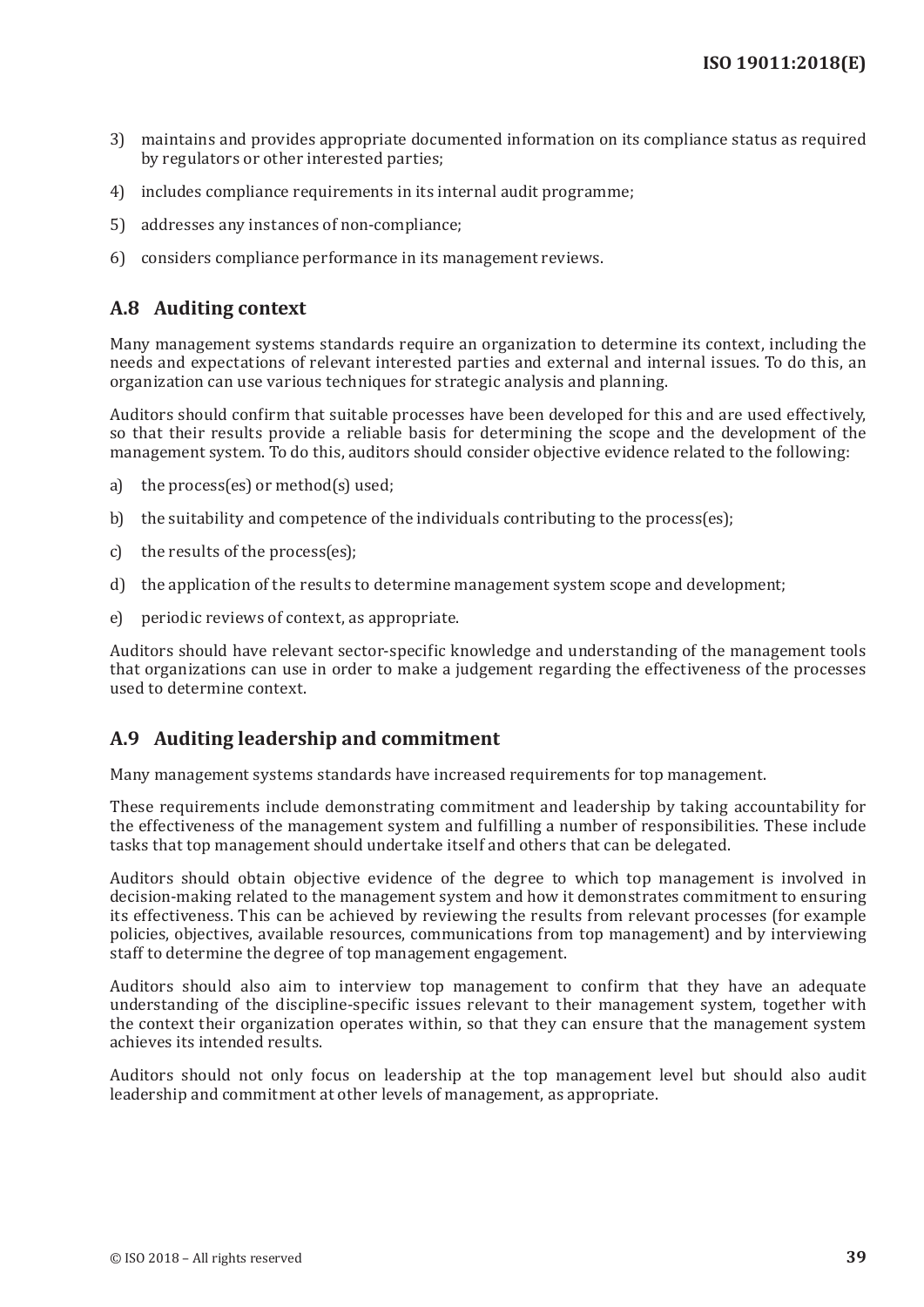# **A.10Auditing risks and opportunities**

As part of the assignment of an individual audit the determination and management of the organization's risk and opportunities can be included. The core objectives for such an audit assignment are to:

- give assurance on the credibility of the risk and opportunity identification process(es);
- give assurance that risks and opportunities are correctly determined and managed;
- review how the organization addresses its determined risks and opportunities.

An audit of an organization's approach to the determination of risks and opportunities should not be performed as a stand-alone activity. It should be implicit during the entire audit of a management system, including when interviewing top management. An auditor should act in accordance with the following steps and collect objective evidence as follows:

- a) inputs used by the organization for determining its risks and opportunities, which may include:
	- analysis of external and internal issues;
	- the strategic direction of the organization;
	- interested parties, related to its discipline-specific management system and their requirements, also;
	- potential sources of risk such as environmental aspects, and safety hazards, etc.
- b) method by which risks and opportunities are evaluated, which can differ between disciplines and sectors.

The organization's treatment of its risk and opportunities, including the level of risk it wishes to accept and how it is controlled, will require the application of professional judgement by the auditor.

# **A.11Life cycle**

Some discipline-specific management systems require the application of a life cycle perspective to their products and services. Auditors should not consider this as a requirement to adopt a life cycle approach. A life cycle perspective involves consideration of the control and influence the organization has over the stages of its product and service life cycle. Stages in a life cycle include acquisition of raw materials, design, production, transportation/delivery, use, end of life treatment and final disposal. This approach enables the organization to identify those areas where, in considering its scope, it can minimize its impact on the environment while adding value to the organization. The auditor should use their professional judgement as to how the organization has applied a life cycle perspective in terms of its strategy and the:

- a) life of the product or service;
- b) organization's influence on the supply chain;
- c) length of the supply chain;
- d) technological complexity of the product.

If an organization has combined several management systems into a single management system to meet its own needs, the auditor should look carefully at any overlap concerning consideration of the life cycle.

# **A.12Audit of supply chain**

The audit of the supply chain to specific requirements can be required. The supplier audit programme should be developed with applicable audit criteria for the type of suppliers and external providers. The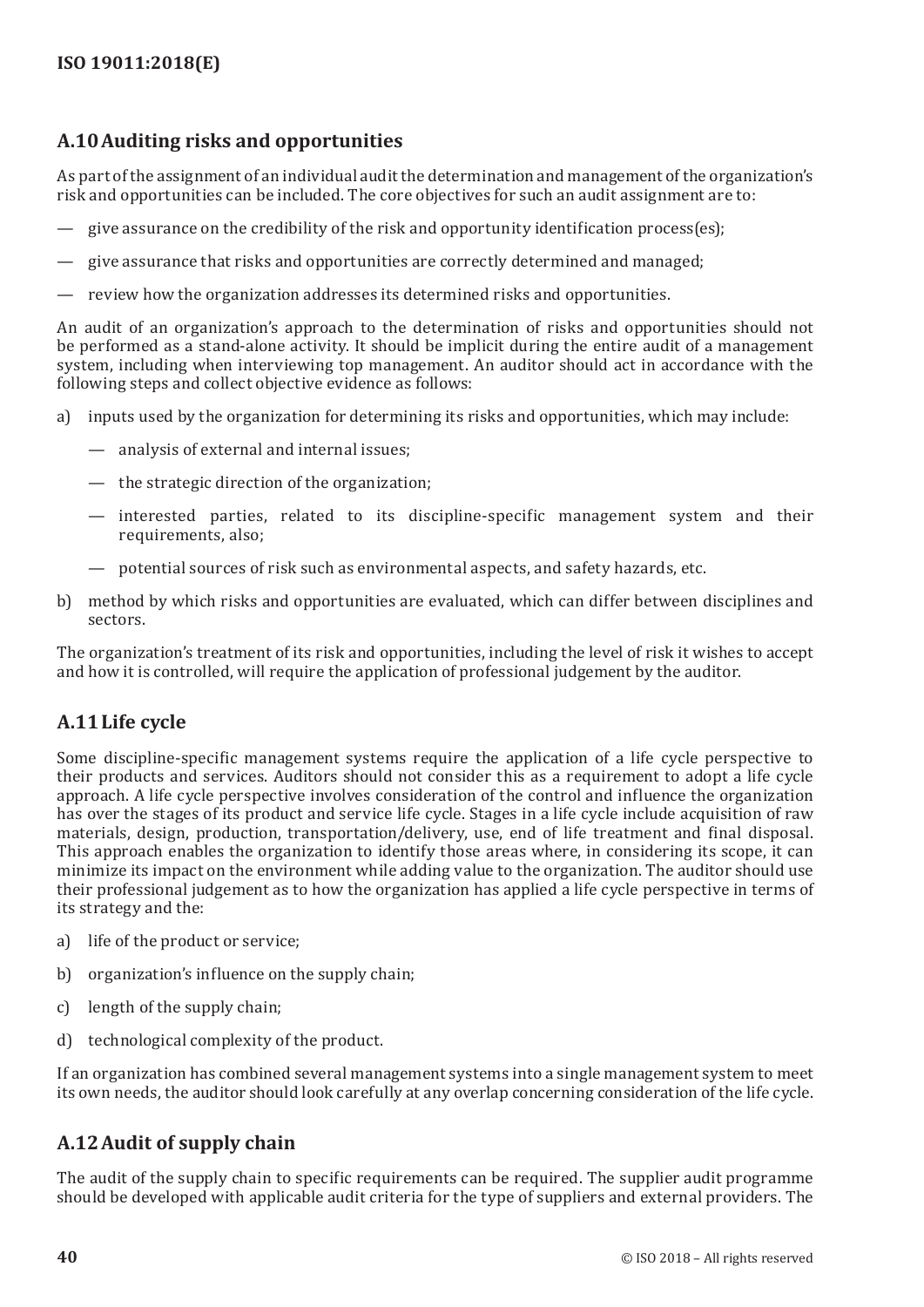scope of the supply chain audit can differ, e.g. complete management system audit, single process audit, product audit, configuration audit.

# <span id="page-48-0"></span>**A.13Preparing audit work documents**

When preparing audit work documents, the audit team should consider the questions below for each document.

- a) Which audit record will be created by using this work document?
- b) Which audit activity is linked to this particular work document?
- c) Who will be the user of this work document?
- d) What information is needed to prepare this work document?

For combined audits, work documents should be developed to avoid duplication of audit activities by:

- clustering of similar requirements from different criteria;
- coordinating the content of related checklists and questionnaires.

The audit work documents should be adequate to address all those elements of the management system within the audit scope and may be provided in any media.

# <span id="page-48-1"></span>**A.14Selecting sources of information**

The sources of information selected may vary according to the scope and complexity of the audit and may include the following:

- a) interviews with employees and other individuals;
- b) observations of activities and the surrounding work environment and conditions;
- c) documented information, such as policies, objectives, plans, procedures, standards, instructions, licences and permits, specifications, drawings, contracts and orders;
- d) records, such as inspection records, minutes of meetings, audit reports, records of monitoring programme and the results of measurements;
- e) data summaries, analyses and performance indicators;
- f) information on the auditee's sampling plans and on any procedures for the control of sampling and measurement processes;
- g) reports from other sources, e.g. customer feedback, external surveys and measurements, other relevant information from external parties and external provider ratings;
- h) databases and websites;
- i) simulation and modelling.

# <span id="page-48-2"></span>**A.15Visiting the auditee's location**

To minimize interference between audit activities and the auditee's work processes and to ensure the health and safety of the audit team during a visit, the following should be considered:

- a) Planning the visit:
	- ensure permission and access to those parts of the auditee's location, to be visited in accordance with the audit scope;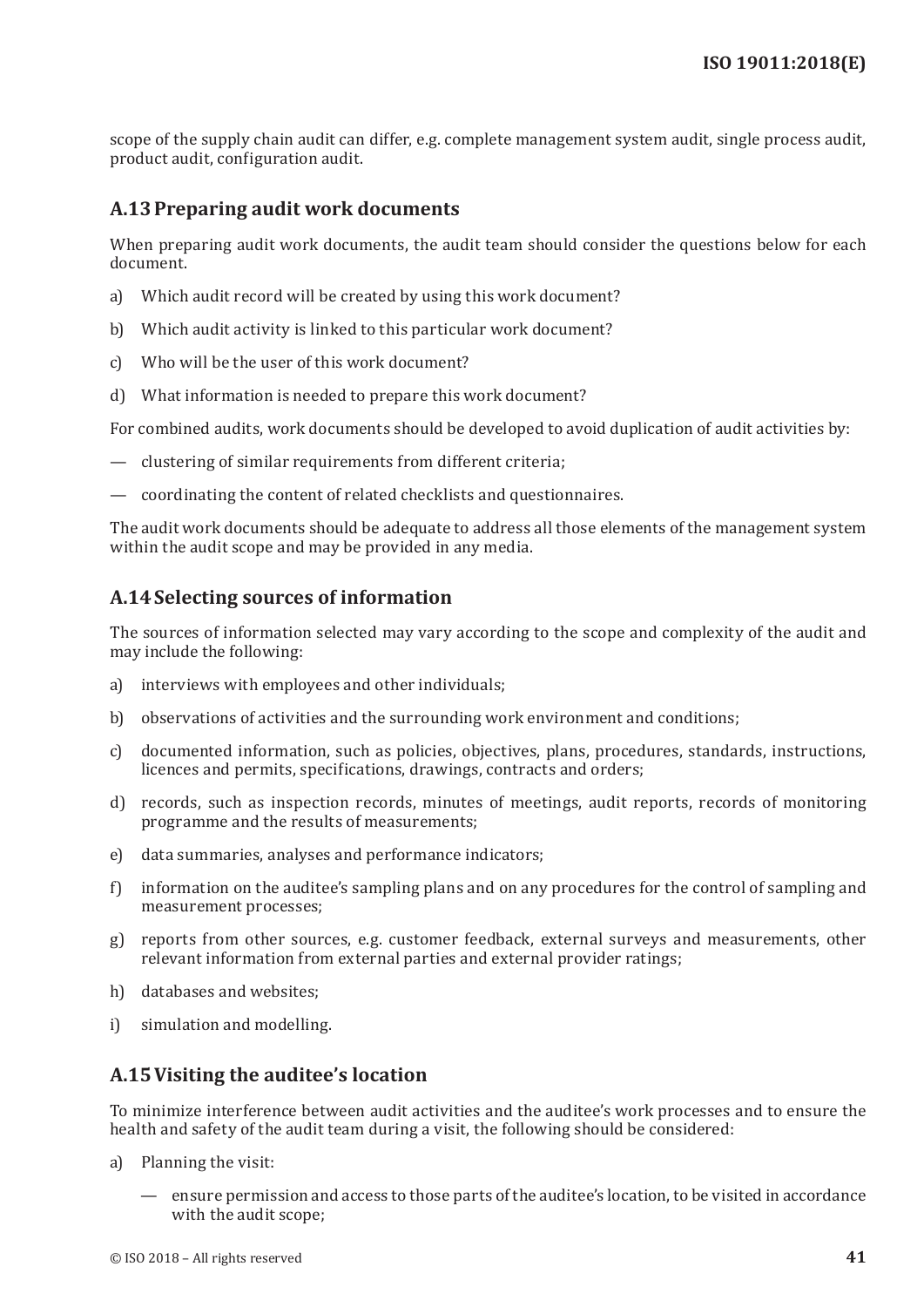- provide adequate information to auditors on security, health (e.g. quarantine), occupational health and safety matters and cultural norms and working hours for the visit including requested and recommended vaccination and clearances, if applicable;
- confirm with the auditee that any required personal protective equipment (PPE) will be available for the audit team, if applicable;
- confirm the arrangements with the auditee regarding the use of mobile devices and cameras including recording information such as photographs of locations and equipment, screen shot copies or photocopies of documents, videos of activities and interviews, taking into consideration security and confidentiality matters;
- except for unscheduled, ad hoc audits, ensure that personnel being visited will be informed about the audit objectives and scope.
- b) On-site activities:
	- avoid any unnecessary disturbance of the operational processes;
	- ensure that the audit team is using PPE properly (if applicable);
	- ensure emergency procedures are communicated (e.g. emergency exits, assembly points);
	- schedule communication to minimize disruption;
	- adapt the size of the audit team and the number of guides and observers in accordance with the audit scope, in order to avoid interference with the operational processes as far as practicable;
	- do not touch or manipulate any equipment, unless explicitly permitted, even when competent or licensed;
	- if an incident occurs during the on-site visit, the audit team leader should review the situation with the auditee and, if necessary, with the audit client and reach agreement on whether the audit should be interrupted, rescheduled or continued;
	- if taking copies of documents in any media, ask for permission in advance and consider confidentiality and security matters;
	- when taking notes, avoid collecting personal information unless required by the audit objectives or audit criteria.
- c) Virtual audit activities:
	- ensure that the audit team is using agreed remote access protocols including requested devices, software, etc.;
	- if taking screen shot copies of document of any kind, ask for permission in advance and consider confidentiality and security matters and avoid recording individuals without their permission;
	- if an incident occurs during the remote access, the audit team leader should review the situation with the auditee and, if necessary, with the audit client and reach agreement on whether the audit should be interrupted, rescheduled or continued;
	- use floor plans/diagrams of the remote location for reference;
	- maintain respect for privacy during audit breaks.

Consideration needs to be given to disposition of information and audit evidence, irrespective of the type of media, at a later date, once the need for its retention has lapsed.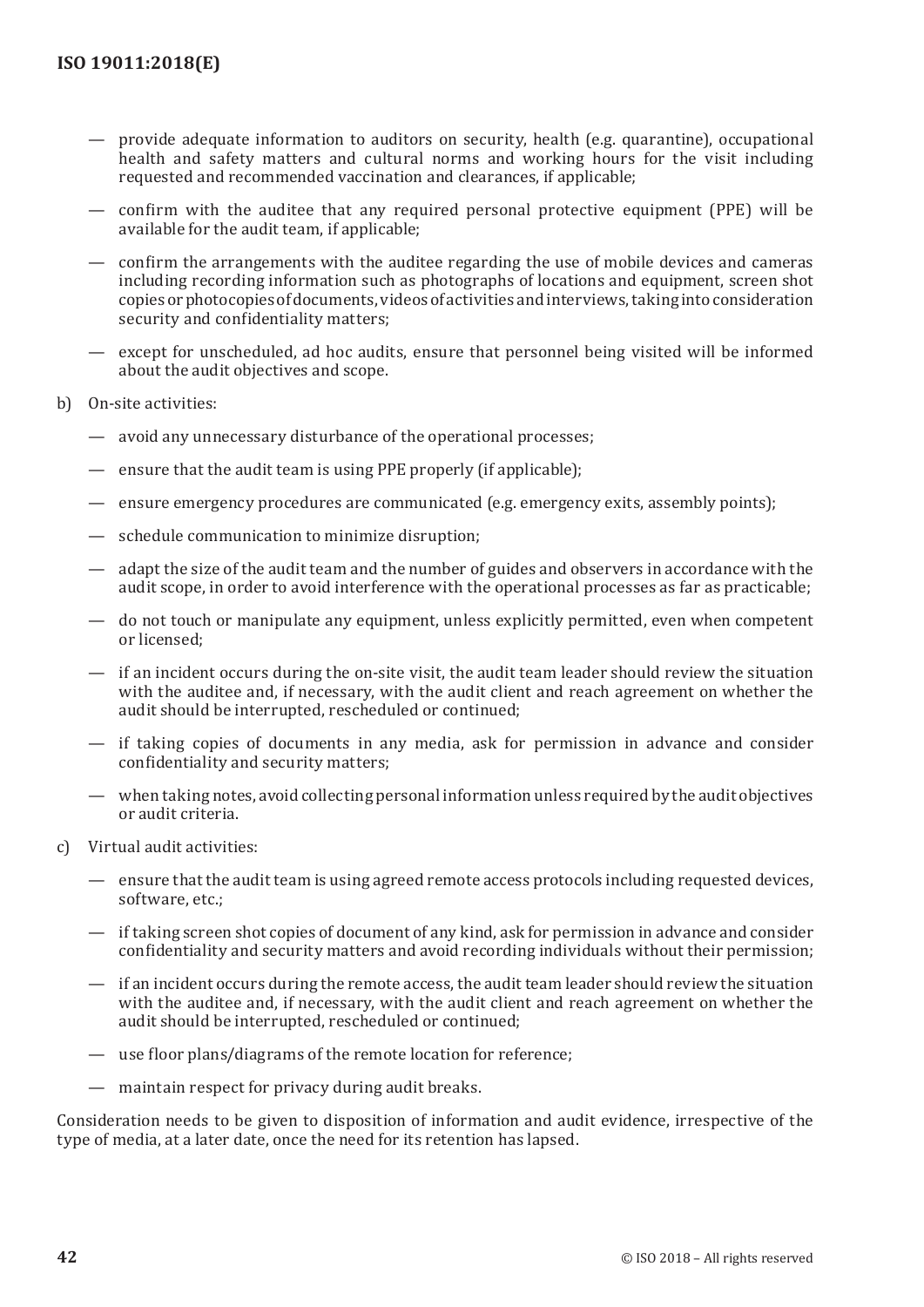# <span id="page-50-0"></span>**A.16Auditing virtual activities and locations**

Virtual audits are conducted when an organization performs work or provides a service using an online environment allowing persons irrespective of physical locations to execute processes (e.g. company intranet, a "computing cloud"). Auditing of a virtual location is sometimes referred to as virtual auditing. Remote audits refer to using technology to gather information, interview an auditee, etc. when "face-toface" methods are not possible or desired.

A virtual audit follows the standard audit process while using technology to verify objective evidence. The auditee and audit team should ensure appropriate technology requirements for virtual audits which can include:

- ensuring the audit team is using agreed remote access protocols, including requested devices, software, etc.;
- conducting technical checks ahead of the audit to resolve technical issues;
- ensuring contingency plans are available and communicated (e.g. interruption of access, use of alternative technology), including provision for extra audit time if necessary.

Auditor competence should include:

- technical skills to use the appropriate electronic equipment and other technology while auditing;
- experience in facilitating meetings virtually to conduct the audit remotely.

When conducting the opening meeting or auditing virtually, the auditor should consider and the following items:

- risks associated with virtual or remote audits;
- using floor plans/diagrams of remote locations for reference or mapping of electronic information;
- facilitating for the prevention of background noise disruptions and interruptions;
- asking for permission in advance to take screen shot copies of documents or any kind of recordings, and considering confidentiality and security matters;
- ensuring confidentiality and privacy during audit breaks e.g. by muting microphones, pausing cameras.

# <span id="page-50-1"></span>**A.17Conducting interviews**

Interviews are an important means of collecting information and should be carried out in a manner adapted to the situation and the individual interviewed, either face to face or via other means of communication. However, the auditor should consider the following:

- a) interviews should be held with individuals from appropriate levels and functions performing activities or tasks within the audit scope;
- b) interviews should normally be conducted during normal working hours and, where practical, at the normal workplace of the individual being interviewed;
- c) attempts should be made to put the individual being interviewed at ease prior to and during the interview;
- d) the reason for the interview and any note taking should be explained;
- e) interviews may be initiated by asking individuals to describe their work;
- f) the type of question used should be carefully selected (e.g. open, closed, leading questions, appreciative inquiry);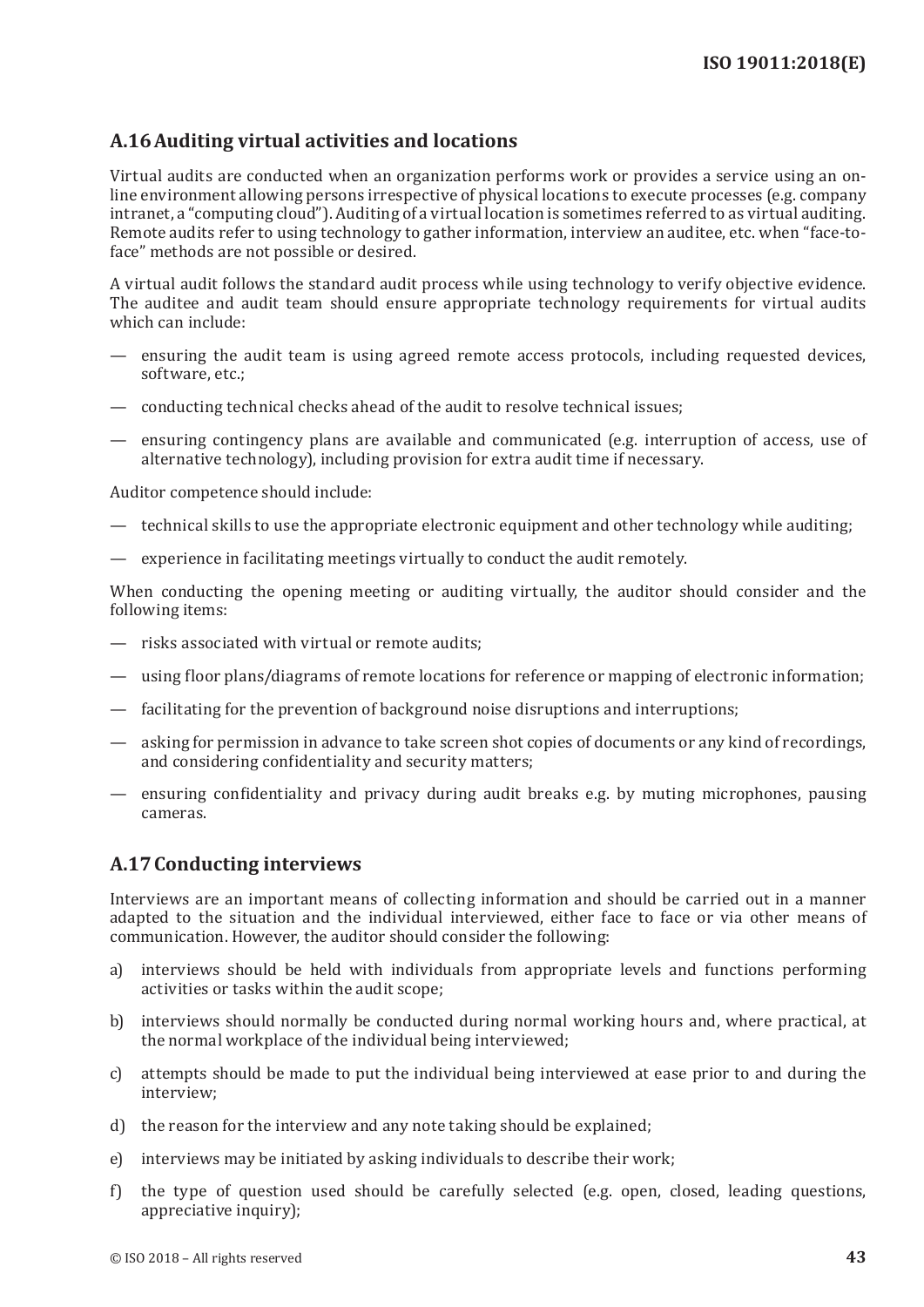- g) awareness of limited non-verbal communication in virtual settings; instead focus should be on the type of questions to use in finding objective evidence;
- h) the results from the interview should be summarized and reviewed with the interviewed individual;
- i) the interviewed individuals should be thanked for their participation and cooperation.

# <span id="page-51-0"></span>**A.18 Audit findings**

## **A.18.1 Determining audit findings**

When determining audit findings, the following should be considered:

- a) follow-up of previous audit records and conclusions;
- b) requirements of the audit client:
- c) accuracy, sufficiency and appropriateness of objective evidence to support audit findings;
- d) extent to which planned audit activities are realized and planned results achieved;
- e) findings exceeding normal practice, or opportunities for improvement;
- f) sample size;
- g) categorization (if any) of the audit findings.

## **A.18.2 Recording conformities**

For records of conformity, the following should be considered:

- a) description of or reference to audit criteria against which conformity is shown;
- b) audit evidence to support conformity and effectiveness, if applicable:
- c) declaration of conformity, if applicable.

## **A.18.3 Recording nonconformities**

For records of nonconformity, the following should be considered:

- a) description of or reference to audit criteria;
- b) audit evidence;
- c) declaration of nonconformity;
- d) related audit findings, if applicable.

# **A.18.4 Dealing with findings related to multiple criteria**

During an audit, it is possible to identify findings related to multiple criteria. Where an auditor identifies a finding linked to one criterion on a combined audit, the auditor should consider the possible impact on the corresponding or similar criteria of the other management systems.

Depending on the arrangements with the audit client, the auditor may raise either:

- a) separate findings for each criterion; or
- b) a single finding, combining the references to multiple criteria.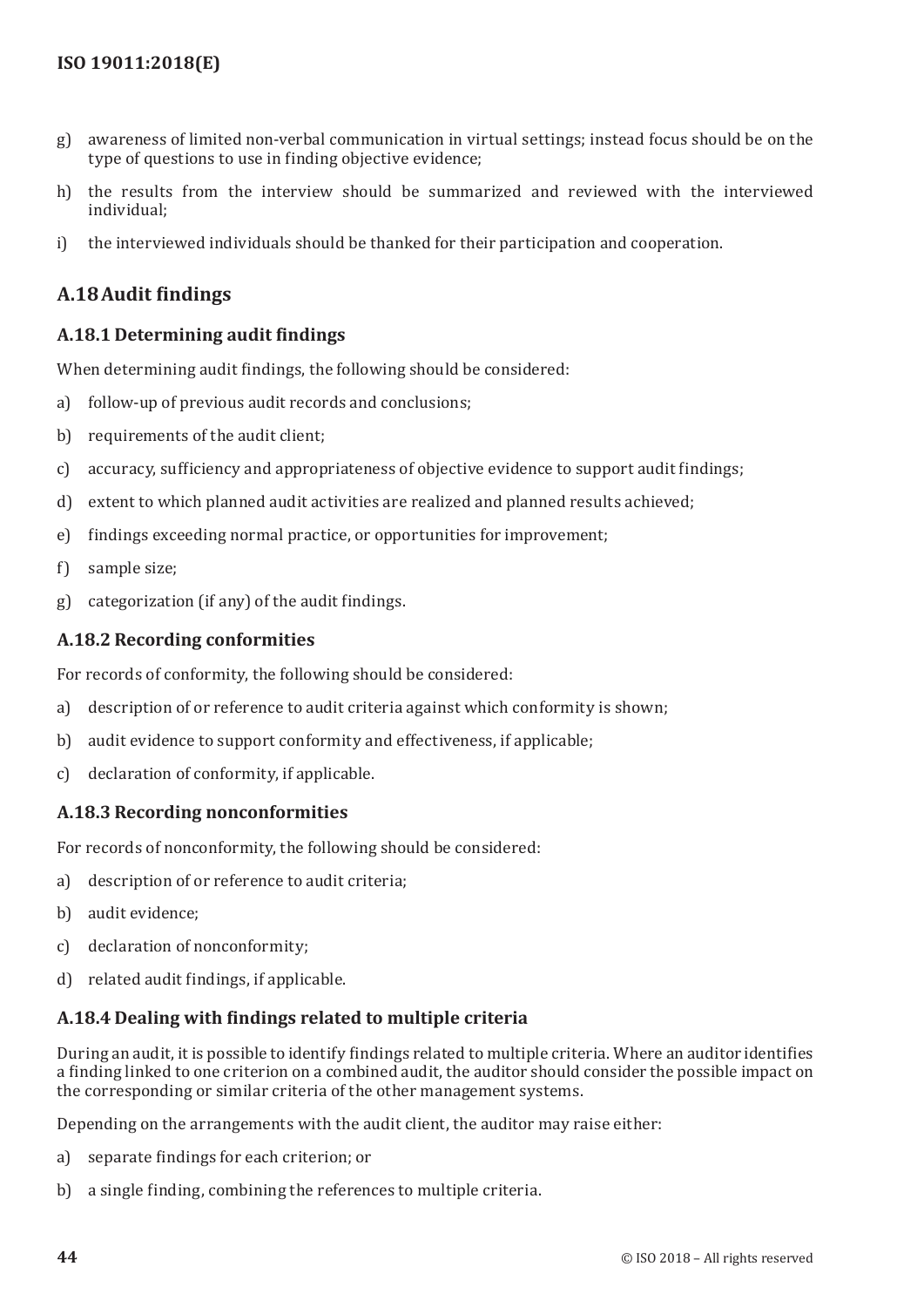Depending on the arrangements with the audit client, the auditor may guide the auditee on how to respond to those findings.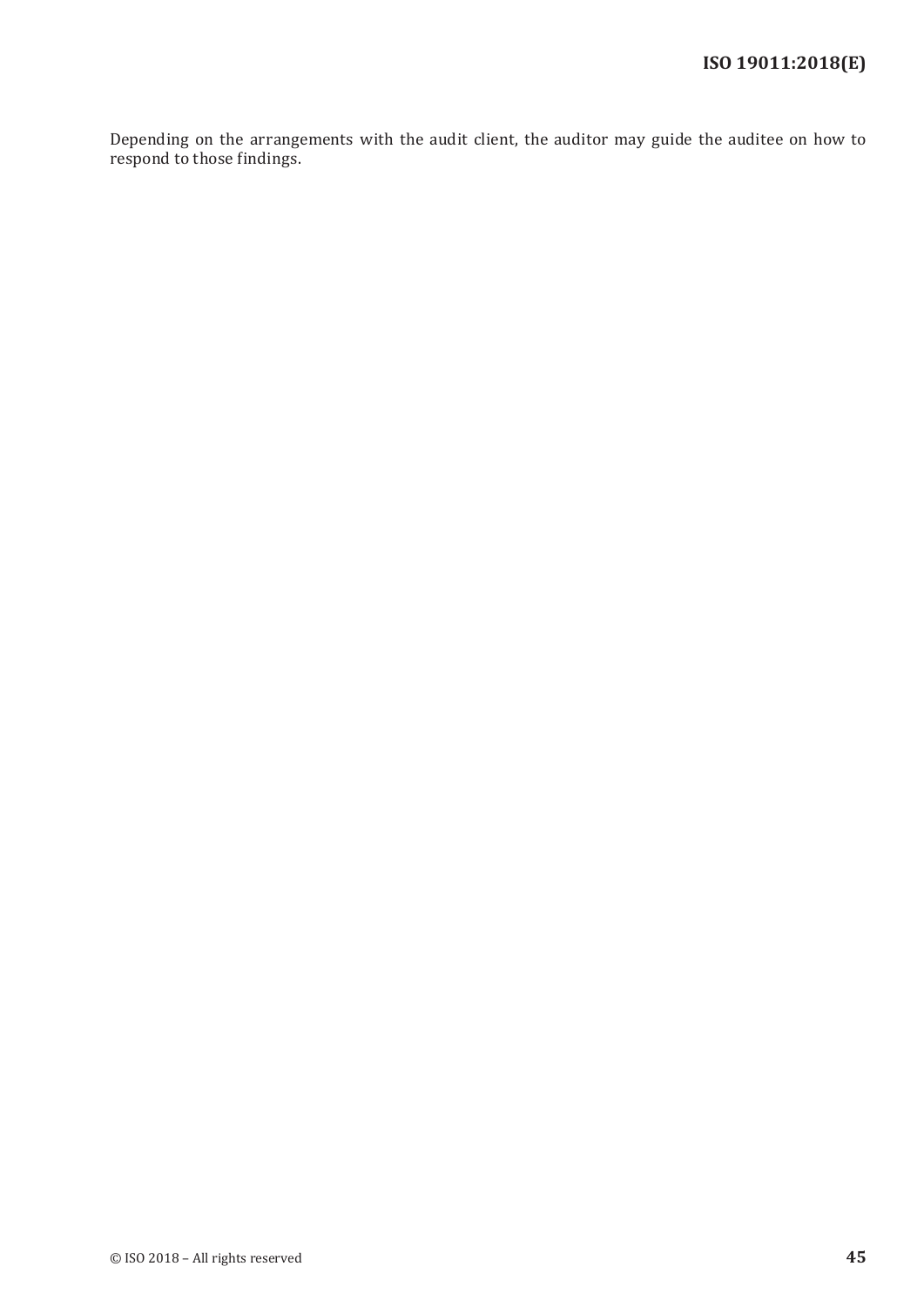# **Bibliography**

- <span id="page-53-0"></span>[1] ISO 9000:2015, *Quality management systems — Fundamentals and vocabulary*
- [2] ISO 9001, *Quality management systems Requirements*1)
- [3] ISO Guide 73:2009, *Risk management Vocabulary*
- [4] ISO/IEC 17021-1, *Conformity assessment Requirements for bodies providing audit and certification of management systems — Part 1: Requirements*

<sup>1)</sup> See www.iso[.org/tc176/ISO9001AuditingPracticesGroup](http://www.iso.org/tc176/ISO9001AuditingPracticesGroup).